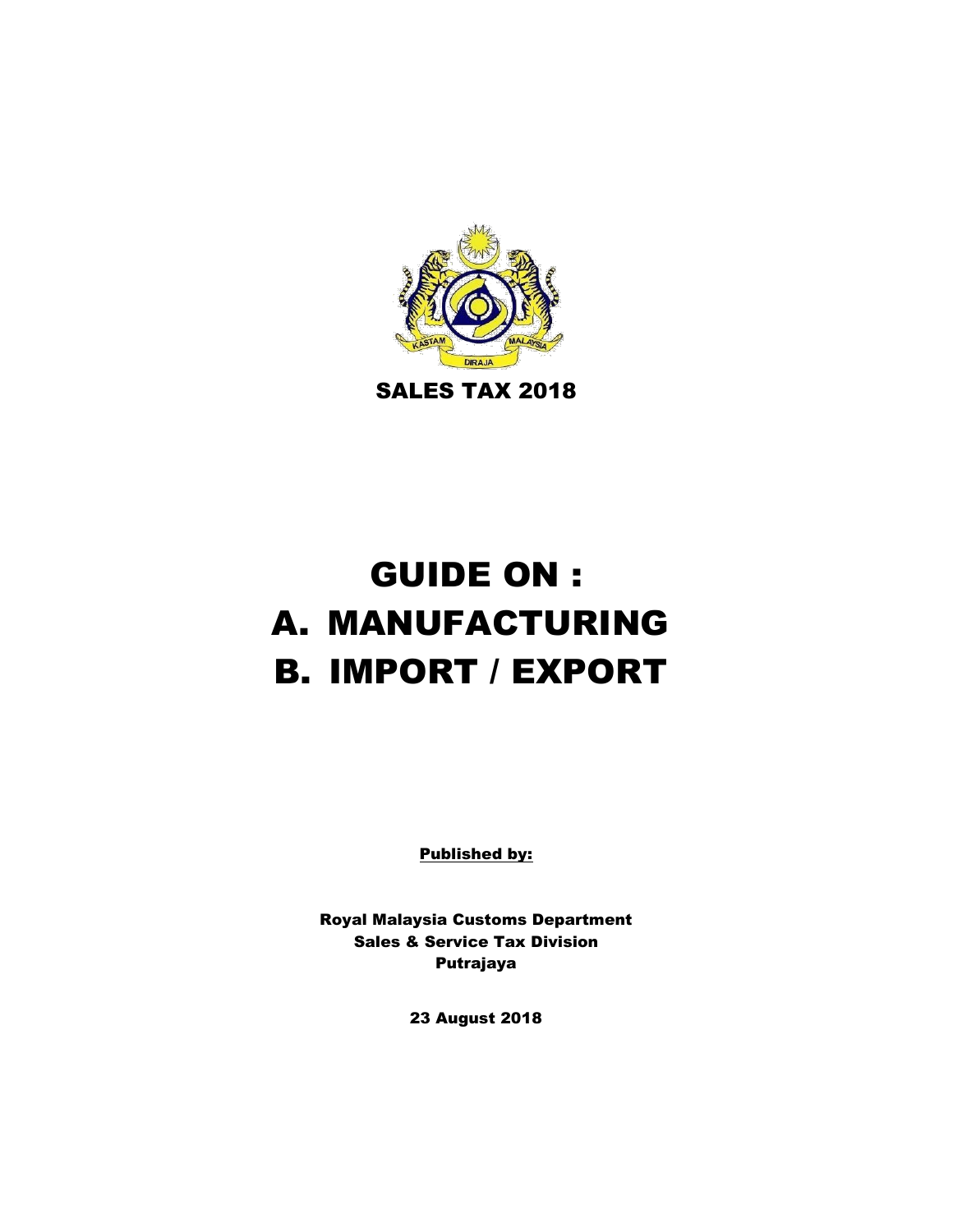#### **Publication**

Date: 23 August 2018.

#### **Copyright Notice**

Copyright 2018 Royal Malaysian Customs Department.

All rights reserved. Subject to the Copyright Act, 1987 (Malaysia).

The Guide may be withdrawn, either wholly or in part, by publication of a new guide. No part of this publication may be reproduced, stored in a retrieval system or transmitted in any form, including on-site for commercial purposes without written permission from the Royal Malaysian Customs Department (RMCD). In reproducing or quoting the contents, acknowledgment of source is required.

#### **Disclaimer**

This information is intended to provide a general understanding of the relevant treatment under Sales Tax and Services Tax Legislation and aims to provide a better general understanding of taxpayers' tax obligations. It is not intended to comprehensively address all possible tax issues that may arise. While RMCD has taken the initiative to ensure that all information contained in this Guide is correct, the RMCD will not be responsible for any mistakes and inaccuracies that may be contained, or any financial loss or other incurred by individuals using the information from this Guide. All information is current at the time of preparation and is subject to change when necessary.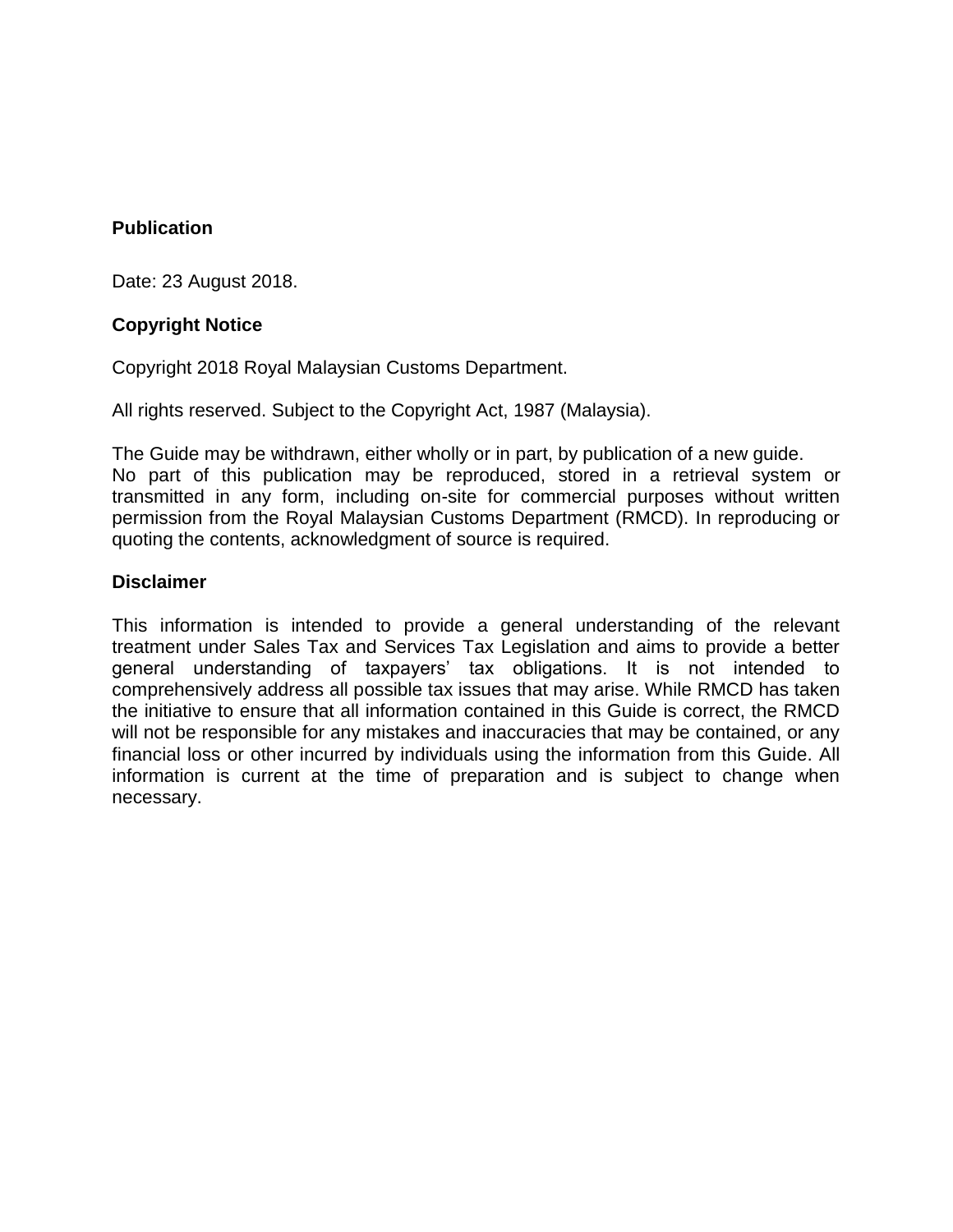# **CONTENTS**

| A. MANUFACTCURING                                 |      |
|---------------------------------------------------|------|
|                                                   |      |
|                                                   |      |
|                                                   |      |
|                                                   |      |
|                                                   |      |
| PURCHASE OF RAW MATERIALS, COMPONENTS, MACHINERY/ |      |
|                                                   |      |
|                                                   |      |
|                                                   |      |
|                                                   |      |
|                                                   |      |
|                                                   |      |
|                                                   |      |
|                                                   |      |
|                                                   |      |
|                                                   |      |
|                                                   |      |
|                                                   |      |
|                                                   | . 16 |
|                                                   |      |
|                                                   |      |
|                                                   |      |
|                                                   |      |
|                                                   |      |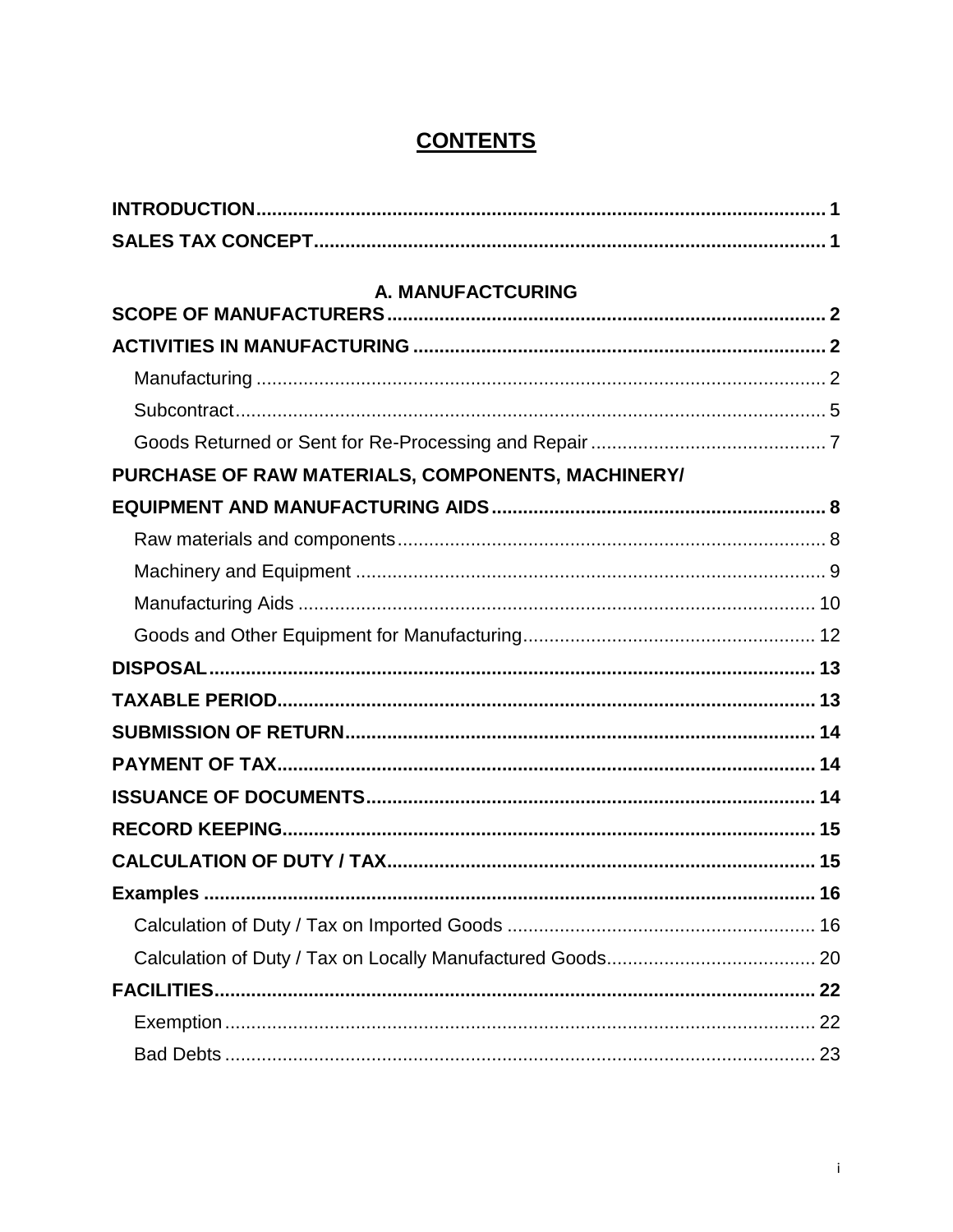# **[B. IMPORT AND EXPORT](#page-27-0)**

| Importation and Transportation of Goods into Principal Customs Area  24           |  |
|-----------------------------------------------------------------------------------|--|
| Importation and Transportation of Goods into / from Designated Areas (DA)  24     |  |
| Importation and Transportation of Goods into / From Special Areas  26             |  |
|                                                                                   |  |
|                                                                                   |  |
|                                                                                   |  |
|                                                                                   |  |
|                                                                                   |  |
|                                                                                   |  |
|                                                                                   |  |
|                                                                                   |  |
|                                                                                   |  |
|                                                                                   |  |
|                                                                                   |  |
| Table 2: Sales Tax Treatments for Special Areas (Free Zone / FZ) 41               |  |
| Table 3: Sales Tax Treatments for Special Areas (Licensed Warehouse / LW) 42      |  |
| Table 4: Sales Tax Treatments for Special Areas                                   |  |
|                                                                                   |  |
| Table 5: Sales Tax Treatments for Special Areas (Joint Development Area / JDA) 44 |  |
|                                                                                   |  |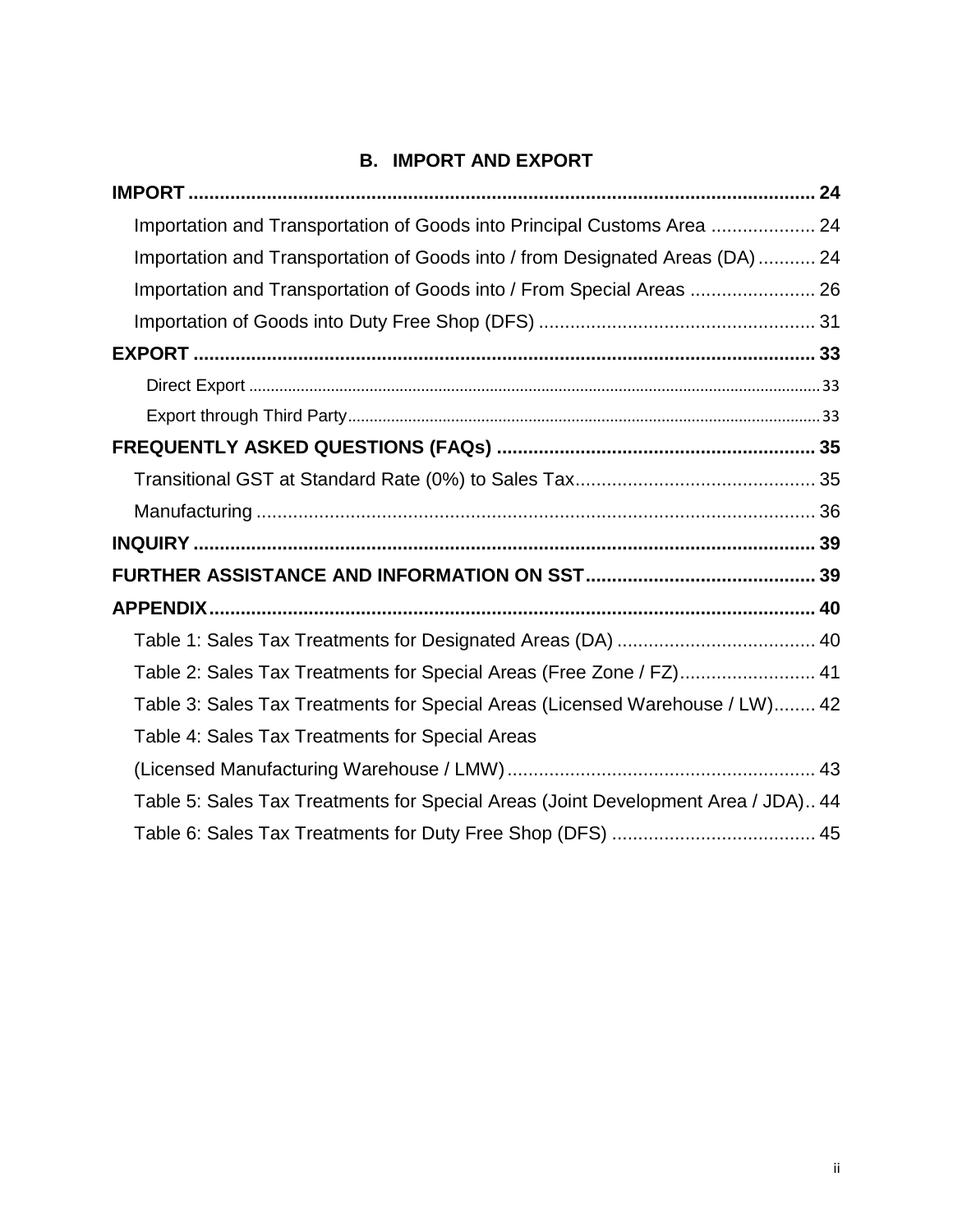# <span id="page-4-0"></span>**INTRODUCTION**

1. Effective from 1 September 2018, Sales Tax Act 2018 and the Service Tax Act 2018 together with its respective subsidiary legislations are introduced to replace the Goods and Service (GST) Act 2014.

2. Under the Sales Tax Act 2018, sales tax is charged and levied on imported and locally manufactured goods either at the time of importation or at the time the goods are sold or otherwise disposed of by the registered manufacturer.

3. This guide is prepared to assist registered manufacturers and the industries (excluding automotive & petroleum industries) in understanding matters pertaining to sales tax on manufacturing, importation of goods, the sales and transportation of goods in accordance with the policies and legislation related to sales tax.

# <span id="page-4-1"></span>**SALES TAX CONCEPT**

4. Sales tax administered in Malaysia is a single stage tax imposed on the finished goods manufactured in Malaysia and goods imported into Malaysia.

5. Sales tax is imposed on taxable goods manufactured in Malaysia by any registered manufacturer at the time the goods are sold, disposed of other than by sales or used other than as a material in the manufacture of goods.

6. Sales tax on imported goods is charged when the goods are declared, duty paid and released from customs control.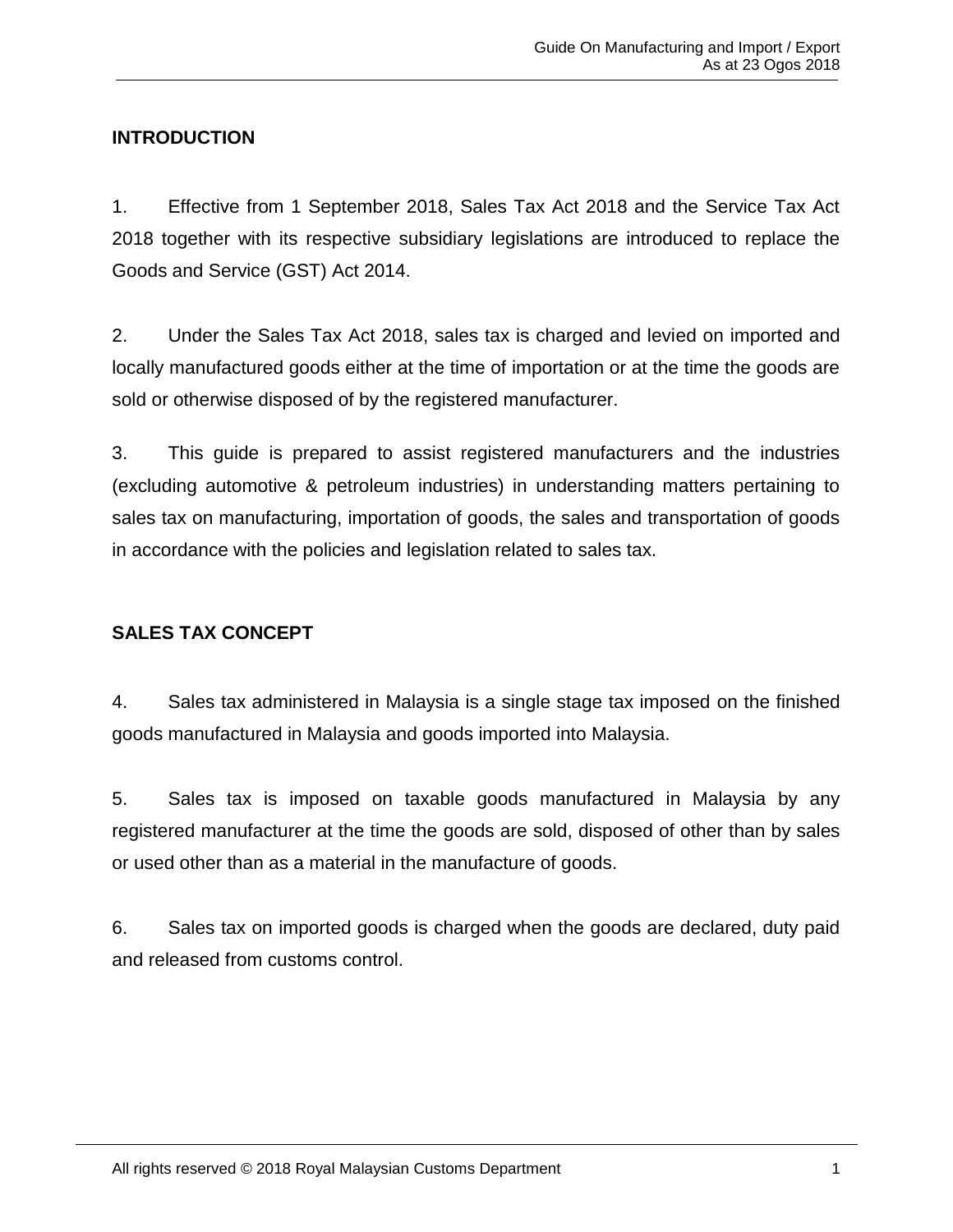# **A. MANUFACTURING**

# <span id="page-5-0"></span>**SCOPE OF MANUFACTURERS**

7. Manufacturers who manufacture taxable goods with sales value which exceeds RM500,000 within the period of 12 months, are required to be registered pursuant to Section 12 Sales Tax Act 2018.

8. Manufacturers who manufacture taxable goods with sales value of RM500,000 and below, have the option to be registered on a voluntary basis under Section 14 of the Sales Tax Act 2018 to enable them to enjoy the facilities given under the Act.

9. Manufacturers who carry out its business as a subcontractor and the total labour charge of the subcontract works exceeds RM500,000 within 12 months, are required to be registered pursuant to Section 12 of the Sales Tax Act 2018.

# <span id="page-5-1"></span>**ACTIVITIES IN MANUFACTURING**

# <span id="page-5-2"></span>**Manufacturing**

10. As provided in Section 3 of the Sales Tax Act 2018, principles related to the definition of manufacturing are:

(i) Manufacturing is the process of changing the organic or inorganic materials manually or mechanically, into a new product by changing the size, shape, composition, properties or quality of the material.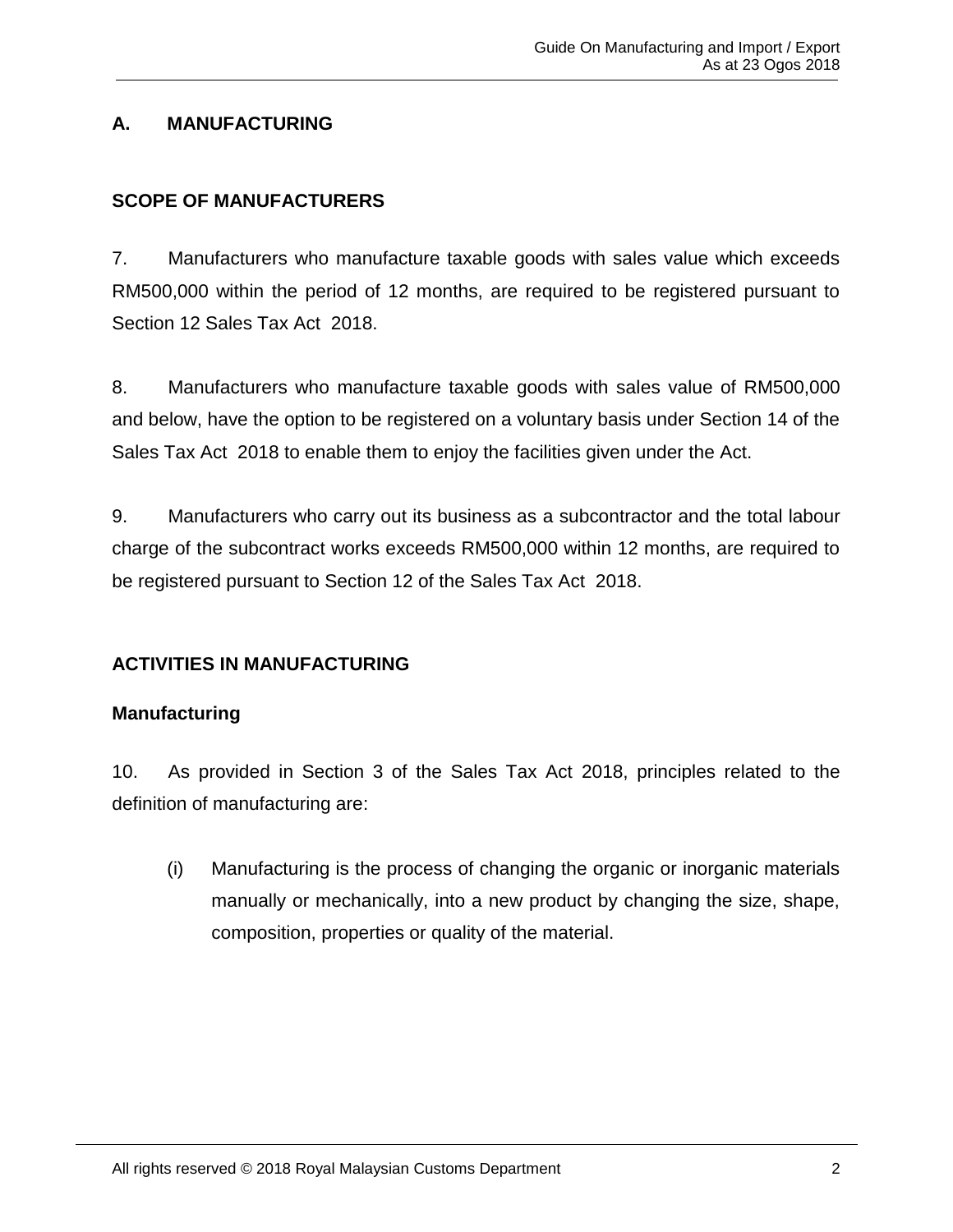

# *Example A: Manufacturing Process of a Guitar*

- (ii) Installation of tools and components into machines or equipment, such as the assembly of personal computer and television.
- (iii) Manufacturing of petroleum products involving the refining process that includes separation, conversion, purification and blending of refinery streams (e.g.: *reformate isomerate*, treated *naphtha*) and/or petrochemical streams (e.g. *MTBE Methyl ter – butyl ether*).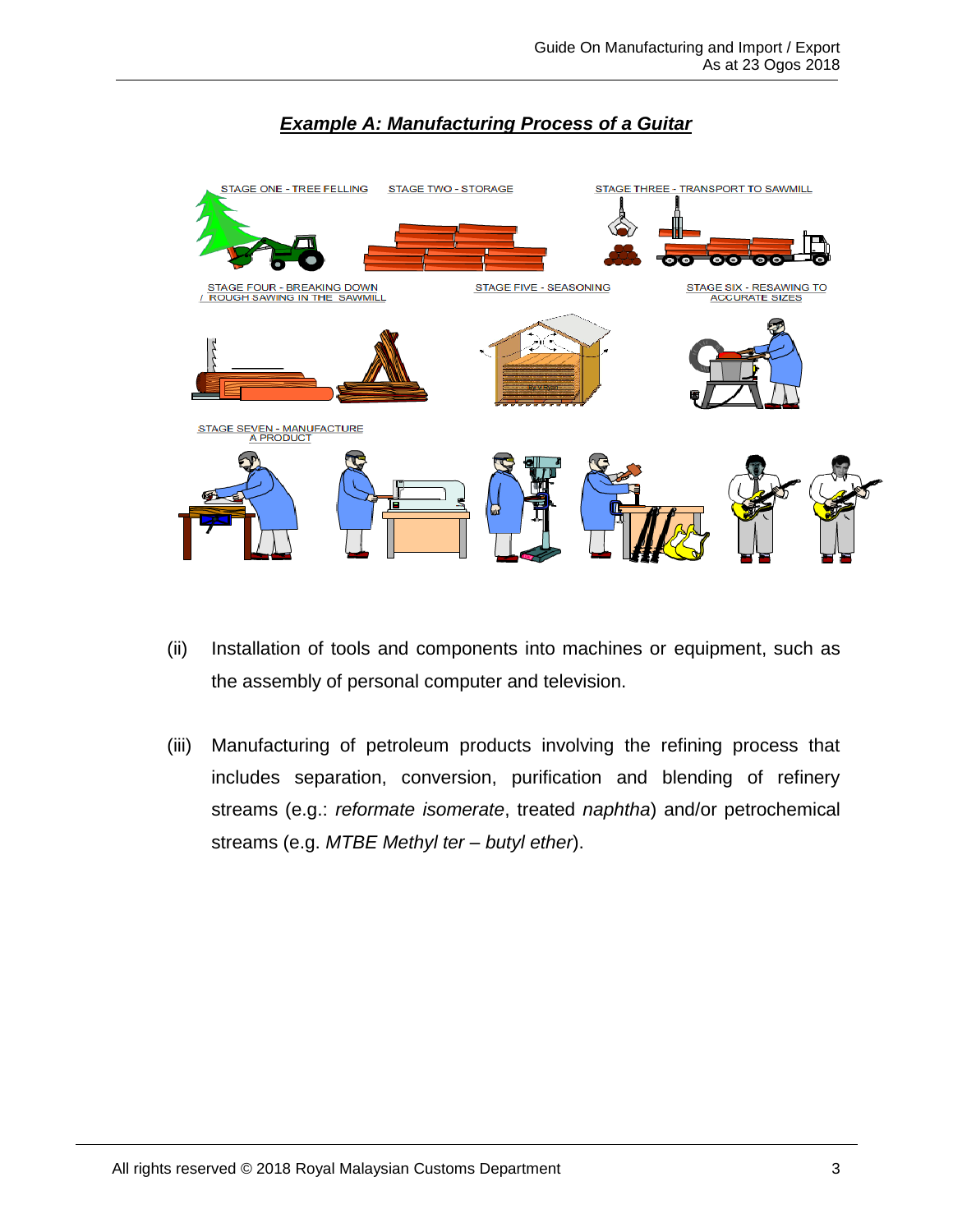

# *Example B: Crude Oil Distillation Unit and Products*

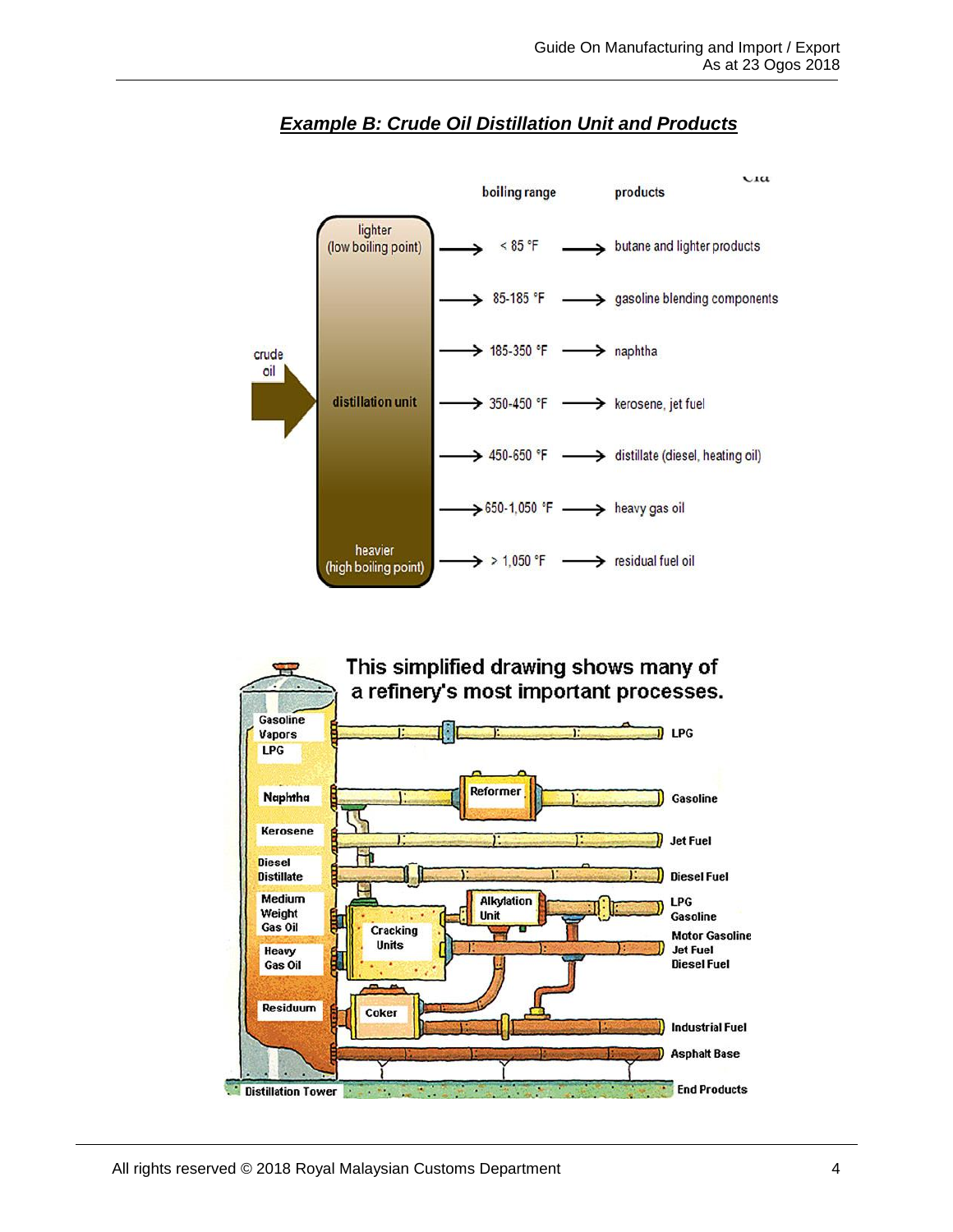(iv) Manufacturing activities provided in the Designated Areas (DA) and Special Areas (SA) are not subject to sales tax.

11. Simple manufacturing process like combining two or three tools / components with screws on a machine is not subjected to the definition of manufacture provided that:

- (i) The machine is complete and there are no additional materials used in the new installation.
- (ii) Installation can be made easily and quickly.

# *Example: Installation of machine in a plant.*

#### *Summary:*

*Company has purchased machine and components to be brought and installed in his manufacturing plant.* 

# *Rational:*

*Such process of installation is not subject to manufacturing definitions under section 3 of the Act.*

# <span id="page-8-0"></span>**Subcontract**

12. Subcontactors carry out work for another manufacturer as a part of a larger project. The manufacturer supplies raw materials or semi finished goods to the subcontractor for further work to be done. Registered manufacturer can apply to appoint subcontractors by submitting an application through the **MySST** system.

13. Subcontract work to a third person comprises of the following: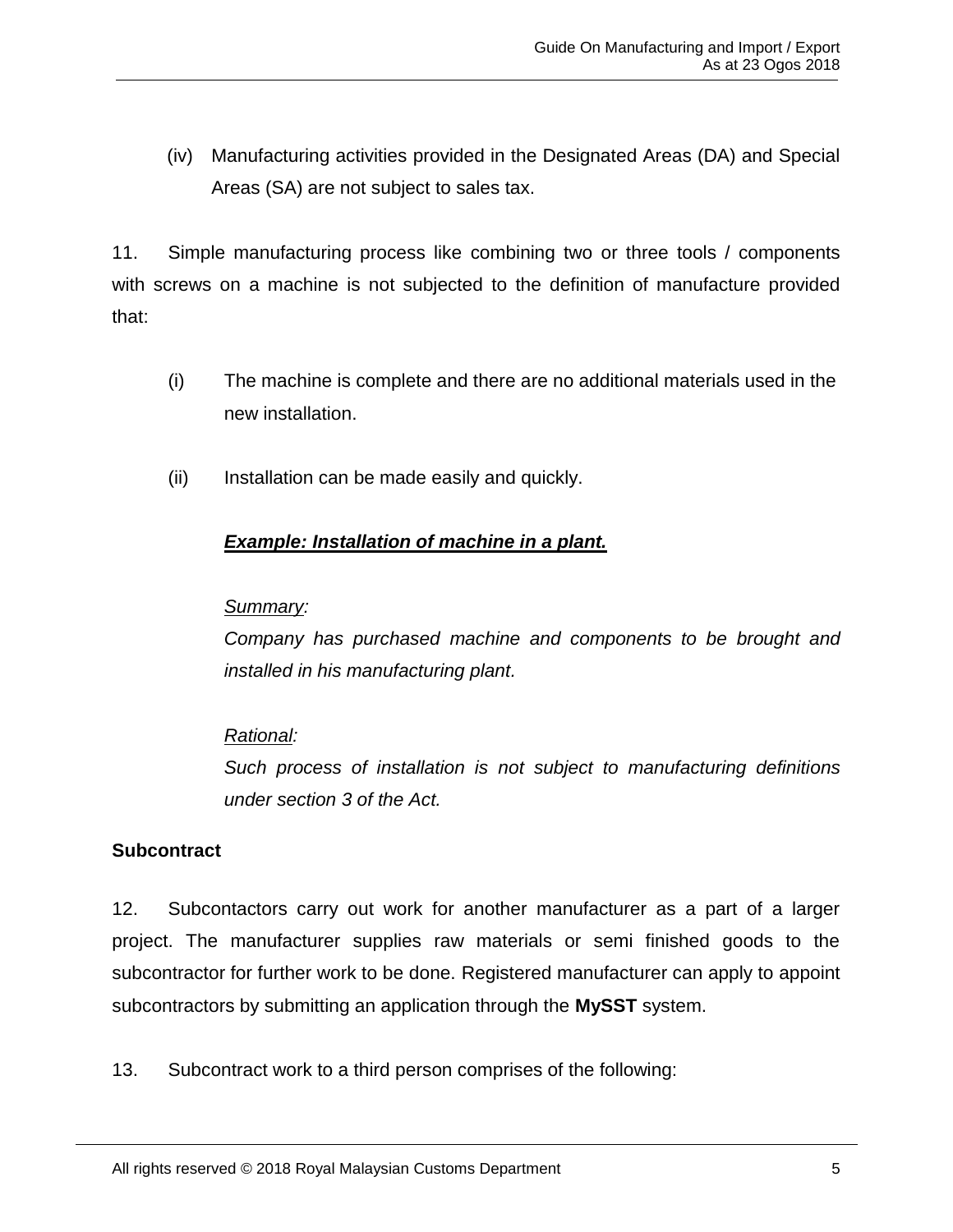(i) Subcontract to another registered manufacturer

Unfinished goods sent from a registered manufacturer to another registered manufacturer to complete and manufacture the goods and subsequently acquired back by the same registered manufacturer, is subject to sales tax unless an exemption is claimed by the registered manufacturer under item 5 Schedule C of the Sales Tax (Person Exempted from Payment of Tax) Order 2018.

- (ii) Subcontract to another non licensed manufacturer
	- (a) Goods transported from a registered manufacturer to any nonregistered manufacturer for further or complete the manufacturing and later acquired back by the same registered manufacturer, is subject to sales tax unless an exemption is claimed by the non registered manufacturer under item 62 Schedule A of the Sales Tax (Person Exempted from Payment of Tax) Order 2018.
	- (b) Semi-finished goods transported from a manufacturer in the Free Zone (FZ) which is in Special Areas (SA), to any non-registered manufacturer in Principal Customs Area (PCA) for further processing or to be completed as finished goods, is as if importation of goods into Malaysia. Any goods imported is subject to sales tax unless an exemption is claimed by the manufacturer under item 54 Schedule A of the Sales Tax (Person Exempted from Payment of Tax) Order 2018.

Goods returned to the manufacturer in FZ is as if such goods are exported from Malaysia to a place outside Malaysia under paragraph 58(1)(b) Sales Tax Act 2018 and exemption from payment of sales tax which can be claimed by the exporter is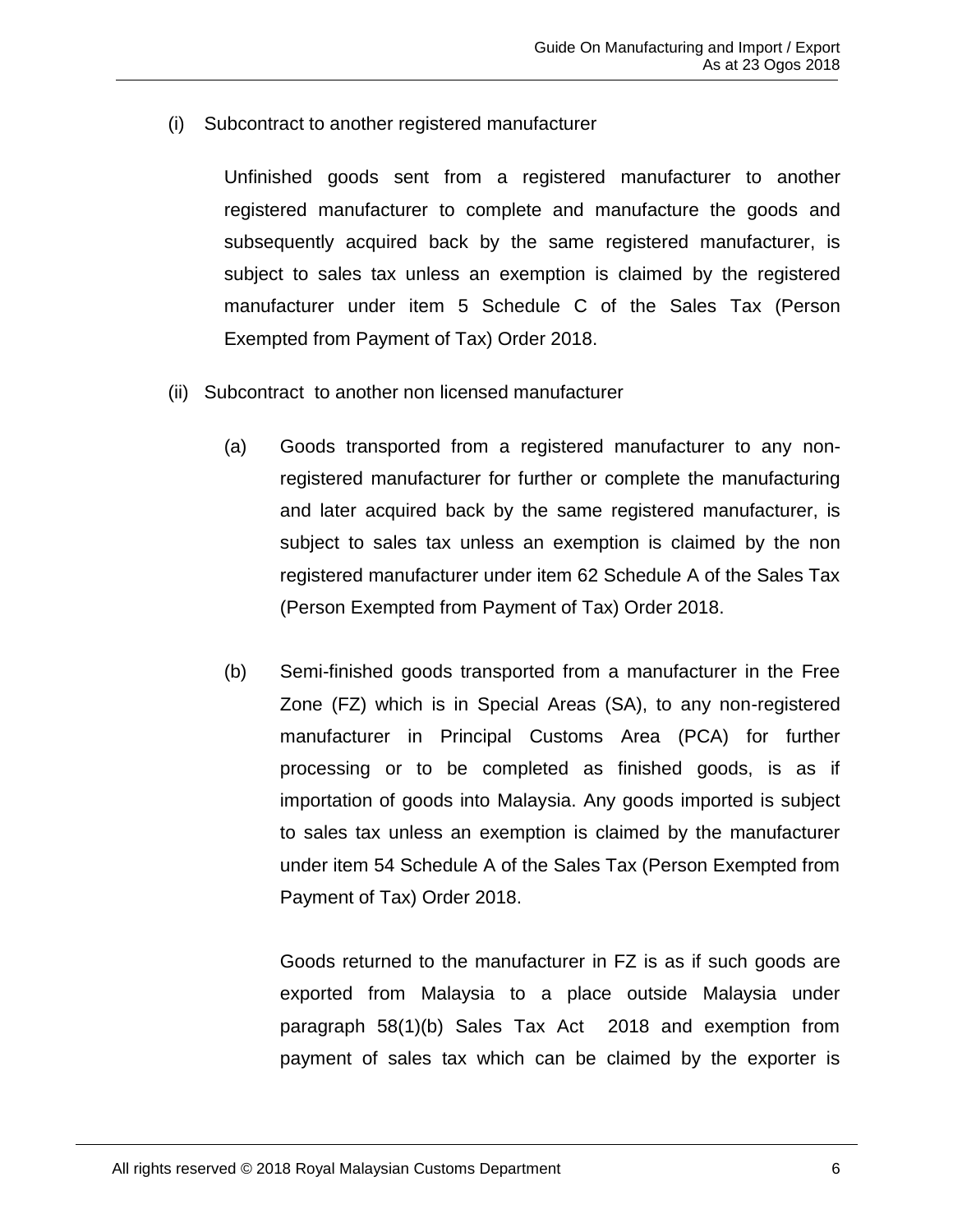provided under item 56 Schedule A of the Sales Tax (Person Exempted from Payment of Tax) Order 2018.

(iii) Subcontract to Licensed Manufacturing Warehouse / Free Industrial Zone

Goods transported from a manufacturer in PCA to the Free Industrial Zone (FIZ) or moved to a Licensed Manufacturing Warehouse (LMW) under Section 65A of the Customs Act 1967 for subcontract work and subsequently re-imported or returned via the same route to the manufacturer in PCA, are subject to sales tax unless an exemption is claimed by the manufacturer under item 38 Schedule A of the Sales Tax (Person Exempted from Payment of Tax) Order 2018.

# <span id="page-10-0"></span>**Goods Returned or Sent for Re-Processing and Repair**

14. Goods imported from any country, transported from FIZ or Labuan which is in Designated Area (DA) or moved from LMW for repair and subsequently re-exported, transported or moved back through the same route within three (3) months, is subject to sales tax unless an exemption is claimed by the importer under item 34 Schedule A of the Sales Tax (Person Exempted from Payment of Tax) Order 2018.

15. Locally manufactured taxable goods, excluding petroleum, which have been exported and subsequently re-imported within twelve (12) months from the date of export for the purpose of reprocessing, are subject to sales tax unless an exemption is claimed by the importer under item 35 Schedule A of the Sales Tax (Person Exempted from Payment of Tax) Order 2018.

16. Goods exported from Malaysia, transported to FIZ or Labuan or moved to LMW for repair and subsequently re-imported or returned by the same route, is subject to sales tax unless an exemption is claimed by the importer under item 36 Schedule A of the Sales Tax (Person Exempted from Payment of Tax) Order 2018.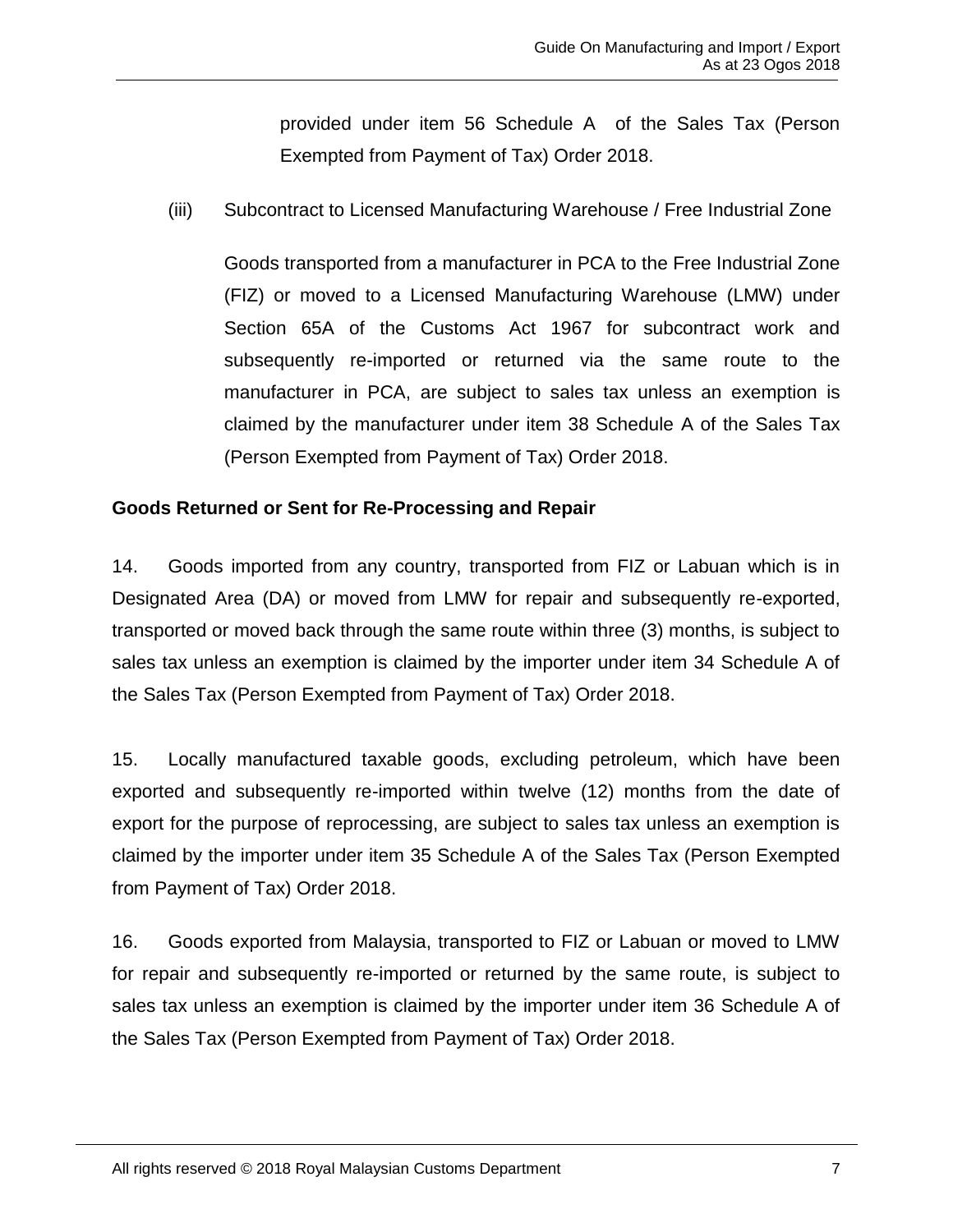#### <span id="page-11-0"></span>**PURCHASE OF RAW MATERIALS, COMPONENTS, MACHINERY/ EQUIPMENT AND MANUFACTURING AIDS**

#### <span id="page-11-1"></span>**Raw materials and components**

17. Sales tax exemption is given to raw materials and components used directly in the manufacturing process of goods manufactured, from the initial stage of manufacturing until the finished products is finally packaged and ready for export. This includes packaging materials and casings (e.g. casings for calculators and cameras). The exemption is given provided that it is claimed by the person entitled for the claim or the goods are exempted from tax in the exemption order.

18. Raw materials / components which are **not elegible for sales tax exemption**, are such as:

- (i) Fuel oil
- (ii) Materials for machinery and factory cleaning purposes
- (iii) Wearing apparel for workers
- (iv) Furniture/office equipments
- (v) Building materials
- (vi) Foodstuffs and drinks

19. Raw materials, components and packaging materials excluding petroleum, imported or purchased from any registered manufacturer or LMW or Licensed Warehouse (LW), by any registered manufacturer in PCA, are subject to sales tax unless an exemption is claimed by the registered manufacturer under item 1 Schedule C of the Sales Tax (Person Exempted from Payment of Tax) Order 2018.

20. Raw materials, components and packaging materials including petroleum to be used as raw material, imported from LMW or LW or purchased from any registered manufacturer by any registered manufacturer of petroleum products, are subject to sales tax unless an exemption is claimed by the registered manufacturer of petroleum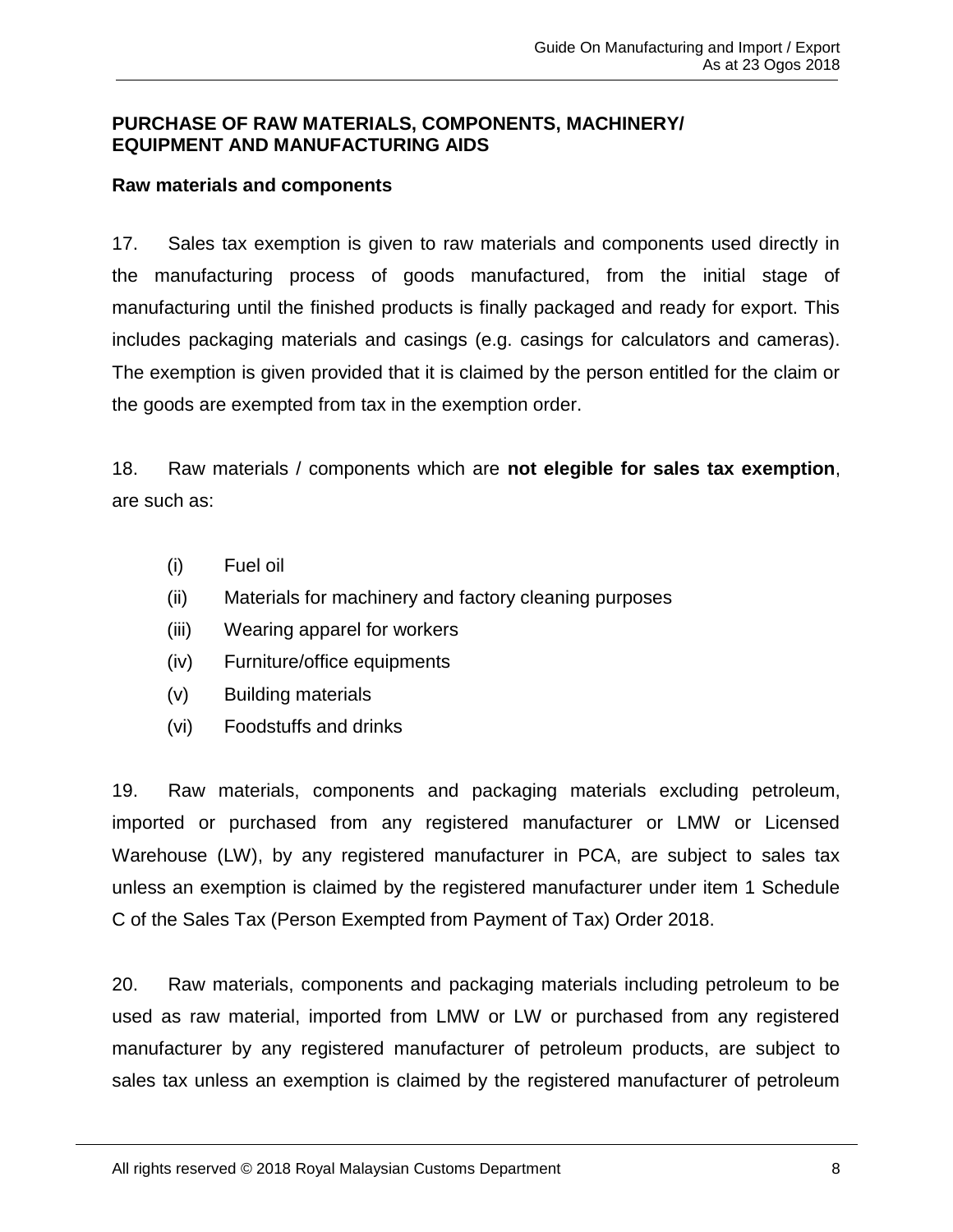products under item 2 Schedule C of the Sales Tax (Person Exempted from Payment of Tax) Order 2018.

- 21. The exemptions stated in paragraph 19 and 20 can be claimed provided that:
	- (i) Raw materials, components and packaging materials including petroleum shall be used solely in the manufacturing of finished goods manufactured by the registered manufacturer.
	- (ii) Registered manufacturer has to pay sales tax on the raw materials, components and packaging materials including petroleum that could not be accounted for.

# <span id="page-12-0"></span>**Machinery and Equipment**

22. Machinery / equipment required for manufacturing are all items necessary for the processing of the goods manufactured starting from the initial state right up to the finishing state where the final product is packed ready to be exported.

23. All such machinery and equipment must be new and unused which includes testing equipment, tools, quality control gadgets, labelling machines, work bench, weighing scales, spare parts, replacement machinery/equipment, grinding stones, pollution control equipment for industrial waste treatment, welding shields, central unit air conditioning plant for factory use, spare parts for machinery and computers for factory use only. Besides being imported, machinery and equipment can also be purchased from local suppliers.

24. Machinery / equipment which are not included in the above definition are forklifts, construction / building materials, office equipment / furniture, fire-fighting equipment, vehicles and generator.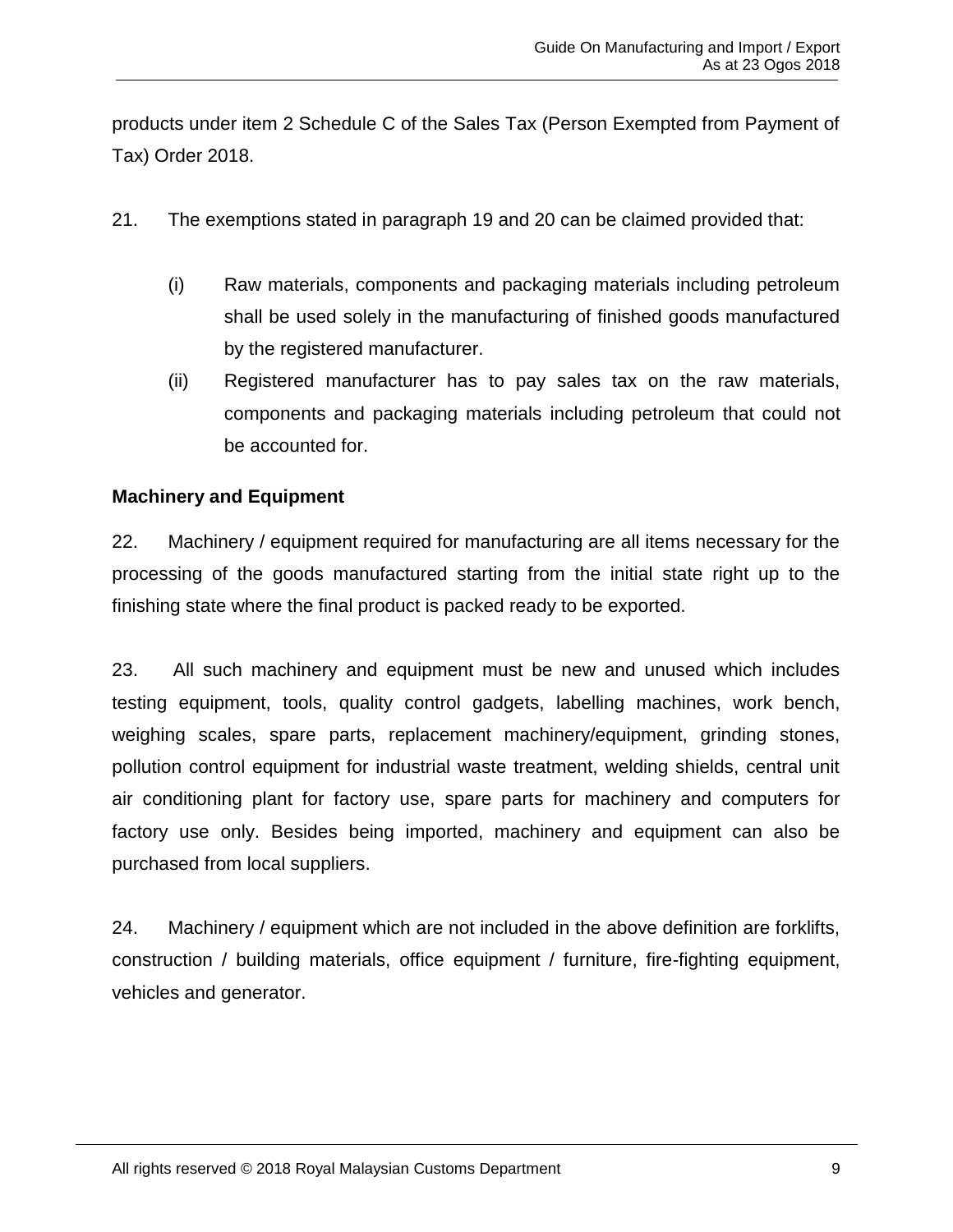25. Machinery and equipment imported or purchased from LMW, LW, FZ or manufacturer approved by the DG, by any manufacturer in PCA which has been endorsed by MIDA, is subject to sales tax unless an exemption is claimed by the manufacturer in PCA under item 55 Schedule A of the Sales Tax (Person Exempted from Payment of Tax) Order 2018.

26. Sales tax exemption on machinery and equipment imported or purchased by the approved manufacturer can be claimed provided that:

- (i) The machinery and equipment are new and unused and are placed at all times at the premise of the approved manufacturer.
- (ii) The machinery and equipment shall be used directly in the manufacture of finished goods at the premise of the approved manufacturer.
- (iii) All machinery and equipment which are exempted from sales tax cannot be sold, transferred or moved from the premise of the approved manufacturer without the permission of the DG.
- (iv) The manufacturer shall pay taxes on goods that cannot be accounted for.

# <span id="page-13-0"></span>**Manufacturing Aids**

27. Manufacturing aids are any goods used in the manufacturing process to accelerate and to further improve, complete or complement the manufacturing process of the goods manufactured.

28. Examples of manufacturing aids are lubricants, jigs, mould, mounting materials, chemical cleaners and sandpaper.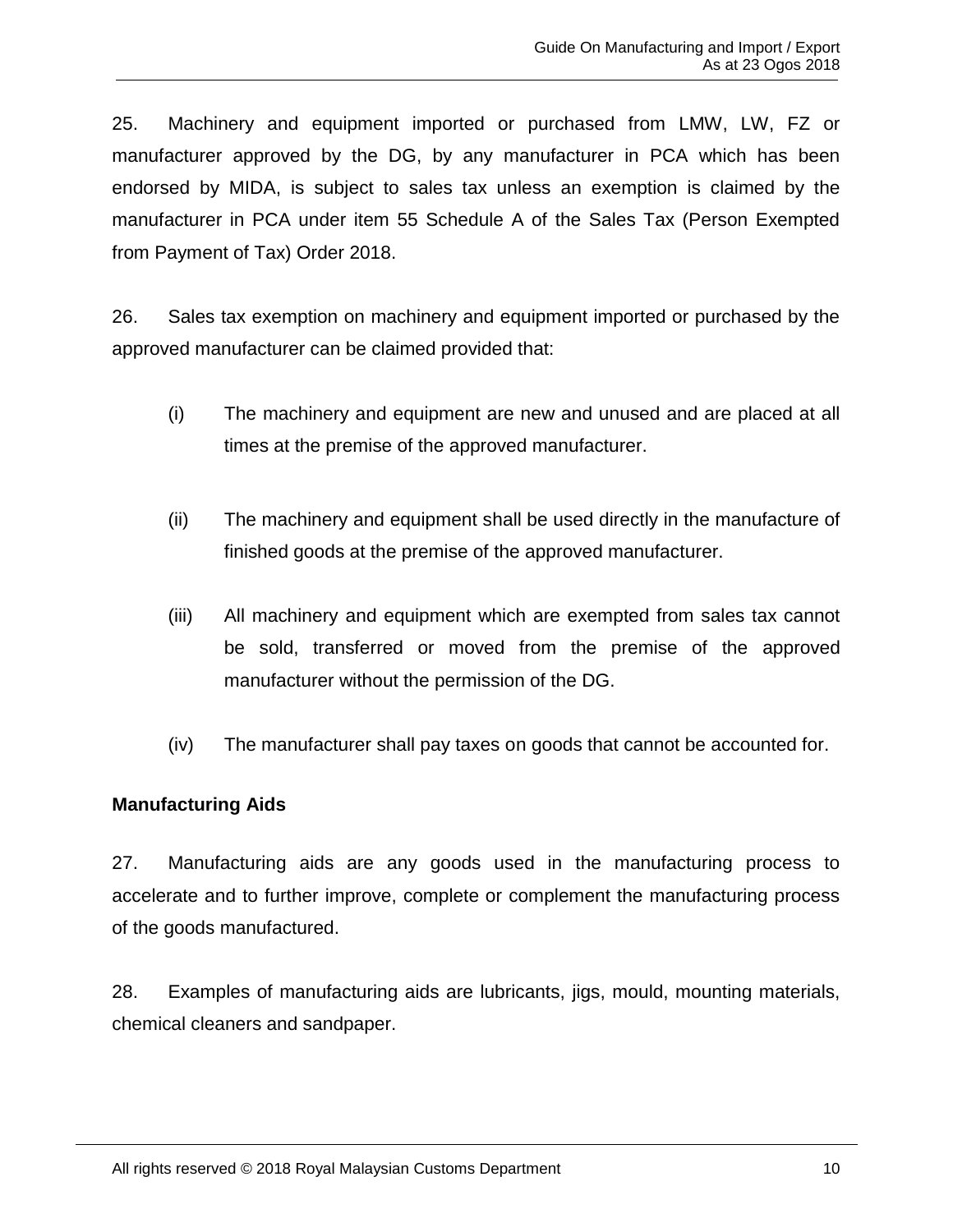29. For **electronic industry sector**, the sales tax exemption on the cleanroom equipment is also considered on the basis that although the device is not used directly in manufacturing, it is necessary to guarantee the manufacturing area is free from dust and electrical emissions interference. Such items / equipments are:

- (i) Floor panel/conductive floor tiles
- (ii) Face masks
- (iii) Cap made of non-woven fabric
- (iv) Glass
- (v) Security shoes
- (vi) Finger cots

30. Besides being imported, manufacturing aids can also be purchased from LMW, LW or FZ or another registered manufacturer by any registered manufacturer in PCA and are subject to sales tax unless an exemption is claimed by the registered manufacturer in PCA under item 1 Schedule C of the Sales Tax (Person Exempted from Payment of Tax) Order 2018.

31. Importation of manufacturing aids which are subject to the Customs (Prohibition of Imports) Order 2017, must comply with the conditions as prescribed under such Order.

32. Exemption from payment of sales tax on manufacturing aids imported or purchased from local supplier can be obtained provided that:

- (i) That the goods shall be used solely in the manufacturing of finished goods of any registered manufacturer;
- (ii) The manufacturer shall pay taxes on goods that cannot be accounted for.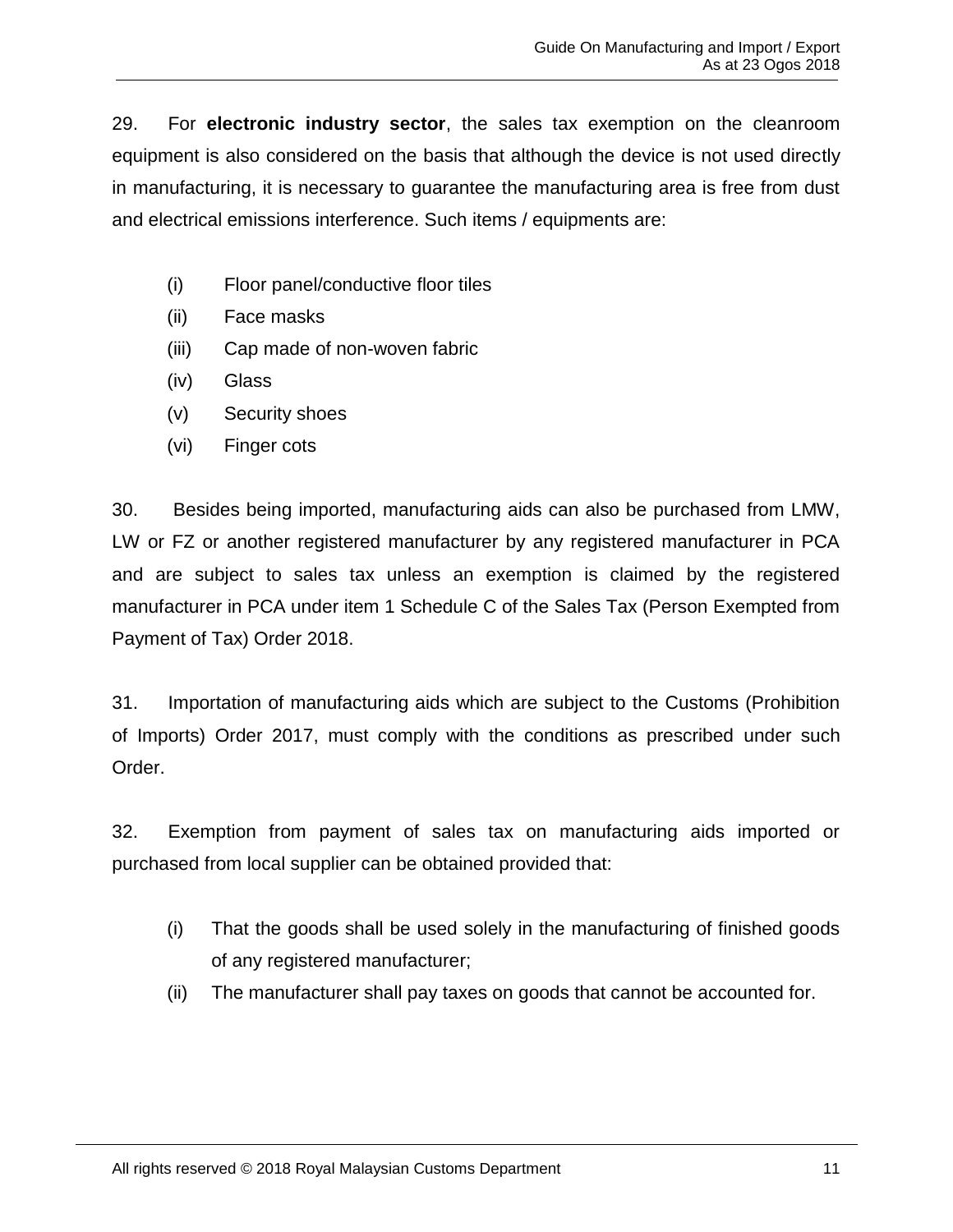# <span id="page-15-0"></span>**Goods and Other Equipment for Manufacturing**

33. Goods and other equipment imported or purchased of from LMW, LW, FZ or manufacturer approved by the DG, by any registered manufacturer in PCA which is endorsed by MIDA, is subject to sales tax unless an exemption is claimed by the registered manufacturer in PCA under item 54 Schedule A of the Sales Tax (Person Exempted from Payment of Tax) Order 2018.

34. Goods and other equipment imported or purchased from LMW, LW or FZ or any registered manufacturer by any registered manufacturer in PCA is subject to sales tax unless an exemption is claimed by the registered manufacturer in PCA under item 1 Schedule C of the Sales Tax (Person Exempted from Payment of Tax) Order 2018.

35. Goods and other equipment which are imported and subject to the Customs (Prohibition of Imports) Order 2017, must comply with the conditions as prescribed under such Order.

36. Exemption from sales tax on goods and other equipment imported or purchased from registered manufacturers can be obtained provided that:

- (i) All goods and other equipment shall be used directly in the manufacturing process of the finished goods manufactured by the registered manufacturer.
- (ii) Purchase list of goods and other equipment which are exempted from sales tax shall be kept and updated by the registered manufacture which must be made available for inspection by the Customs officer at any time.
- (iii) All goods and other equipments which are exempted from sales tax cannot be sold, transferred ownership or moved from the premise of the registered manufacturer without the permission of the DG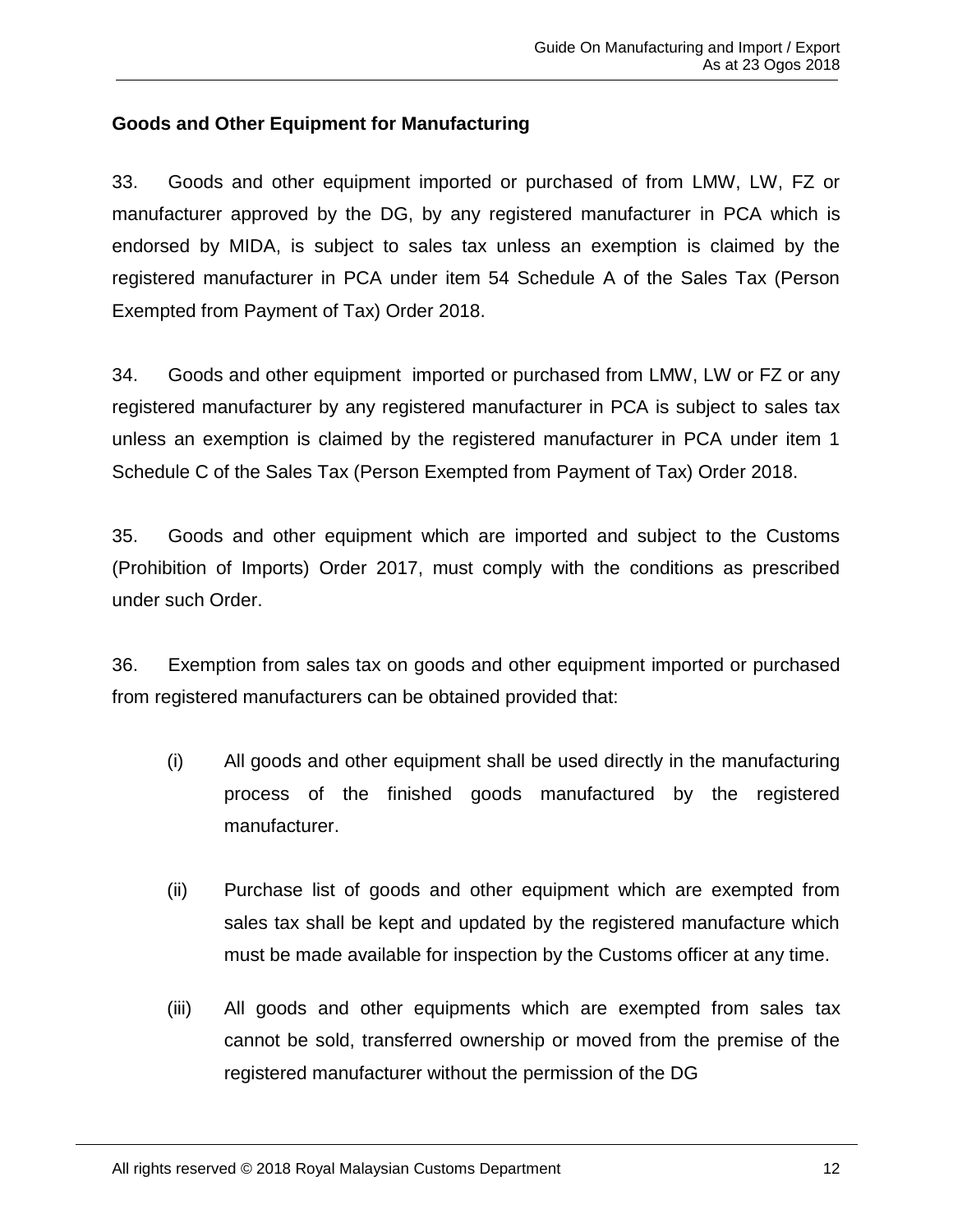# <span id="page-16-0"></span>**DISPOSAL**

37. Disposal of machines, equipment and spare parts that are imported or obtained through tax exemption under item 54 Schedule A of the Sales Tax (Person Exempted from Payment of Tax) Order 2018 can be made through several manners such as destruction, transfer, sale, export and free gifts.

38. Any registered manufacturer must apply for an approval from the DG if the registered manufacturer wants to dispose the goods as waste or scrap which have been exempted from sales tax.

39. If the goods to be disposed are aged less than 10 years from the date of importation or purchase, the registered manufacturer must account for the sales tax as provided under item 54 Schedule A of the Sales Tax (Person Exempted from Payment of Tax) Order 2018. However, if such goods are aged 10 years or more, the registered manufacturer is exempted from paying sales tax.

40. The registered manufacturer is to account for sales tax based on the tax rate as stated in the Customs Duties Order 2017 for waste or scrap. Value shall be determined by the manufacturer upon the transaction with the buyer.

41. The approval from relevant agencies should be obtained in advance if the goods exempted from sales tax are to be destroyed and subject to regulation or control of the agency concerned, e.g. Department of Environment.

# <span id="page-16-1"></span>**TAXABLE PERIOD**

42. Taxable period as prescribed under the provisions of Section 2 and 25 of the Sales Tax Act 2018 is two (2) calendar months or part of the two months ending on the last day of the second month.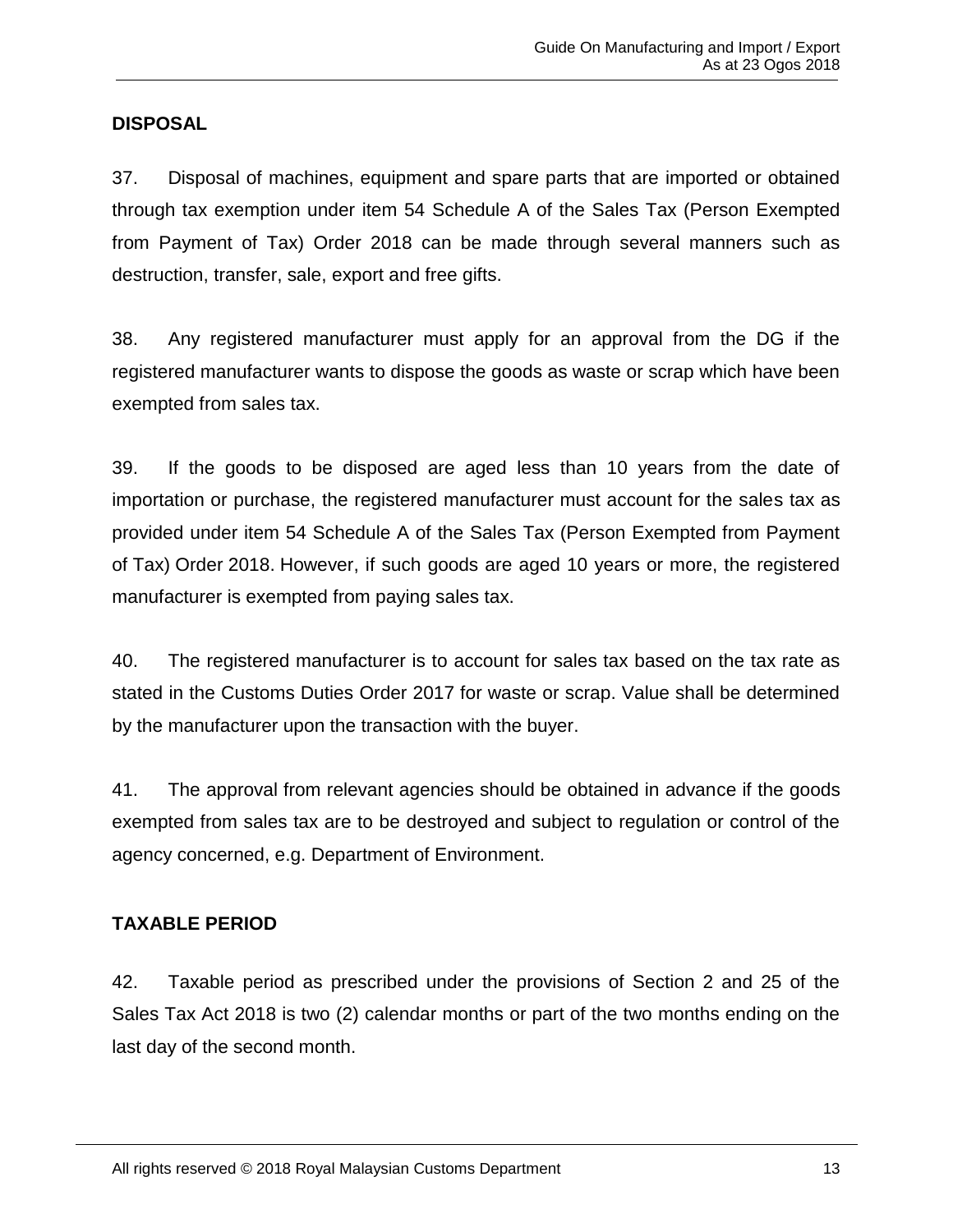# <span id="page-17-0"></span>**SUBMISSION OF RETURN**

43. As provided in Section 26 of the Sales Tax Act 2018, sales tax return shall be submitted not later than the last day of the month following the taxable period specified.

44. Each registered manufacturer is required to submit sales tax return whether there are any taxable goods manufactured, sold, disposed of other than sale, disposed of apart from to be used as a material in manufacturing and whether any sales tax paid or not for the taxable period.

#### <span id="page-17-1"></span>**PAYMENT OF TAX**

45. The registered manufacturer is required to declare the sale of taxable goods in the sales tax return in accordance with Section 26 of the Sales Tax Act 2018 and pay sales tax due and payable not later than the last day on which the registered manufacturer is required to furnish the return.

46. The finished goods manufactured and exported out of Malaysia by a registered manufacturer are exempted from sales tax under item 11 Schedule A of the Sales Tax (Person Exempted from Payment of Tax) Order 2018 and should be declared by using the Customs Form No. 2 (K2).

# <span id="page-17-2"></span>**ISSUANCE OF DOCUMENTS**

47. The registered manufacturer is required to issue documents on matters as follows:

(i) Invoice to be issued upon sale of taxable goods, in national language or English as provided under Section 21 of the Sales Tax Act 2018.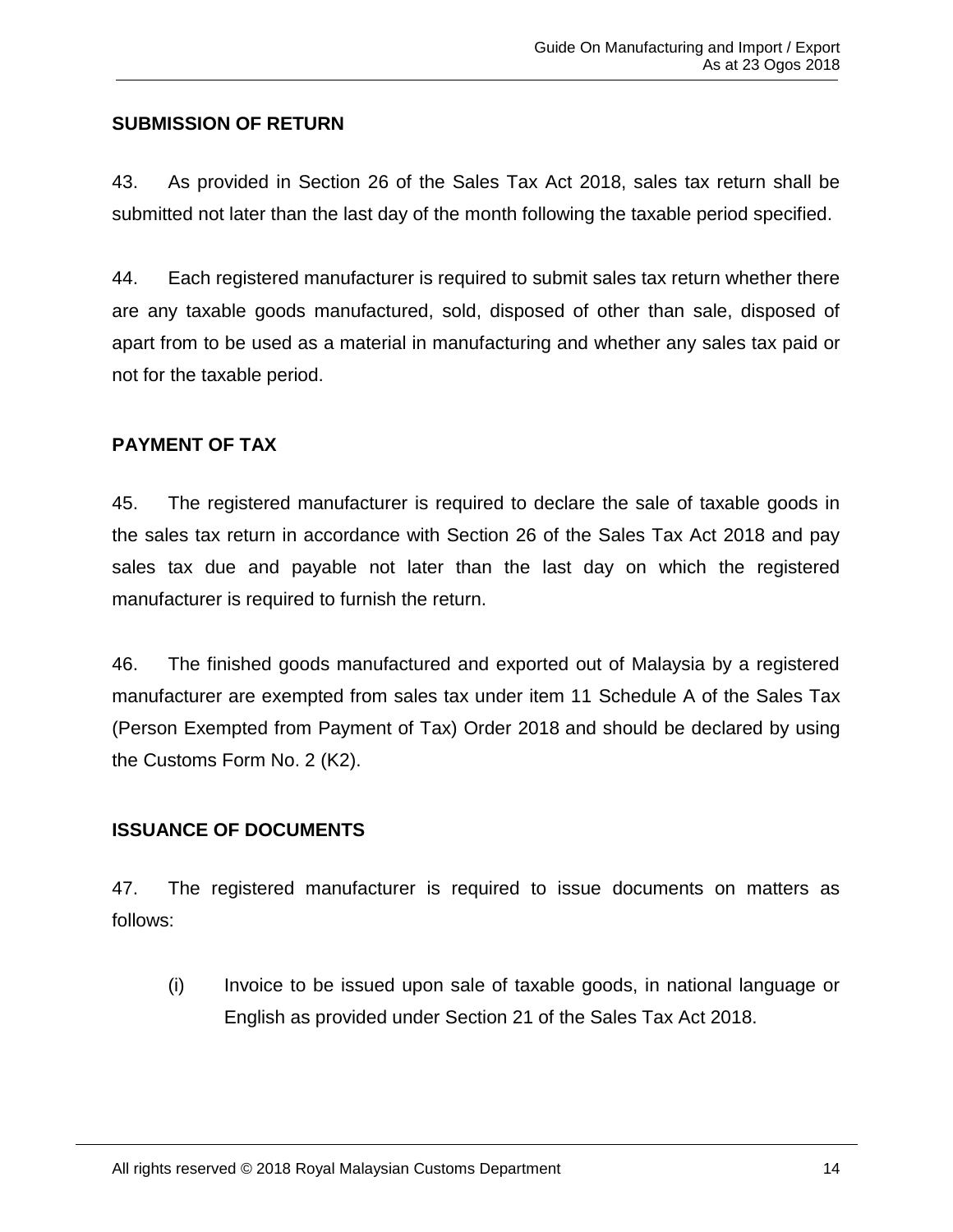(ii) Issuance and receipt of the credit notes or debit notes on the sales and purchases of taxable goods as provided under Section 23 of the Sales Tax Act 2018.

# <span id="page-18-0"></span>**RECORD KEEPING**

48. As provided under Section 24 of the Sales Tax Act 2018, every taxable person is required to keep records on matters as follows:

- (i) Record of taxable goods sales.
- (ii) Record on the importation and exportation of taxable goods.
- (iii) Other records such as:
	- (a) Purchase invoice and returns of all raw materials, packaging materials used in the manufacturing.
	- (b) Sales tax returns which are properly kept and updated.
	- (c) Agreement or transaction documents with the seller or buyer, for the purpose of audit inspection.

# <span id="page-18-1"></span>**CALCULATION OF DUTY / TAX**

49. For the calculation of sales tax on imported and locally manufactured goods, the value of imported goods and value of goods sold should be based on the principles of valuation set out under the Sales Tax Order (Methods of Valuation) 2018 in accordance with Section 9 of the Sales Tax Act 2018.

50. For taxable goods manufactured by a taxable person, the value of sales is determined taking into account the value of: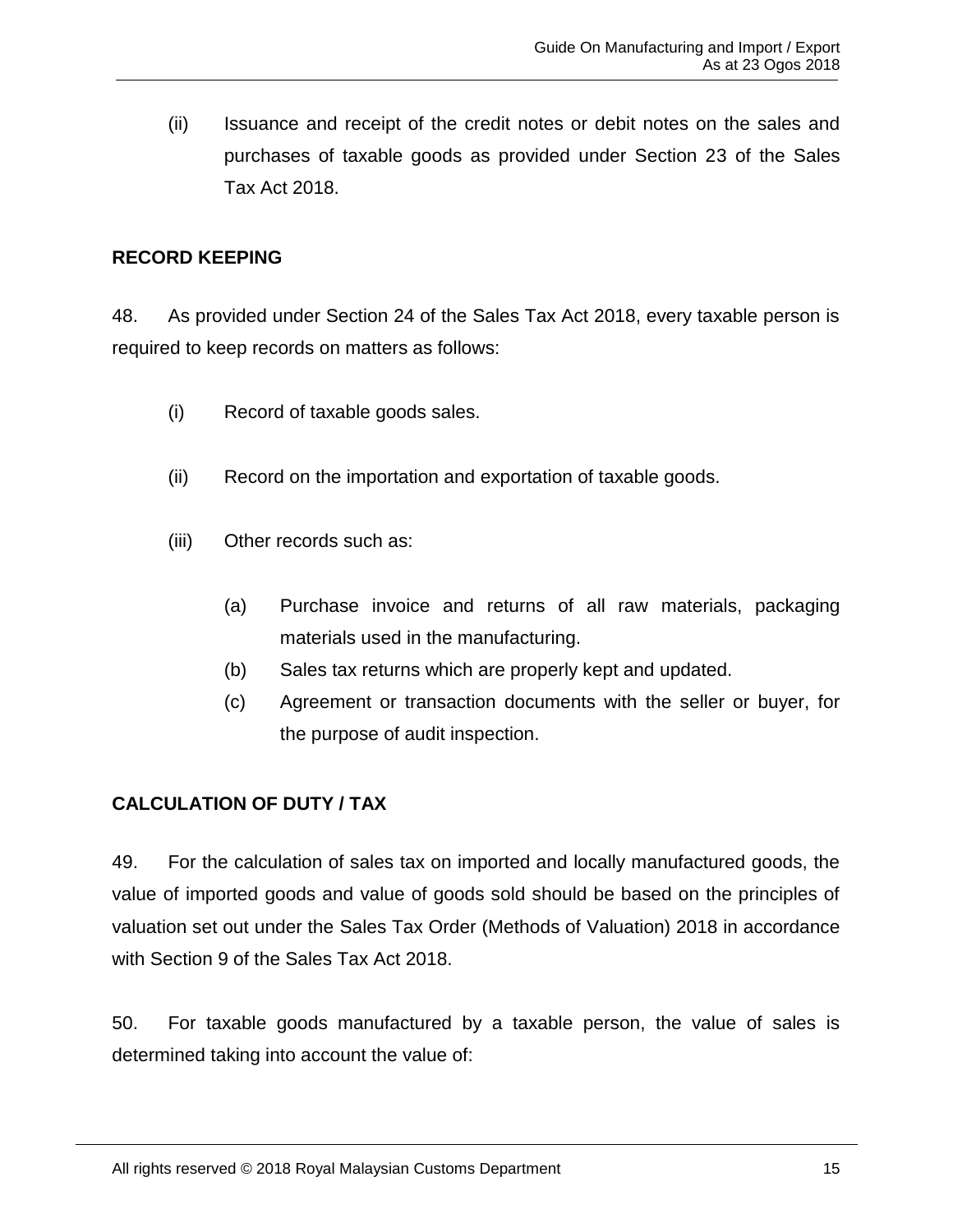- (i) Goods sold by the taxable person; or
- (ii) Goods manufactured by the taxable person; and
	- (a) Used by him other than used as materials in the manufacturing of taxable goods; or
	- (b) Disposed of by him other than sale.

51. For taxable goods imported into Malaysia, the sales value of taxable goods is the sum of the following amount:

- (i) The value of the taxable goods for the purpose of customs duties payment;
- (ii) The amount of customs duties, if any, paid or payable on the taxable goods; and
- (iii) The amount of excise duty, if any, paid or payable on the taxable goods.

#### <span id="page-19-0"></span>**Examples**

#### <span id="page-19-1"></span>**Calculation of Duty / Tax on Imported Goods**

**1. Importation of dutiable goods (Import Duty and Sales Tax paid or to be paid, no Excise Duty)**

| Sales Tax (10%)         |                | RM 1,300.00 |
|-------------------------|----------------|-------------|
| CIF Value + Import Duty |                | RM13,000.00 |
| Import Duty (30%)       | $\blacksquare$ | RM 3,000.00 |
| CIF Value of goods      |                | RM10,000.00 |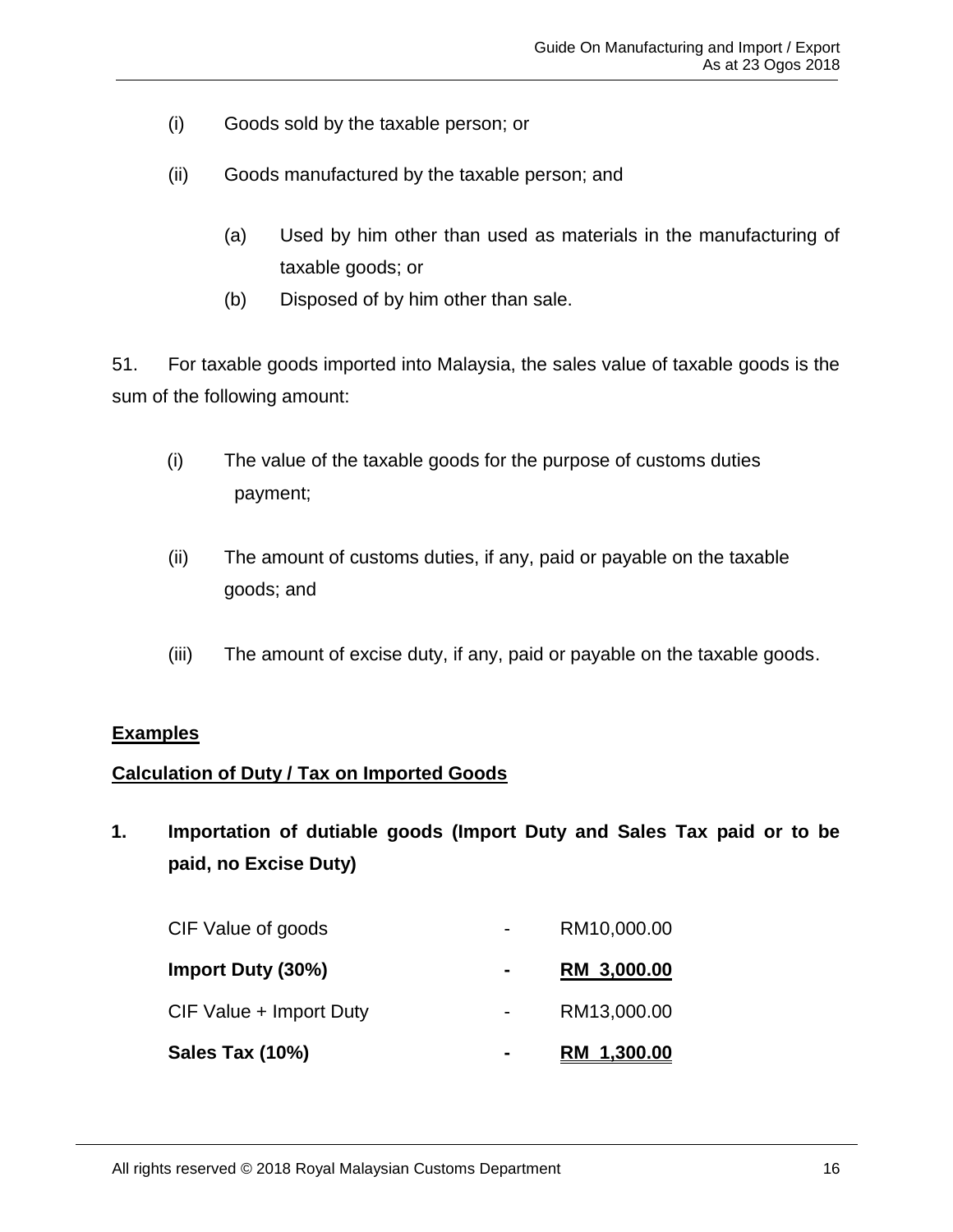**2. Importation of dutiable goods (Import Duty, Excise Duty and Sales Tax paid or to be paid)** 

| Sales Tax (10%)                         | RM 2,080.00 |
|-----------------------------------------|-------------|
| CIF Value + Import Duty + Excise Duty - | RM20,800.00 |
| Excise Duty (60%)                       | RM 7,800.00 |
| CIF Value + Import duty                 | RM13,000.00 |
| Import Duty (30%)                       | RM 3,000.00 |
| CIF Value of goods                      | RM10,000.00 |

**3. Importation of dutiable goods (Import Duty Exempted and Sales Tax paid or to be paid)**

| Sales Tax (10%)         | RM 1,000.00 |      |
|-------------------------|-------------|------|
| CIF Value + Import Duty | RM10,000.00 |      |
| Import Duty (30%)       | <b>RM</b>   | 0.00 |
| CIF Value of goods      | RM10,000.00 |      |

**4. Importation of dutiable goods (Import Duty paid or to be paid, Sales Tax exempted)**

| Sales Tax (10%)         | <b>RM</b>   | 0.00 |
|-------------------------|-------------|------|
| CIF Value + Import Duty | RM13,000.00 |      |
| Import Duty (30%)       | RM 3,000.00 |      |
| CIF Value of goods      | RM10,000.00 |      |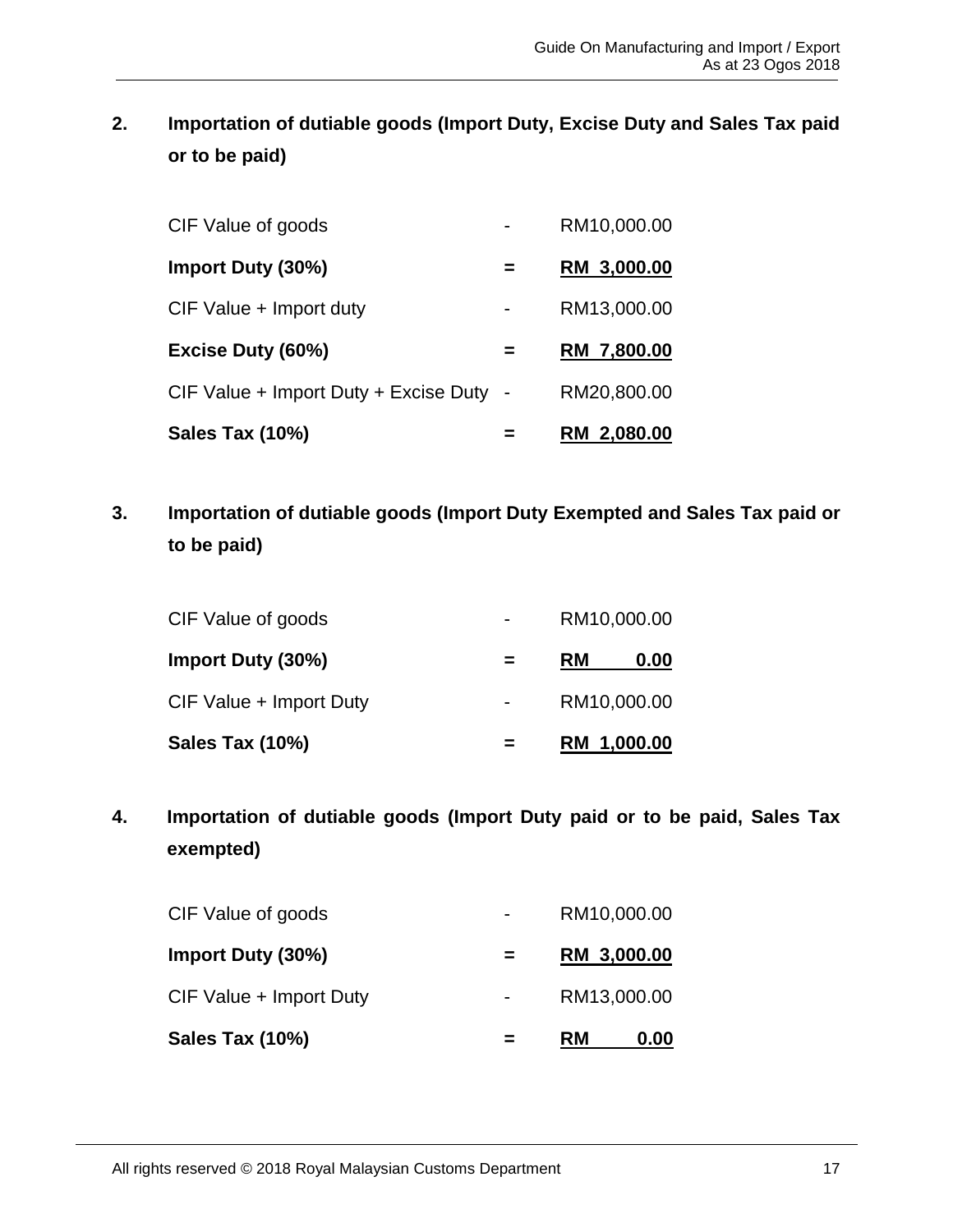**5. Importation of dutiable goods under exemption e.g. Treasury Exemption Section 14(2) Customs Act 1967 or any item under Exemption Order (Import Duty and Excise Duty 50% exempted, Sales Tax paid or to be paid)** 

| Sales Tax (10%)                         |     | RM 1,495.00 |
|-----------------------------------------|-----|-------------|
| CIF Value + Import Duty + Excise Duty - |     | RM14,950.00 |
| Excise Duty (60%) (Exemption 50%)       | $=$ | RM 3,450.00 |
| CIF Value + Import duty                 |     | RM11,500.00 |
| Import Duty (30%) (Exemption 50%)       | $=$ | RM 1,500.00 |
| CIF Value of goods                      |     | RM10,000.00 |

**6. Importation of dutiable goods from Special Areas into Principal Customs Area (Import Duty and Sales Tax paid or to be paid)**

| Sales Tax (10%)         | RM 1,300.00 |
|-------------------------|-------------|
| CIF Value + Import Duty | RM13,000.00 |
| Import Duty (30%)       | RM 3,000.00 |
| CIF Value of goods      | RM10,000.00 |

**7. Importation of Cigarette (Import Duty, Excise Duty and Sales Tax paid or to be paid)**

| Goods                       | <b>Cigarette</b> |
|-----------------------------|------------------|
| <b>Tariff Code</b>          | 2402.20.9000     |
| CIF Value of Goods          | RM 100.00        |
| Quantity                    | 1 box            |
| Number of sticks in one box | 20 sticks        |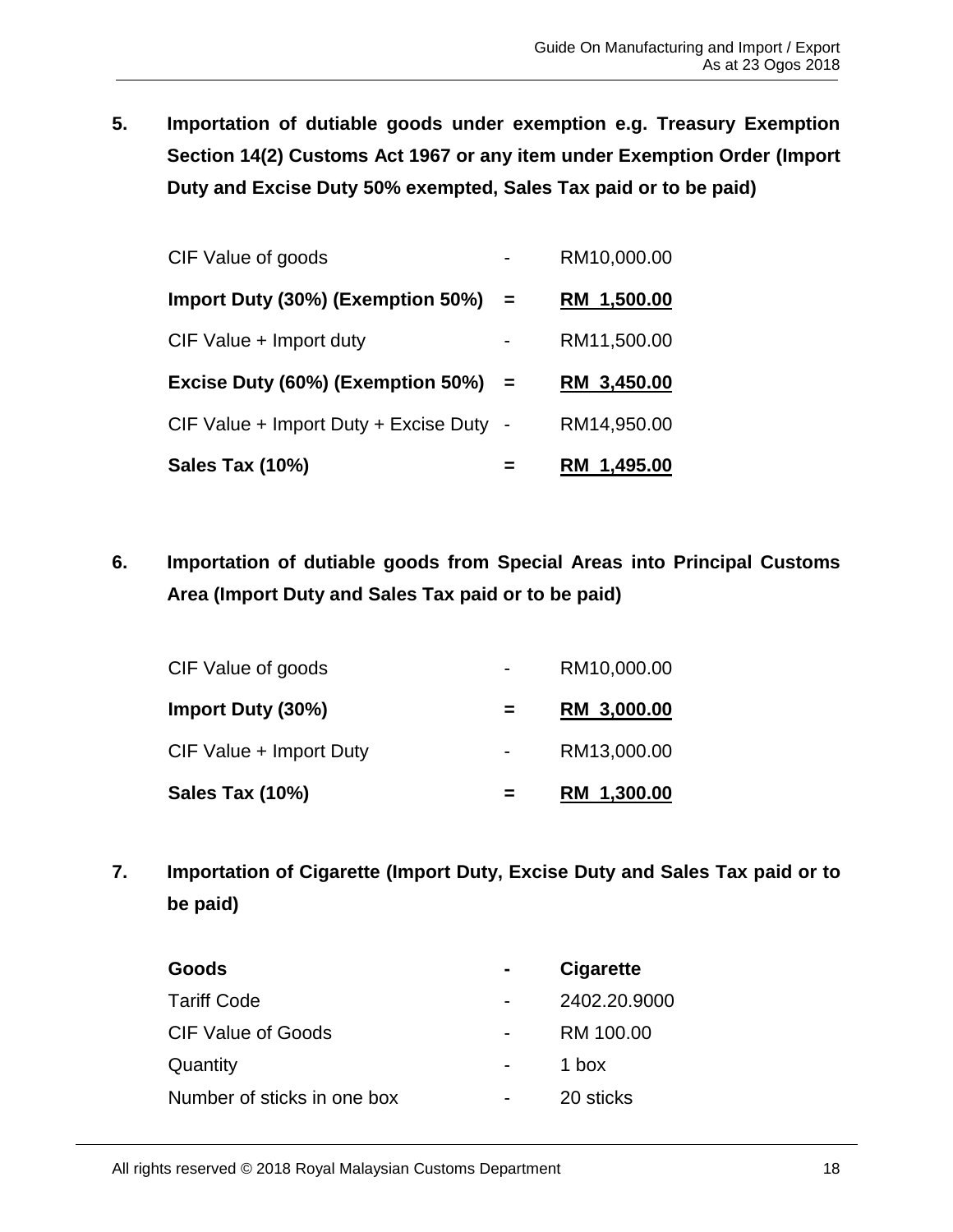| <b>Tax Calculation</b>                  |                | Duty Rate x No. of sticks      |
|-----------------------------------------|----------------|--------------------------------|
| <b>Import Duty Rate</b>                 | $\blacksquare$ | RM 0.20 per stick              |
| <b>Tax Calculation</b>                  | $\blacksquare$ | RM 0.20/stick x 20 sticks      |
| <b>Import Duty</b>                      | $\equiv$       | <b>RM 4.00</b>                 |
| <b>Excise Duty Rate</b>                 | $\blacksquare$ | RM 0.40 per stick              |
| <b>Tax Calculation</b>                  | ٠              | RM 0.40 per stick x 20 sticks  |
| <b>Excise Duty</b>                      | $=$            | <b>RM 8.00</b>                 |
| CIF Value + Import Duty + Excise Duty - |                | $(RM100.00 + RM4.00 + RM8.00)$ |
|                                         | $=$            | RM 112.00                      |
| Sales Tax (10%)                         | =              | <b>RM 11.20</b>                |

**8. Importation of Tobacco (Import Duty, Excise Duty and Sales Tax paid or to be paid)**

| <b>Goods</b>                            |   | <b>Ang Hoon (Tobacco)</b>       |
|-----------------------------------------|---|---------------------------------|
| <b>Tariff Code</b>                      |   | 2403.19.1100                    |
| Quantity                                |   | 1 kg                            |
| <b>CIF Value of Goods</b>               |   | RM 100.00                       |
| <b>Import Duty Rate</b>                 |   | 5% and RM 40.00                 |
| <b>Tax Calculation</b>                  |   | $(RM100.00x5%)+(RM40.00x1kg)$   |
|                                         |   | RM 5.00 + RM 40.00              |
| <b>Import Duty</b>                      | = | <b>RM 45.00</b>                 |
| <b>Excise Duty Rate</b>                 |   | RM 27.00 and 5%                 |
| <b>Tax Calculation</b>                  |   | $(RM 27.00 x 1 kg) + [(Customs$ |
|                                         |   | Value + Import Duty) x 5%]      |
|                                         |   | RM 27.00 + [(RM 100.00 +        |
|                                         |   | RM 45.00) x 5%]                 |
|                                         |   | RM 27.00 + (RM 145.00 x 5%)     |
|                                         |   | RM 27.00 + RM 7.20              |
| <b>Excise Duty</b>                      | = | <b>RM 34.25</b>                 |
| CIF Value + Import Duty + Excise Duty - |   | RM100.00+RM45.00+RM34.25        |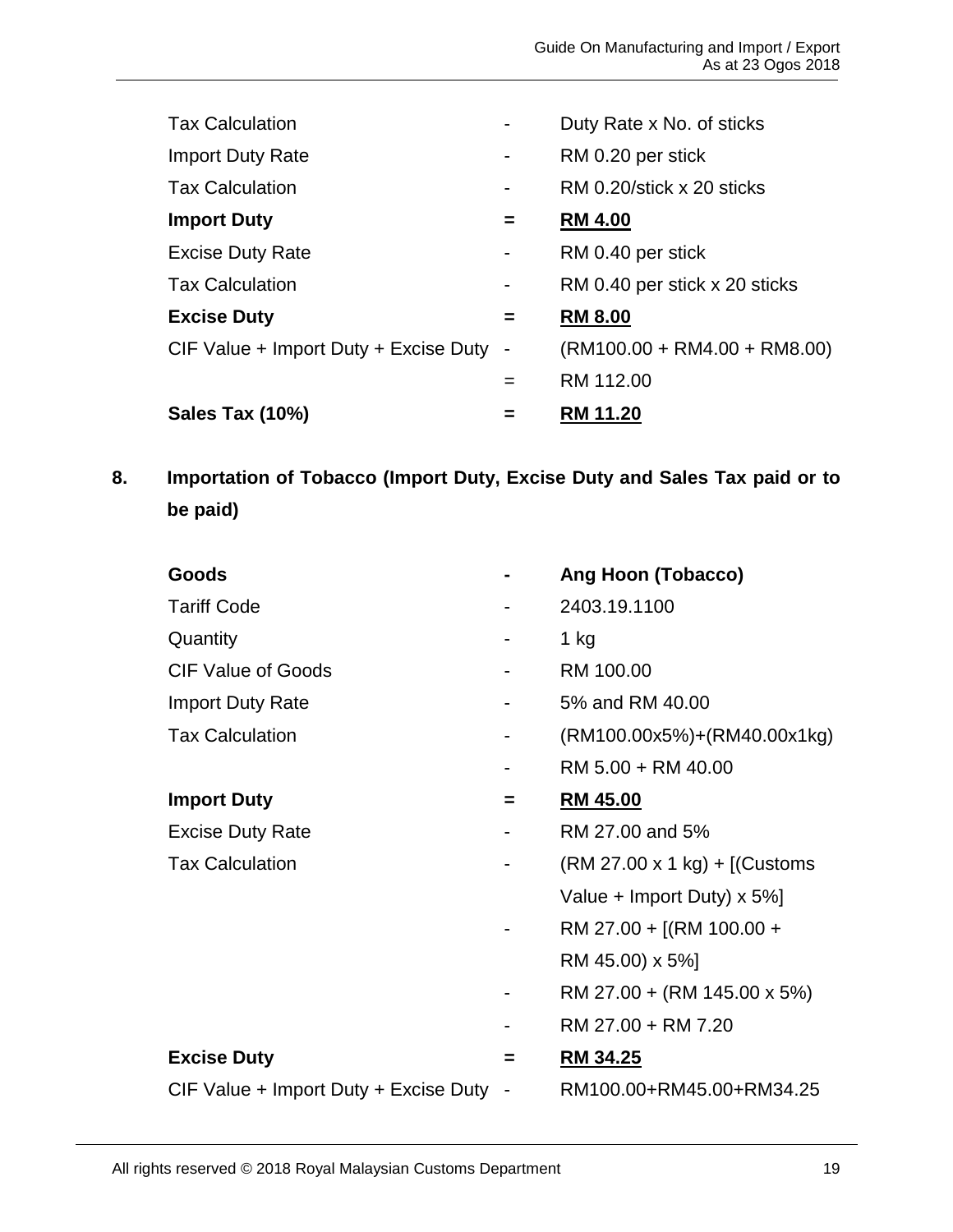| <b>Sales Tax (10%)</b> | <b>RM 17.92</b> |
|------------------------|-----------------|
|                        | RM179.25        |

**9. Importation of Liquor (Import Duty, Excise Duty and Sales Tax paid or to be paid)**

| Goods                                   |   | <b>Beer</b>                       |
|-----------------------------------------|---|-----------------------------------|
| <b>Tariff Code</b>                      |   | 2203.00.9900                      |
| <b>CIF Value of Goods</b>               |   | RM 100.00                         |
| Quantity                                |   | 1 can                             |
| Content                                 |   | 350 ml                            |
| Alcohol content                         |   | $5.5\%$ i/i                       |
| <b>Import Duty Rate</b>                 |   | RM 5.00                           |
| <b>Import Duty</b>                      | = | <u>RM 5.00</u>                    |
| <b>Excise Duty Rate</b>                 |   | Excise duty rate x quantity x     |
|                                         |   | alcohol content                   |
| <b>Tax Calculation</b>                  |   | RM 175.00 per 100% vol. per liter |
|                                         |   | x 0.35 liter x 5.5%               |
| <b>Excise Duty</b>                      | = | <b>RM 3.37</b>                    |
| CIF Value + Import Duty + Excise Duty - |   | (RM100.00+RM5.00+RM3.37)          |
|                                         |   | RM 108.37                         |
| Sales Tax (10%)                         | = | <b>RM 10.83</b>                   |

# <span id="page-23-0"></span>**Calculation of Duty / Tax on Locally Manufactured Goods**

**1. Locally Manufactured Dutiable Goods (Sales Tax paid or to be paid, no Excise Duty)** 

| Sales Value of Goods | $\sim$ | RM10,000.00       |
|----------------------|--------|-------------------|
| Sales Tax (10%)      |        | Sales Value x 10% |
|                      |        |                   |

- RM10,000.00 x 10%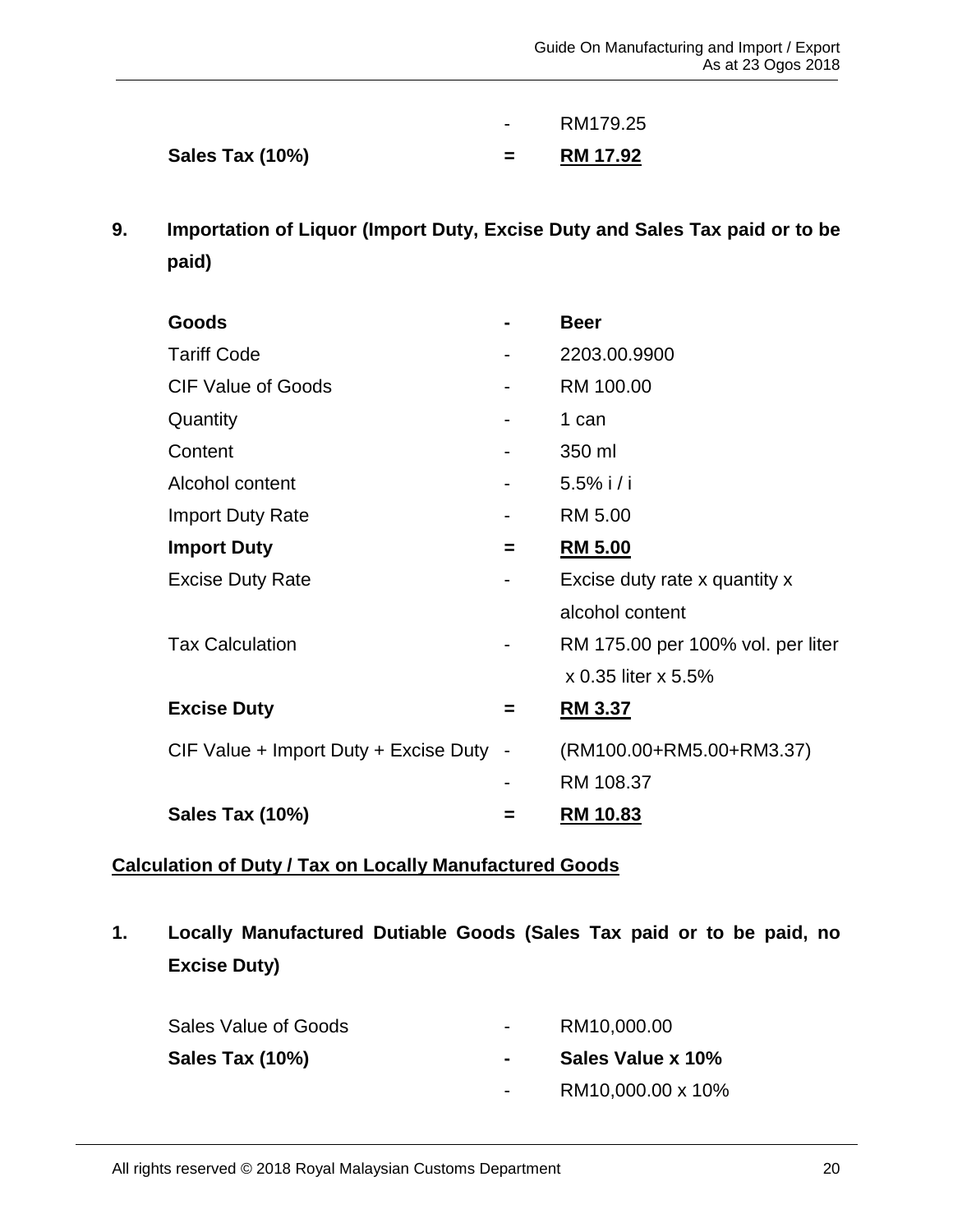# **= RM 1,000**

**2. Locally Manufactured Dutiable Goods (Excise Duty and Sales Tax paid or to be paid)** 

| Goods                       |   | <b>Cigarette</b>              |
|-----------------------------|---|-------------------------------|
| <b>Tariff Code</b>          |   | 2402.20.9000                  |
| Open Market Value (OMV)     |   | RM 100.00                     |
| Quantity                    |   | 1 box                         |
| Number of sticks in one box |   | 20 sticks                     |
| <b>Excise Duty Rate</b>     |   | RM 0.40 per sticks            |
| <b>Tax Calculation</b>      | - | Duty Rate x No. of stick      |
|                             |   | RM 0.40 per stick x 20 sticks |
| <b>Excise Duty</b>          | = | <b>RM 8.00</b>                |
| OMV + Excise Duty           |   | RM 100.00 + RM 8.00           |
|                             |   | RM 108.00                     |
| Sales Tax (10%)             |   | <b>RM 10.80</b>               |

**3. Locally Manufactured Dutiable Goods (Sales Tax and Excise Duty paid or to be paid)** 

| Goods                   |   | Ang Hoon (Tobacco)   |
|-------------------------|---|----------------------|
| <b>Tariff Code</b>      |   | 2403.19.1100         |
| Quantity                |   | 1 kg                 |
| Open Market Value (OMV) |   | RM 120.00            |
| <b>Excise Duty Rate</b> |   | RM 27.00 and 5%      |
| <b>Tax Calculation</b>  |   | (RM 27.00 x 1 kg)    |
|                         |   | $+$ (RM 120.00 x 5%) |
|                         |   | RM 27.00 + RM 6.00   |
| <b>Excise Duty</b>      | = | <b>RM 33.00</b>      |
| OMV + Excise Duty       |   | RM 120.00 + RM 33.00 |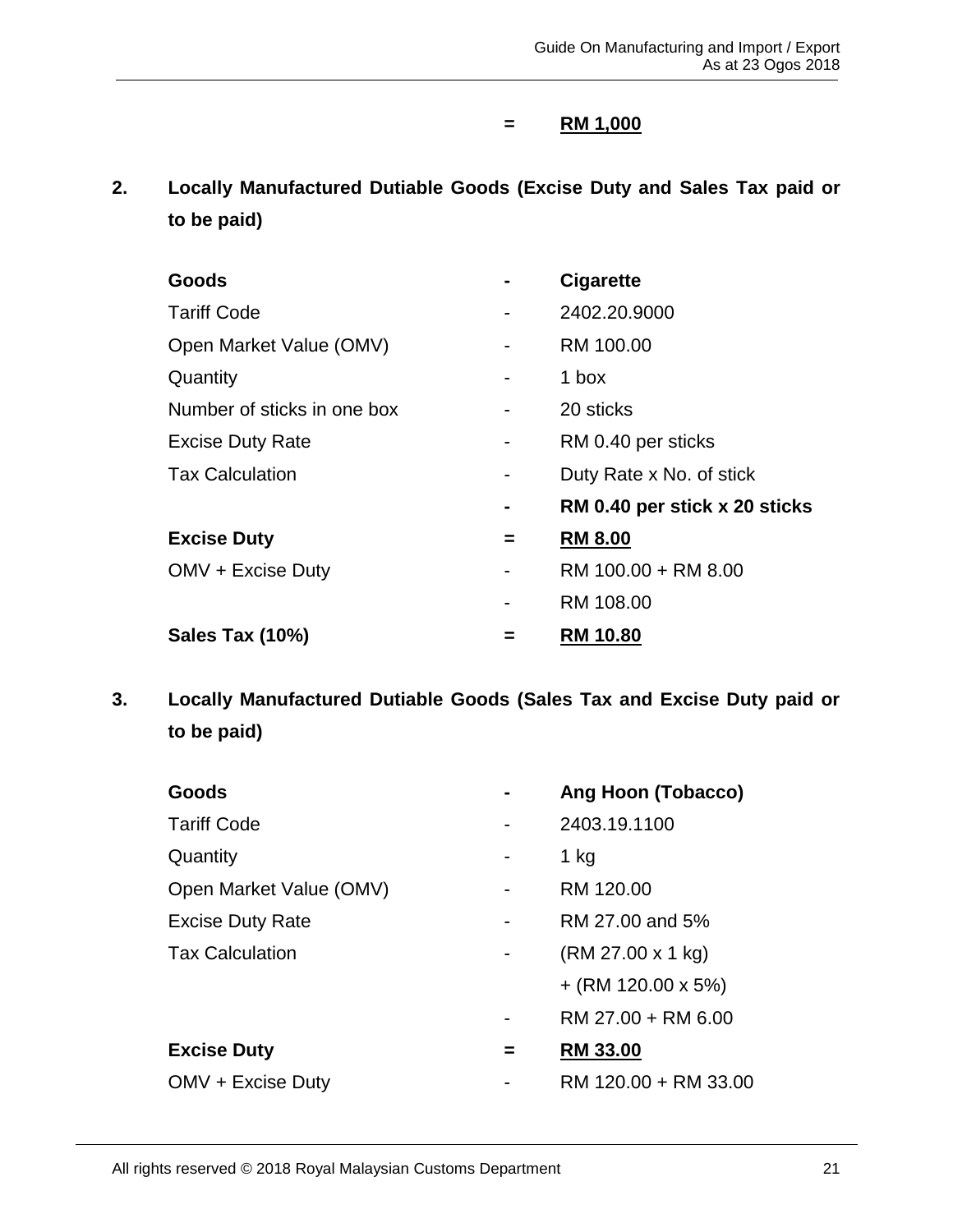|    |                                                                        |     | RM 153.00                        |
|----|------------------------------------------------------------------------|-----|----------------------------------|
|    | Sales Tax (10%)                                                        | $=$ | RM 15.30                         |
| 4. | Locally Manufactured Dutiable Goods (Sales Tax and Excise Duty paid or |     |                                  |
|    | to be paid)                                                            |     |                                  |
|    |                                                                        |     |                                  |
|    | Goods                                                                  |     | <b>Beer</b>                      |
|    | <b>Tariff Code</b>                                                     |     | 2203.00.9900                     |
|    | Open Market Value (OMV)                                                |     | RM100.00                         |
|    | Quantity                                                               |     | 1 can                            |
|    | Content                                                                |     | 350 ml                           |
|    | Alcohol content                                                        |     | $5.5\%$ i/i                      |
|    | <b>Excise Duty Rate</b>                                                |     | Excise duty rate x quantity x    |
|    |                                                                        |     | alcohol content                  |
|    | <b>Tax Calculation</b>                                                 |     | RM 175.00 per 100% vol.per liter |
|    |                                                                        |     | x 0.35 liter x 5.5%              |
|    | <b>Excise Duty</b>                                                     |     | RM 3.37                          |
|    | OMV+Excise Duty                                                        |     | RM 100.00 + RM 3.37              |
|    |                                                                        |     | RM 103.37                        |
|    | Sales Tax (10%)                                                        | =   | <b>RM 10.33</b>                  |
|    |                                                                        |     |                                  |

#### <span id="page-25-0"></span>**FACILITIES**

#### <span id="page-25-1"></span>**Exemption**

52. Registered manufacturers are eligible to enjoy various exemption given under the Sales Tax (Goods Exempted from Tax) Order 2018 and Sales Tax (Person Exempted from Payment of Tax) Order 2018.

53. The exemption of sales tax on goods imported or manufactured in Malaysia may be claimed under Schedule A of the Sales Tax (Goods Exempted from Payment of Tax) Order 2018 as set out in paragraph 2 and 3 of the same Order.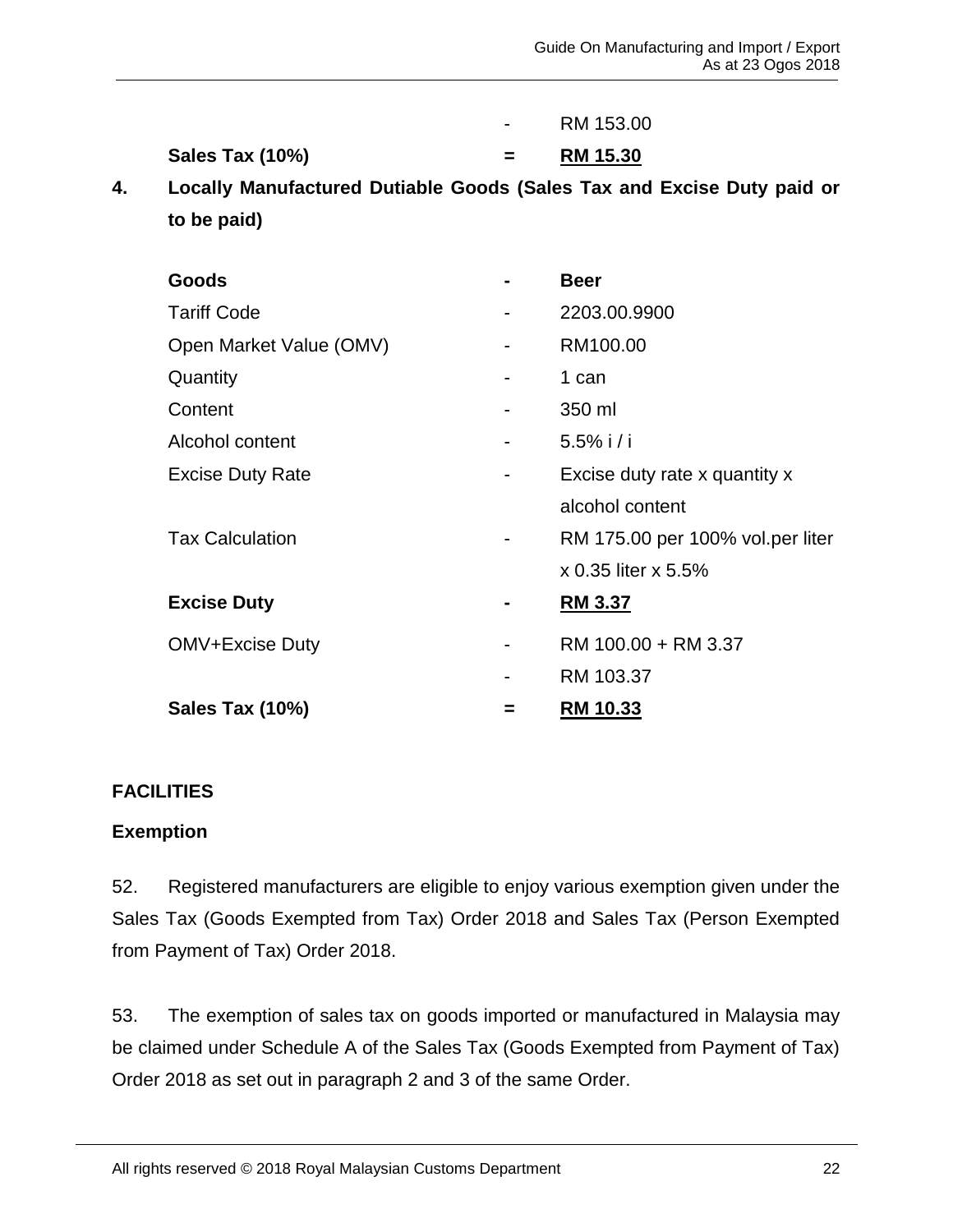54. Schedule A of the Sales Tax (Person Exempted from Payment of Tax) Order 2018 involves the exemption from payment of tax which is granted to a specific person.

55. Schedule B of the Sales Tax (Person Exempted from Payment of Tax) Order 2018 involves the exemption from payment of tax granted to any manufacturer based on goods manufactured by him.

56. Schedule C of the Sales Tax (Person Exempted from Payment of Tax) Order 2018 involves the exemption from payment of tax granted to any registered manufacturer or any person acting on behalf of registered manufacturer.

• **Please refer to the Sales Tax Orders and the Guide on Facilities and Exemption of Sales Tax as published in the Customs Portal, for further information on details of the exemptions.**

# <span id="page-26-0"></span>**Bad Debts**

57. The registered manufacturer can claim back either wholly or partly sales tax paid to the DG provided that:

- (i) The whole or part of the sales tax has been written off as bad debts in his account and;
- (ii) The DG is satisfied that reasonable efforts have been taken to recover the sales tax involved.
	- *Please refer to the the Guide on Bad Debt, Drawback, Refund and Remission as published in the Customs Portal, for further information on application for claim back of bad debts.*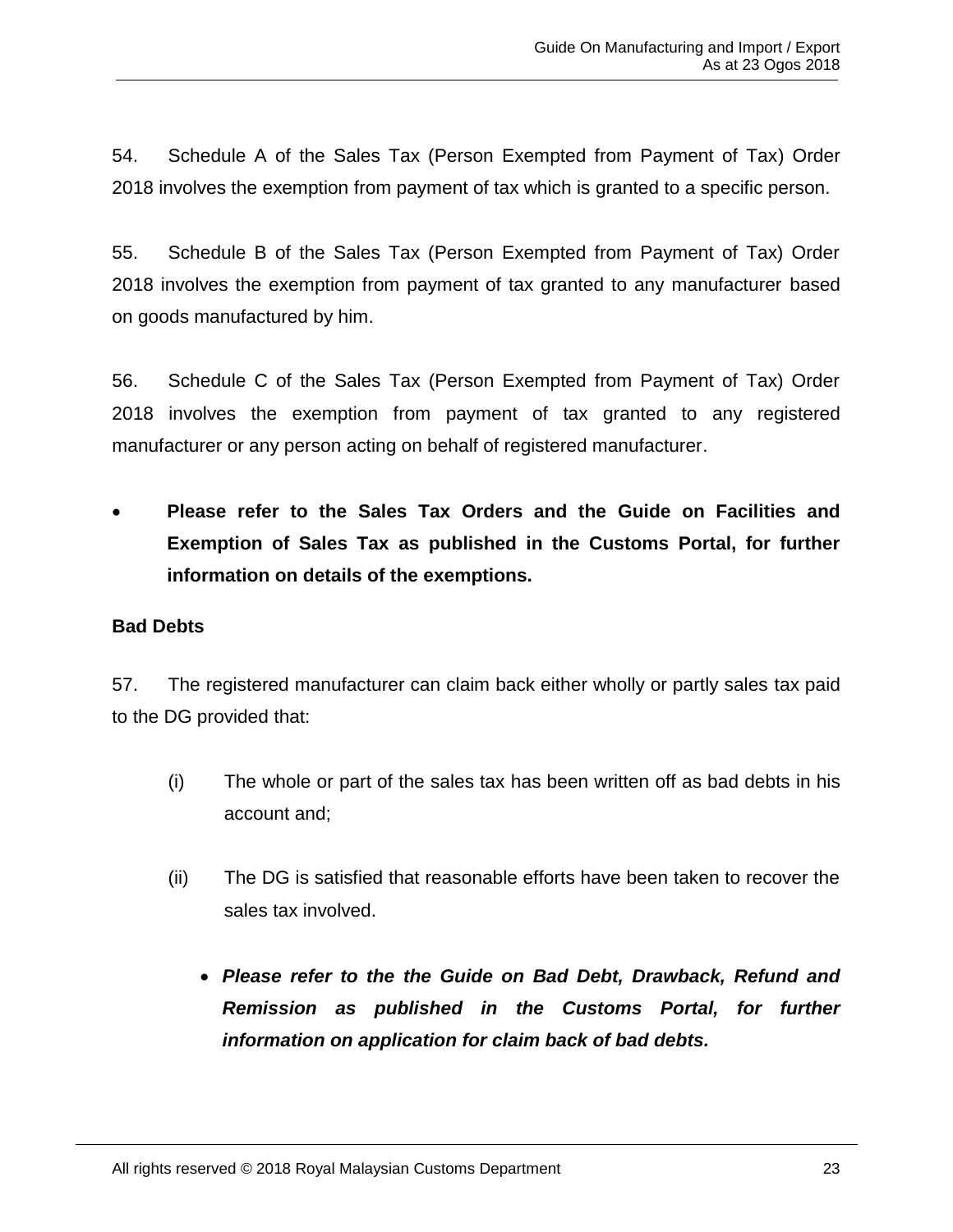# <span id="page-27-0"></span>**B. IMPORT AND EXPORT**

# <span id="page-27-1"></span>**IMPORT**

# <span id="page-27-2"></span>**Importation and Transportation of Goods into Principal Customs Area**

58. Goods other than goods as listed in Sales Tax (Goods Exempted from Sales Tax) Order 2018, imported into Principal Customs Area (PCA) are subject to sales tax. Importation shall be declared in the Customs Form No. 1 (K1) and sales tax has to be paid at the time the goods are released from customs control.

59. Taxable goods transported from LW or LMW into PCA are to be declared in the Customs Form No. 9 (K9).

60. Taxable goods transported from FZ into PCA are to be declared in the Customs Form No.1 (K1).

# <span id="page-27-3"></span>**Importation and Transportation of Goods into / from Designated Areas (DA)**

61. Designated Area (DA) is an area which comprises of Labuan, Langkawi and Tioman and is excluded from the interpretation of Malaysia specifically in Part VIII of the Sales Tax Act 2018.

62. Sales tax is not charged on taxable goods imported, transported or sold in the following circumstances for **DA**:

- (i) Taxable goods imported from a place outside Malaysia into DA are not subject to sales tax in accordance with paragraph  $50(a)(i)$  of the Sales Tax Act 2018 and should be declared in Customs Form No. 1 (K1).
- (ii) Taxable goods transported from Malaysia to DA is considered as if exportation in accordance with paragraph 51(1)(b) of the Sales Tax Act 2018. The goods are not subject to sales tax as stated under paragraph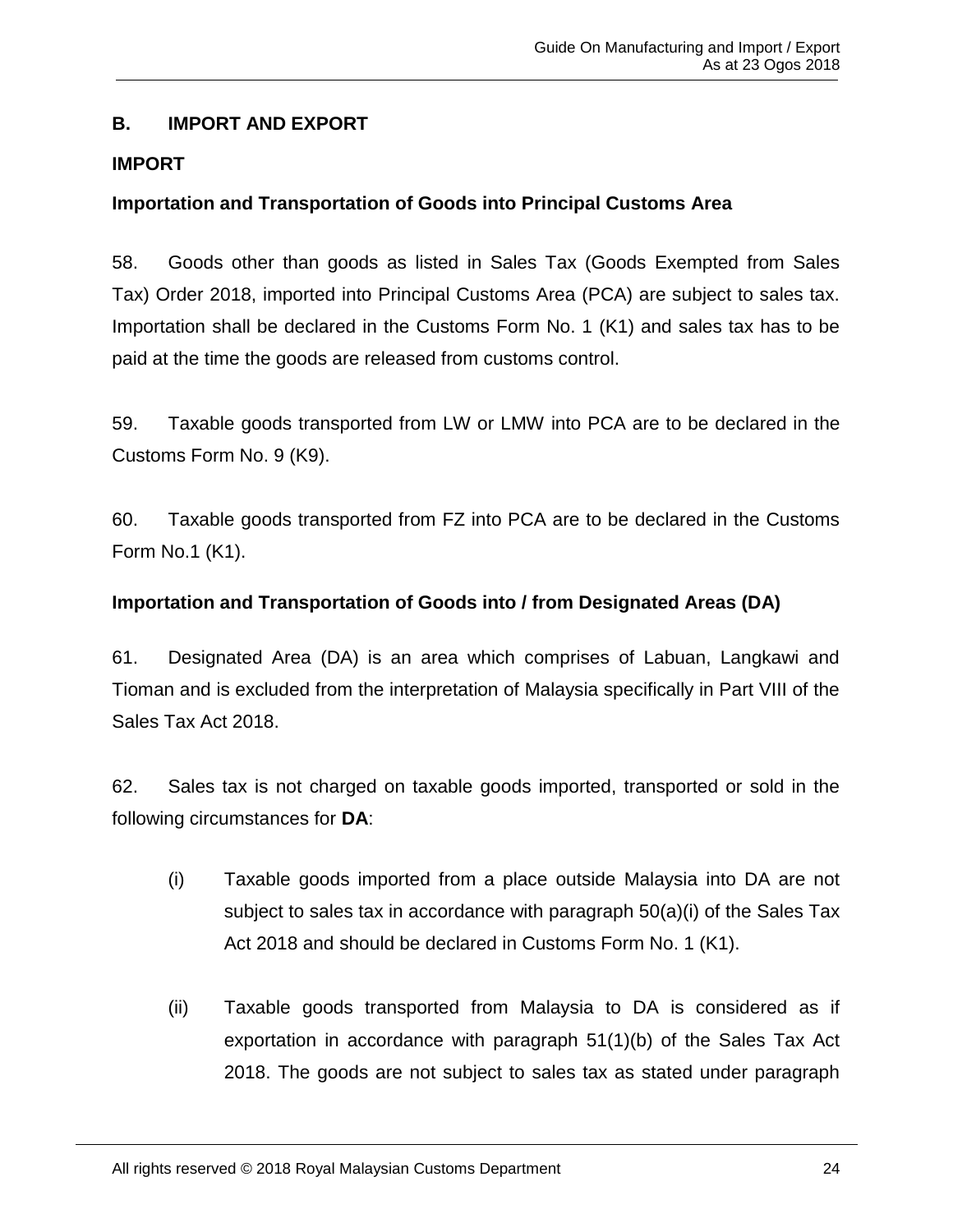50(a)(i) of the Sales Tax Act 2018 and should be declared in Customs Form No. 2 (K2) in Malaysia.

However, the sales tax is charged on some goods such as set out in the Sales Tax Order (Imposition of Sales Tax in Designated Area) 2018 and should be declared in Customs Form No. 1 (K1) upon entering the DA.

- (iii) Taxable goods transported from DA to another DA are not subject to sales tax as provided in paragraph 50(a)(ii) of the Sales Tax Act 2018 and should be declared in Customs Form No. 8 (K8).
- (iv) Taxable goods transported from DA to FZ and LW are not subject to sales tax as provided in paragraph 50(a)(iii) of the Sales Tax Act 2018 and should be declared in Customs Form No. 8 (K8).
- (v) Taxable goods transported from DA to LMW are not subject to sales tax as provided in paragraph 50(a)(iii) of the Sales Tax Act 2018 and should be declared in Customs Form No. 1 (K1).
- (vi) Taxable goods transported from DA to JDA are not subject to sales tax as provided in paragraph 50(a)(iii) of the Sales Tax Act 2018 and should be declared in Form JDA No. 1 (JDA1).
- (vii) Taxable goods transported from DA to Inland Clearance Depot (ICD) is an importation and subject to sales tax but exempted under item 49 Schedule A of the Sales Tax (Person Exempted from Payment of Tax) Order 2018. Importation should be declared in Customs Form No. 8 (K8).
- (viii) Taxable goods transported from DA to a place outside Malaysia is an exportation and are not subject to sales tax. Exportation should be declared in Customs Form No. 2 (K2) for air and sea mode while Customs Form No. 8 (K8) for road mode.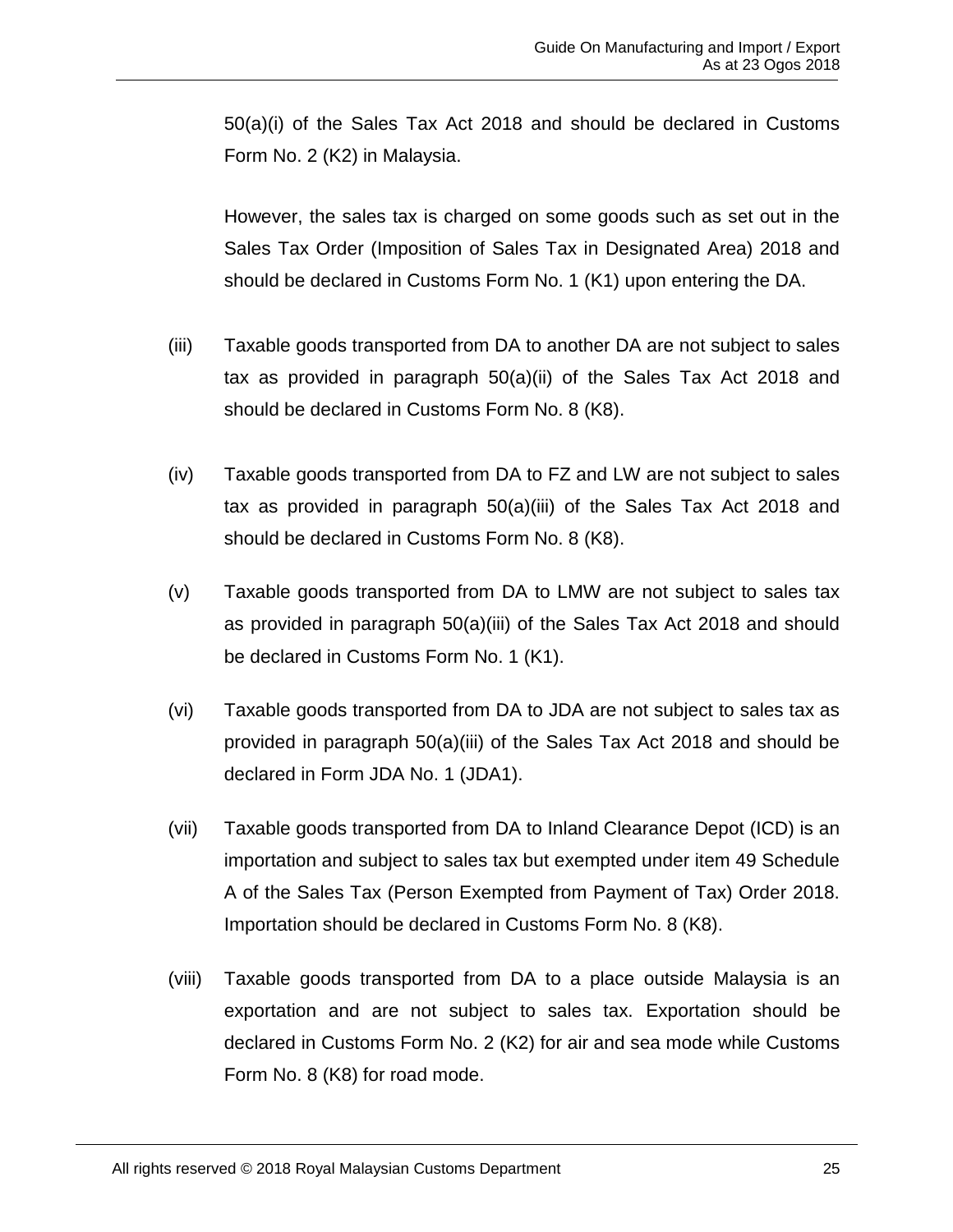- (ix) Goods transported from DA to Malaysia is considered as if it is an importation as provided for in paragraph 51(1)(a) of the Sales Tax Act 2018 and subject to sales tax under subsection 50(b) of the Sales Tax Act 2018. The imported goods must be declared in the Customs Form No. 1 (K1).
- *Please refer to Table 1 for matrix format of the sales tax treatment for Designated Area.*

# <span id="page-29-0"></span>**Importation and Transportation of Goods into / From Special Areas**

63. Special Area (SA) is an area which comprises of Free Zone (FZ), Licensed Warehouse (LW), Licensed Manufacturing Warehouse (LMW) and Joint Development Area (JDA) and is excluded from the interpretation of Malaysia specifically in Part IX of the Sales Tax Act 2018.

64. Sales tax is not charged on taxable goods imported, transported or sold in the following circumstances for **FZ**:

- (i) Goods imported into FZ are not subject to sales tax as provided in paragraph 57(a)(i) of the Sales Tax Act 2018. Importation into Free Commercial Zone (FCZ) should be declared in ZB1 Form which is monitored by the Free Zone Authority under the Free Zone Act 1990, while importation into Free Industrial Zone (FIZ) and Stulang Laut (FCZ) shall be declared under Customs Form No. 8 (K8).
- (ii) Goods transported from Malaysia to FZ is considered as if it is an exportation in accordance with paragraph 58(1)(b) of the Sales Tax Act 2018 and are not subject to sales tax as provided in paragraph 57(a)(i) of the Sales Tax Act 2018 and should be declared in Customs Form No. 2 (K2).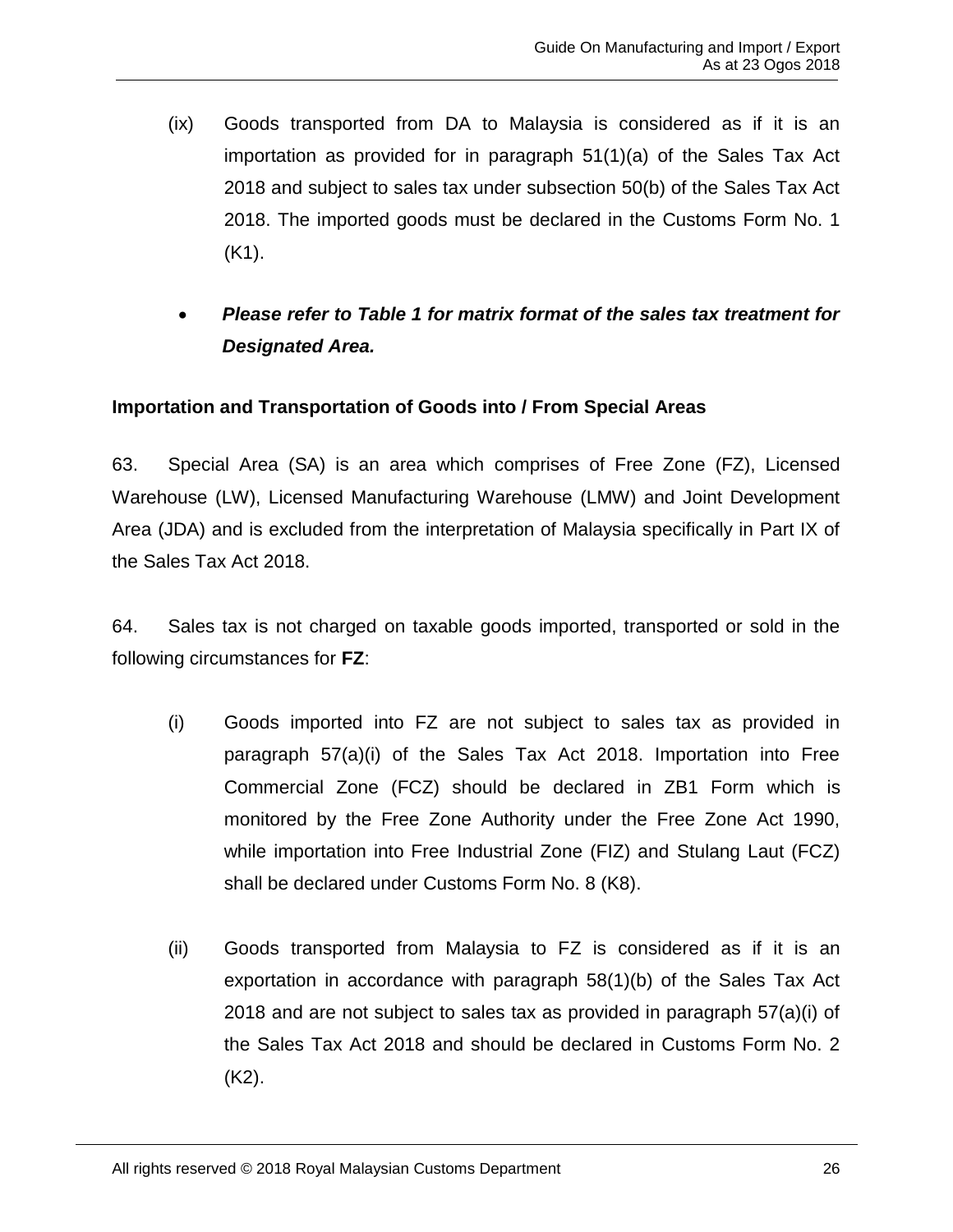- (iii) Goods transported between FZ, and FZ to LW are not subject to sales tax as provided in paragraph 57(a)(ii) of the Sales Tax Act 2018 and should be declared in Customs Form No. 8 (K8).
- (iv) Goods transported from FZ to LMW are not subject to sales tax as provided in paragraph 57(a)(ii) of the Sales Tax Act 2018 and should be declared in Customs Form No. 1 (K1).
- (v) Goods transported from FZ to JDA are not subject to sales tax as provided in paragraph 57(a)(ii) of the Sales Tax Act 2018 and should be declared in Form JDA No. 1 (JDA1).
- (vi) Goods transported from FZ to DA are not subject to sales tax as provided in paragraph 57(a)(iii) of the Sales Tax Act 2018 and should be declared in Customs Form No. 8 (K8).
- (vii) Goods transported from FZ to ICD is an importation and subject to sales tax but exempted under item 21 Schedule A of the Sales Tax (Person Exempted from Payment of Tax) Order 2018. The importation should be declared in Customs Form No. 8 (K8).
- (viii) Taxable goods transported from FZ to a place outside Malaysia is an exportation and are not subject to sales tax. The exportation from FCZ should be declared in ZB1 form which is monitored by the Free Zone Authority under the Free Zone Act 1990, while declaration from FIZ should be made in Customs Form No. 8 (K8).
- (ix) Goods transported from FZ to Malaysia is considered as if it is an importation as provided in paragraph 58(1)(a) of the Sales Tax Act 2018 and sales tax is applicable under subsection 57(b) of the Sales Tax Act 2018. The importation should be declared in Customs Form No. 1 (K1).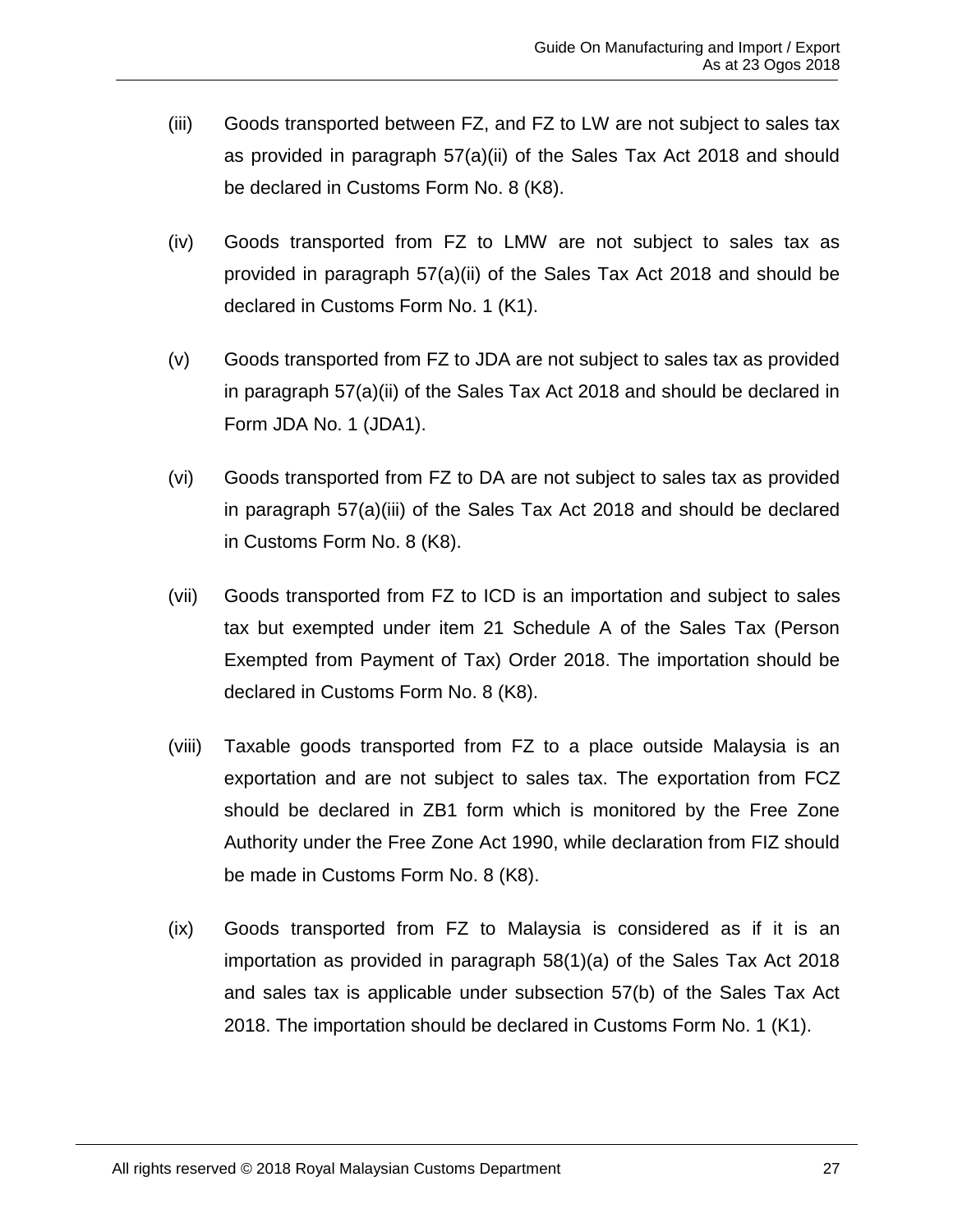# • *Please refer to Table 2 for matrix format of the sales tax treatment for Free Zone.*

65. Sales tax is not charged on taxable goods imported, transported or sold in the following circumstances for **LW**:

- (i) Goods imported into LW are not subject to sales tax as provided in paragraph 57(a)(i) of the Sales Tax Act 2018 and should be declared in Customs Form No. 8 (K8).
- (ii) Goods transported from Malaysia to LW is considered as if it is an exportation in accordance with paragraph 58(1)(b) of the Sales Tax Act 2018 and are not subject to sales tax as provided in paragraph  $57(a)(i)$ Sales Tax Act 2018 and should be declared in Customs Form No. 2 (K2).
- (iii) Goods transported from between LW are not subject to sales tax as provided in paragraph 57(a)(ii) of the Sales Tax Act 2018 and should be declared in Customs Form No. 8 (K8).
- (iv) Goods transported from the LW to FZ and LMW are not subject to sales tax as provided in paragraph 57(a)(ii) of the Sales Tax Act 2018 and should be declared in Customs Form No. 8 (K8).
- (v) Goods transported from LW to JDA are not subject to sales tax as provided in paragraph 57(a)(ii) of the Sales Tax Act 2018 and should be declared in Form JDA No. 1 (JDA1).
- (vi) Goods transported from LW to DA are not subject to sales tax as provided in paragraph 57(a)(iii) of the Sales Tax Act 2018 and should be declared in Customs Form No. 8 (K8).
- (vii) Goods transported from LW to ICD is an importation and subject to sales tax but exempted under item 49 Schedule A of the Sales Tax (Person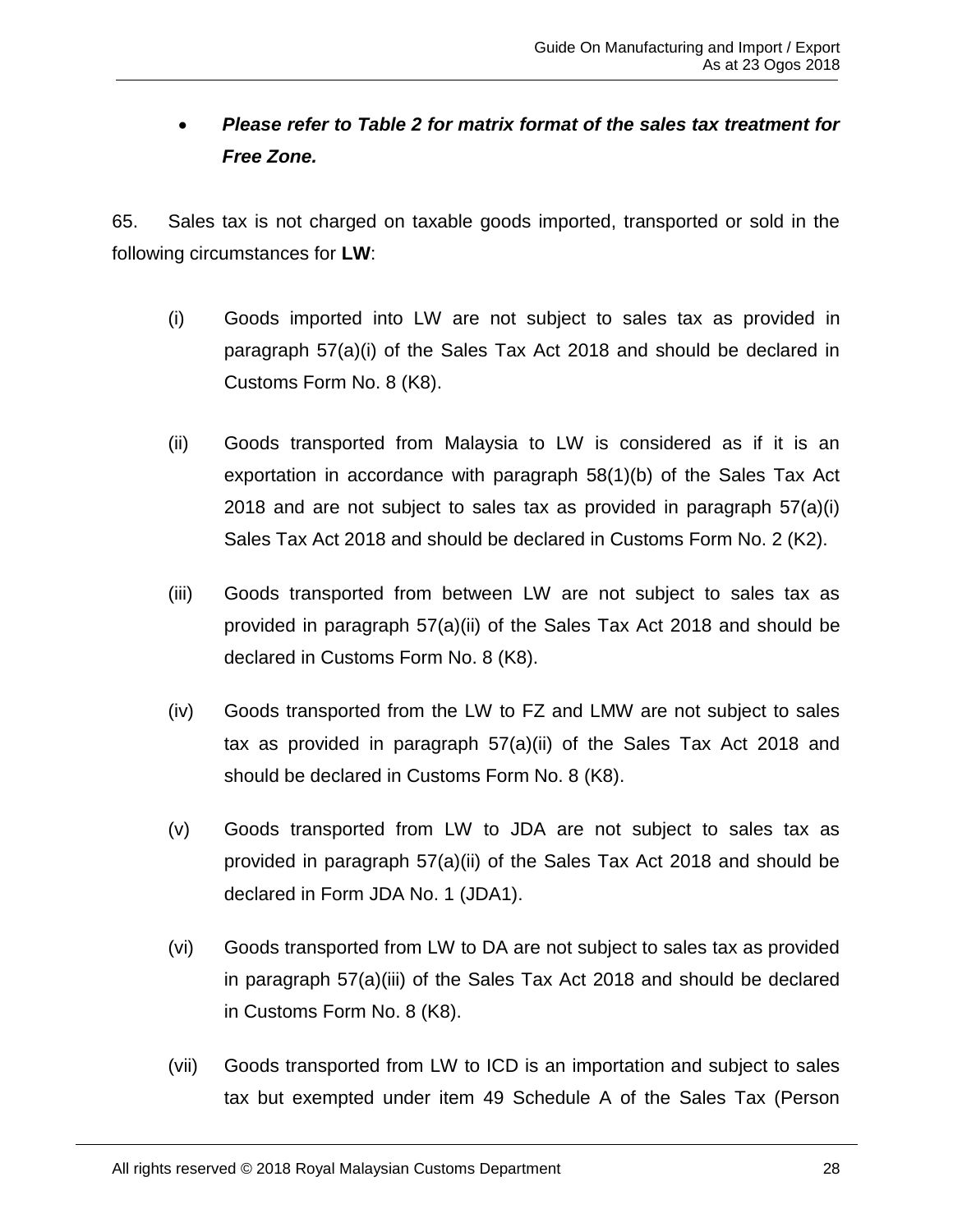Exempted from Payment of Tax) Order 2018 and the importation should be declared in Customs Form No. 8 (K8).

- (viii) Taxable goods transported from LW to a place outside Malaysia is an exportation and are not subject to sales tax. The exportation should be declared in Customs Form No. 8 (K8).
- (ix) Goods transported from LW to PCA or Malaysia is considered as if importation as provided in paragraph 58(1)(a) of the Sales Tax Act 2018 and sales tax is applicable under subsection 57(b) of the Sales Tax Act 2018. The importation should be declared in Customs Form No. 1 (K1) or Customs Form No. 9 (K9).

# • *Please refer to Table 3 for matrix format of the sales tax treatment for Licensed Warehouse.*

66. Sales tax is not charged on taxable goods imported, transported or sold in the following circumstances for **LMW**:

- (i) Goods imported to LMW are not subject to sales tax as provided in paragraph 57(a)(i) of the Sales Tax Act 2018 and should be declared in Customs Form No. 1 (K1).
- (ii) Goods transported from Malaysia to LMW is considered as if it is an exportation in accordance with paragraph 58(1)(b) of the Sales Tax Act 2018 and are not subject to sales tax as provided in paragraph 57(a)(i) of the Sales Tax Act 2018 and should be declared in Customs Form No. 2 (K2).
- (iii) Goods transported between LMW are not subject to sales tax as provided in paragraph 57 (a)(ii) of the Sales Tax Act 2018 and should be declared in Form GPB No. 1 (GPB1).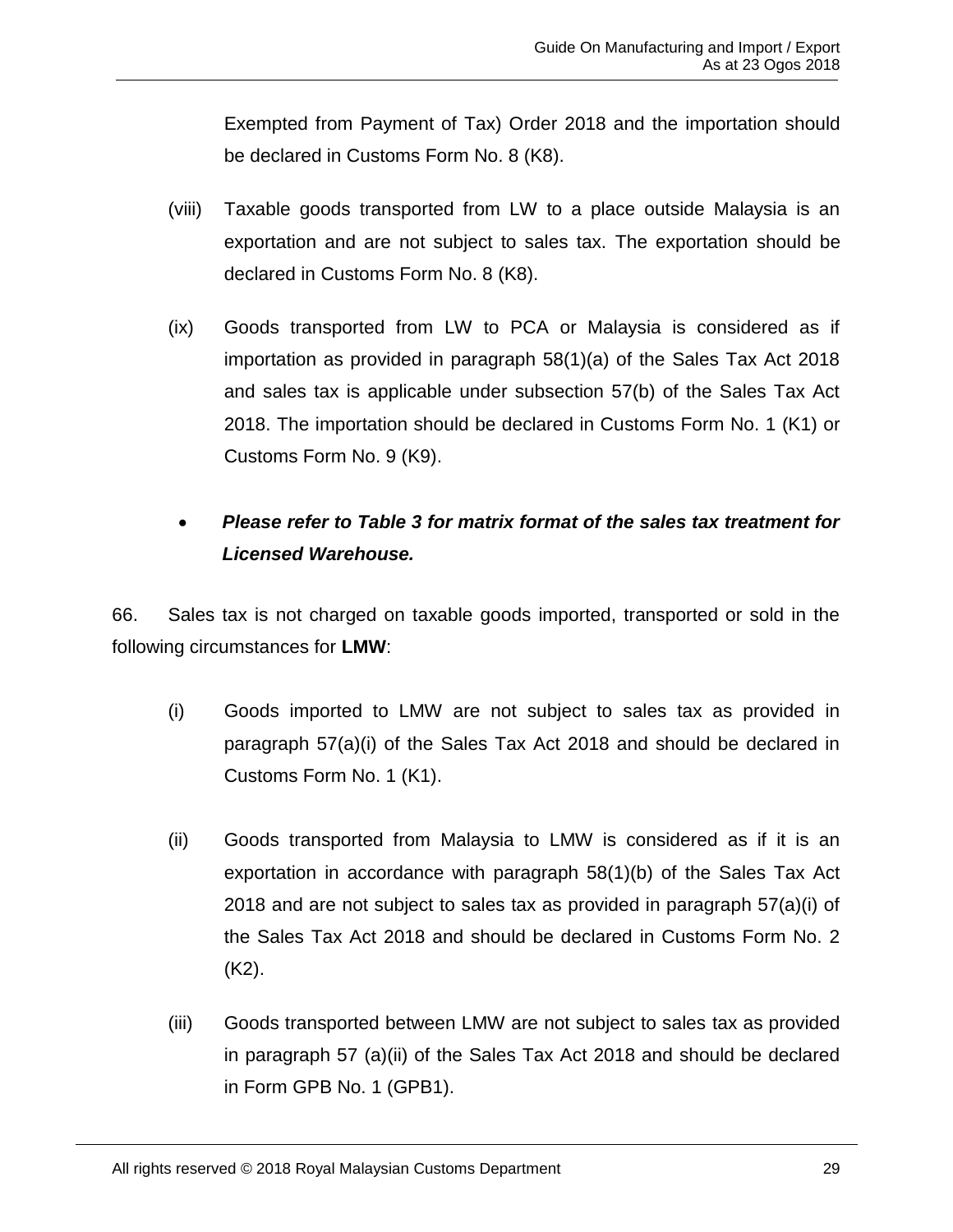- (iv) Goods transported from LMW to FZ are not subject to sales tax as provided in paragraph 57(a)(ii) of the Sales Tax Act 2018 and should be declared in Customs Form No. 2 (K2).
- (v) Goods transported from LMW to LW are not subject to sales tax as provided in paragraph 57(a)(ii) of the Sales Tax Act 2018 and should be declared in Form GPB No. 2 (GPB2).
- (vi) Goods transported from LMW to JDA are not subject to sales tax as provided in paragraph 57(a)(ii) of the Sales Tax Act 2018 and should be declared in Form JDA No. 1 (JDA1).
- (vii) Goods transported from LMW to DA are not subject to sales tax as provided in paragraph 57(a)(iii) of the Sales Tax Act 2018 and should be declared in Customs Form No. 2 (K2).
- (viii) Goods transported from LMW to ICD is an importation and subject to sales tax but exempted under item 49 Schedule A of the Sales Tax (Person Exempted from Payment of Tax) Order 2018. The importation should be declared in Customs Form No. 2 (K2).
- (ix) Taxable goods transported from LMW to a place outside Malaysia is an exportation and are not subject to sales tax. Exports should be declared in Customs Form No. 2 (K2).
- (x) Goods transported from LMW to Malaysia is considered as an importation as provided in paragraph 58(1)(a) of the Sales Tax Act 2018 and sales tax is applicable under subsection 57(b) of the Sales Tax Act 2018. The importation should be declared in Customs Form No. 9 (K9).
- *Please refer to Table 4 for matrix format of the sales tax treatment for Licensed Manufacturing Warehouse***.**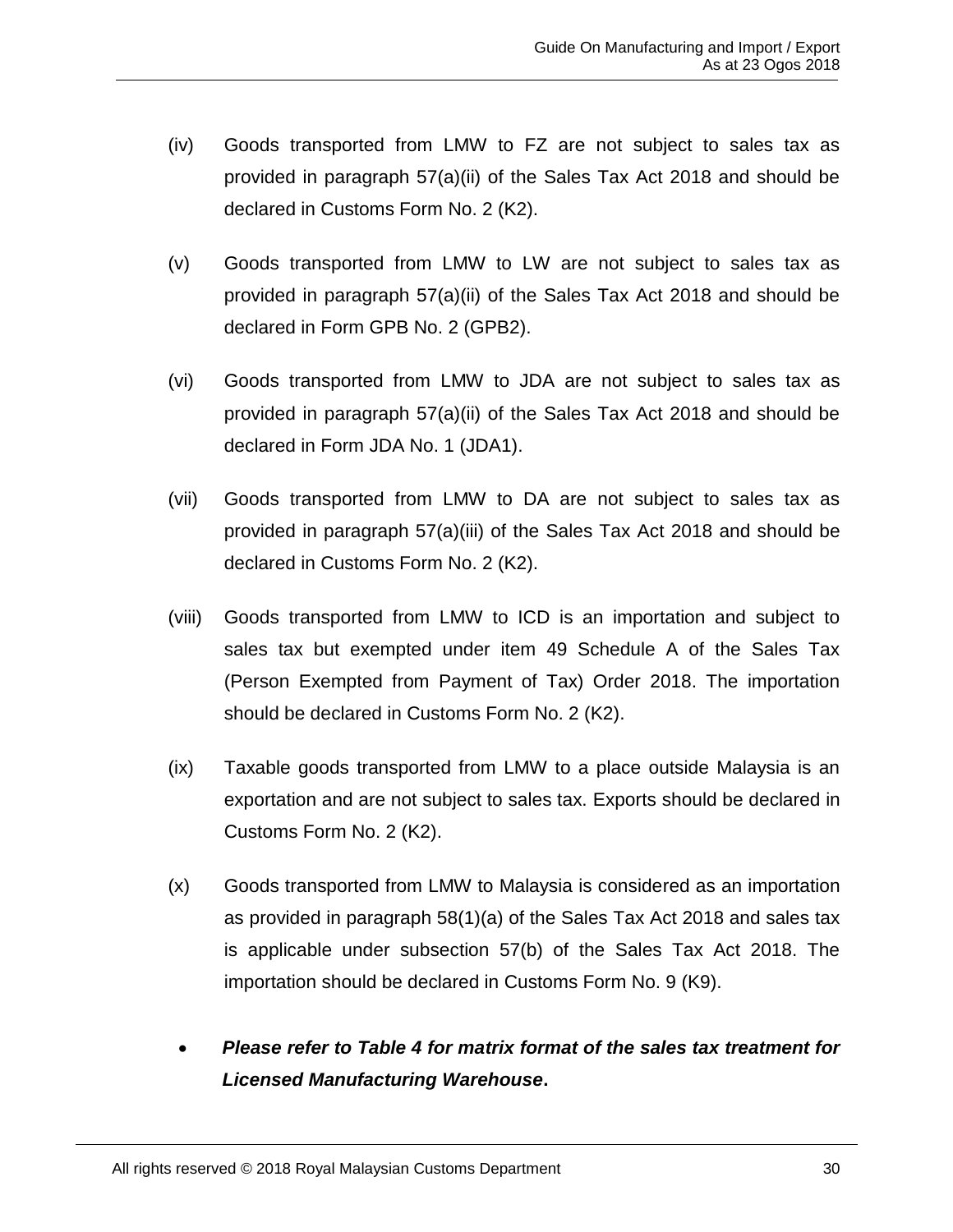67. Sales tax is not charged on taxable goods imported, transported or sold in the following circumstances for **JDA**:

- (i) Taxable goods imported into JDA from outside Malaysia are not subject to sales tax as provided under paragraph  $57(a)(i)$  of the Sales Tax Act 2018 and should be declared in Form JDA No. 1 (JDA1).
- (ii) Taxable goods transported from JDA to a place outside Malaysia is an exportation and are not subject to sales tax in accordance with item 56 Schedule A of the Sales Tax (Person Exempted from Payment of Tax) Order 2018. The exportation should be declared in Form JDA No. 2 (JDA2).
- (iii) Taxable goods transported from Malaysia to JDA or from JDA to Malaysia are not subject to sales tax as provided under paragraph 57(a)(i) of the Sales Tax Act 2018 and should should be declared in Form JDA No. 3 (JDA3).
- *Please refer to Table 5 for matrix format of the sales tax treatment for Joint Development Area.*

# <span id="page-34-0"></span>**Importation of Goods into Duty Free Shop (DFS)**

68. A person licensed (licensee) under Section 65D of the Customs Act 1967 to operate a duty free shop other than in Designated Areas is exempted from the payment of sales tax on taxable goods in the following circumstances:

(i) All types of taxable goods imported to DFS, located in PCA are subject to sales tax unless an exemption is claimed by the licensee under item 66 Schedule A of the Sales Tax (Person Exempted from Payment of Tax) Order 2018 and should be declared in Customs Form No. 8 (K8).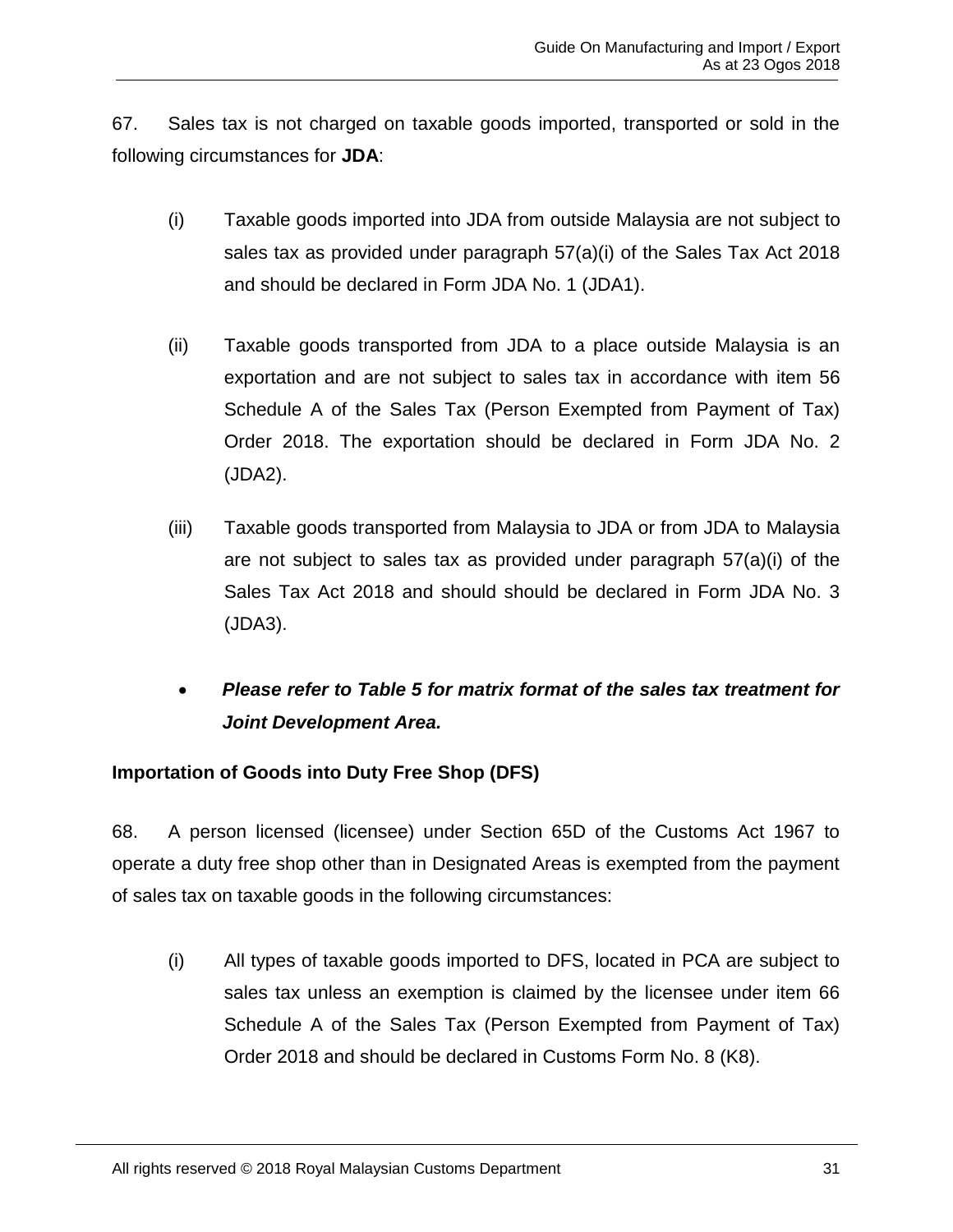- (ii) All types of taxable goods imported to DFS, located in FCZ are subject to sales tax unless an exemption is claimed by the licensee under item 66 Schedule A of the Sales Tax (Person Exempted from Payment of Tax) Order 2018 and should be declared in Customs Form No. 8 (K8).
- (iii) All types of taxable goods transported from LW to DFS which are located in PCA, are subject to sales tax unless an exemption is claimed by the licensee under item 66 Schedule A of the Sales Tax (Person Exempted from Payment of Tax) Order 2018 and should be declared in Customs Form No. 8 (K8).
- (iv) All types of taxable goods transported from LW to DFS which are located in the FCZ, are subject to sales tax unless an exemption is claimed by the licensee under item 66 Schedule A of the Sales Tax (Person Exempted from Payment of Tax) Order 2018 and should be declared in Customs Form No. 8 (K8).
- (v) Transportation of liquor, cigarettes and tobacco products manufactured in Malaysia, from LW to DFS which is located in DA, are subject to sales tax unless an exemption is claimed by the licensee under item 67 Schedule A of the Sales Tax (Person Exempted from Payment of Tax) Order 2018 and should be declared in Excise Form No. 8 (E8).
- (vi) Transportation of liquor, cigarettes and tobacco products manufactured in Malaysia, from the Free Commercial Zone (FCZ) to DFS which is located in DA, are subject to sales tax unless an exemption is claimed by the licensee under item 68 Schedule A of the Sales Tax (Person Exempted from Payment of Tax) Order 2018 and should be declared in Excise Form No. 8 (E8).
- *Please refer to Table 6 for matrix format of the sales tax treatment for Duty Free Shop.*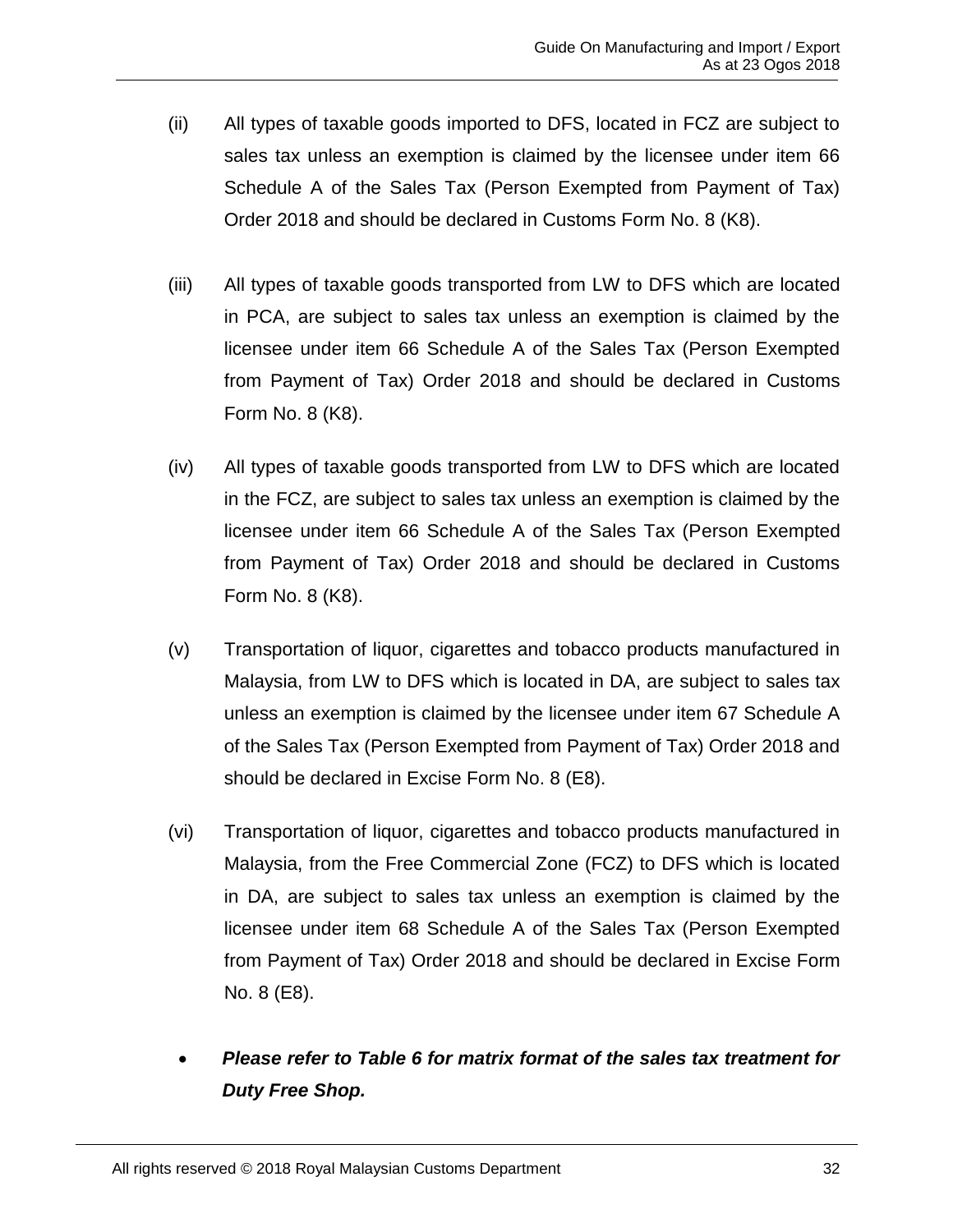# <span id="page-36-0"></span>**EXPORT**

69. Taxable goods exported by a registered manufacturer, are exempted from payment of sales tax based on item 56 Schedule A of the Sales Tax (Person Exempted from Payment of Tax) Order 2018 provided that the exportation is declared in the Customs Form No. 2 (K2).

#### <span id="page-36-1"></span>**Direct Export**

- 70. Taxable goods which are exported are not subject to sales tax.
- 71. Sales of taxable goods involving the exportation to a place outside Malaysia:
	- (i) Taxable goods transported from Malaysia to a place outside Malaysia is considered as an exportation and are not subject to sales tax. The exportation should be declared in Customs Form No. 2 (K2).
	- (ii) Taxable goods transported from ICD to a place outside Malaysia is considered as an exportation and are not subject to sales tax. The exportation should be declared in the Customs Form No. 8 (K8).

#### <span id="page-36-2"></span>**Export through Third Party**

72. Any person approved by the DG to purchase locally manufactured goods for export purposes, is exempted from paying sales tax under item 69 Schedule A of the Sales Tax (Person Exempted from Payment of Tax) Order 2018 provided that:

- (i) Goods are purchased from a registered manufacturer.
- (ii) Finished goods must be exported within six (6) months from the date of purchase.
- (iii) Finished goods cannot be sold or disposed of in Malaysia except with the approval of the DG and after the relevant tax payment is made.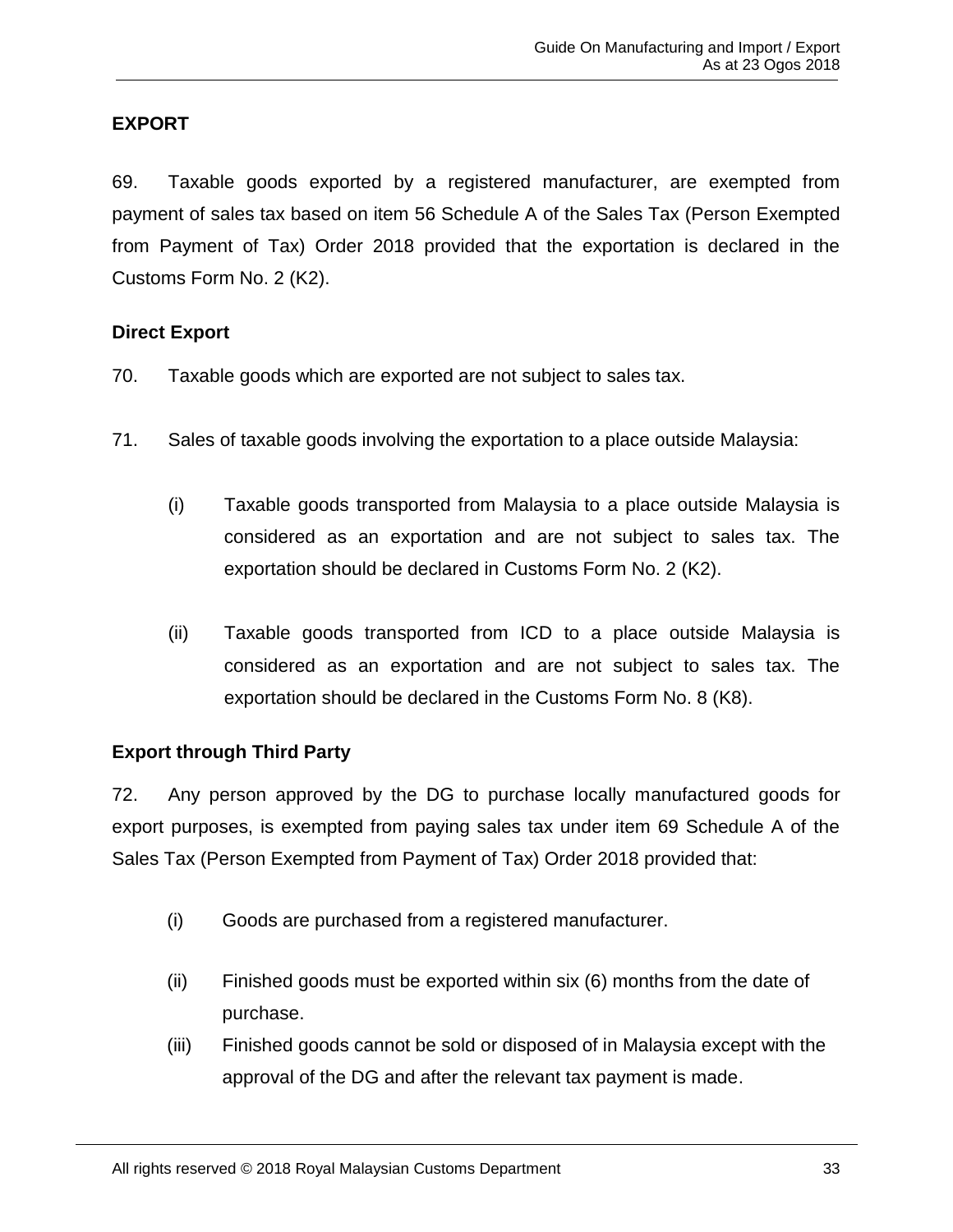- (iv) Records should be updated and may be checked by Customs officers at any time.
- (v) Sales tax must be paid on goods that could not be accounted for.
- (vi) If the finished goods are not exported within six (6) months from the date of purchase, taxes incurred must be paid.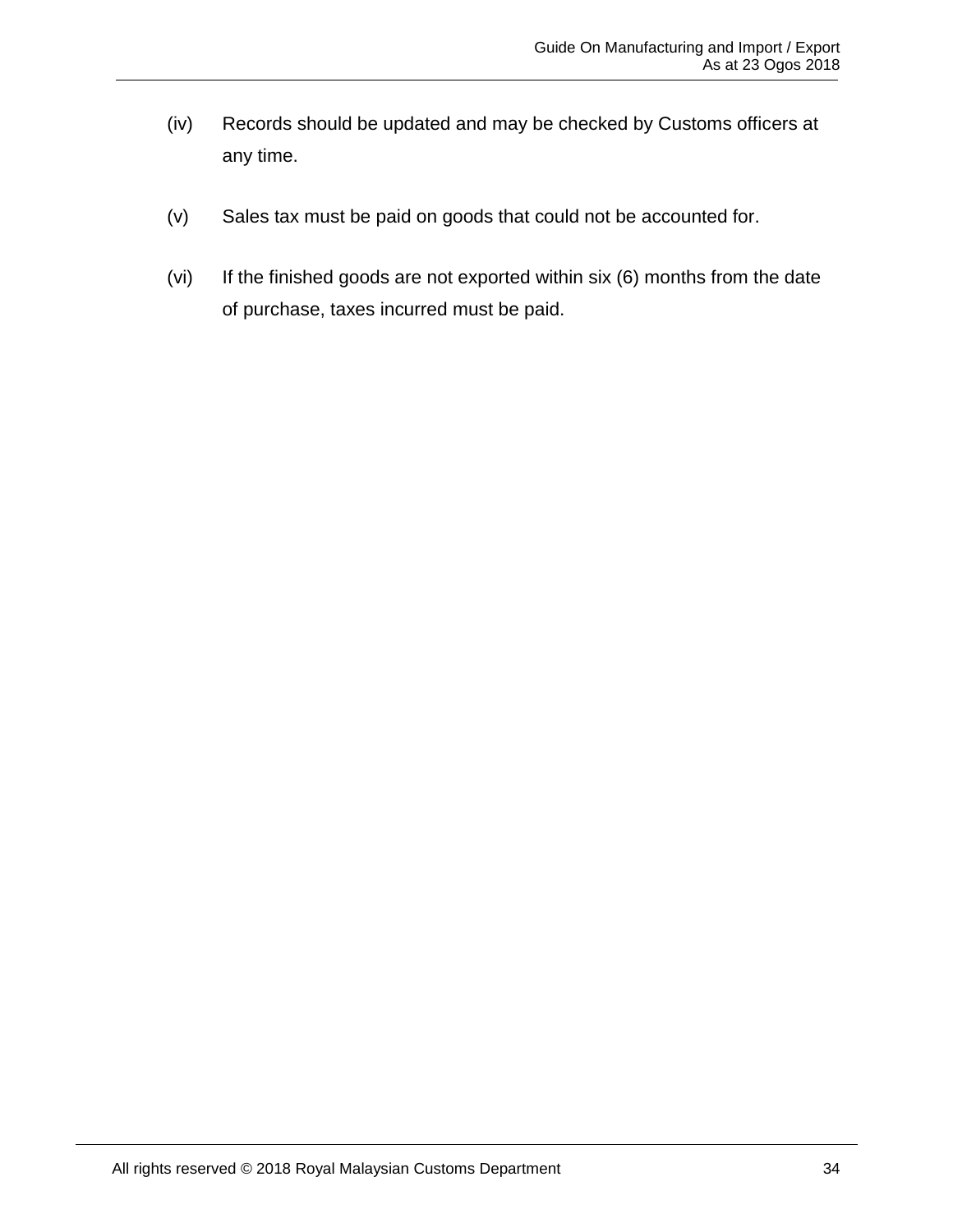# <span id="page-38-0"></span>**FREQUENTLY ASKED QUESTIONS (FAQs)**

# <span id="page-38-1"></span>**Transitional GST at Standard Rate (0%) to Sales Tax**

- 1. **Q : KG Sdn Bhd has removed goods to its buyer on 25 August 2018. However, KG Sdn Bhd only issued the invoice on 13 September 2018 and subsequently received the full payment on 19 September 2018. What is the tax treatment?**
	- A : KG Sdn Bhd shall charge GST at standard rate of 0% on the value of goods which was removed on 25 August 2018.
- 2. **Q : Noris Sdn Bhd has issued an invoice on 22 August 2018 and received full payment on 25 August 2018. However, the goods were only removed to the buyer on 4 September 2018. What is the tax treatment?**
	- A : Noris Sdn Bhd shall charge sales tax at 10% on the value of the goods which was removed on 4 September 2018.
- 3. **Q : VD Enterprise has issued an invoice on 23 August 2018 and received half of the payment for the goods on 25 August 2018. However, the balance of the payment was only received when the goods were removed to the buyer on 4 September 2018. What is the tax treatment?**
	- A VD Enterprise shall charge sales tax at 10% on the value of the goods which was removed on 4 September 2018.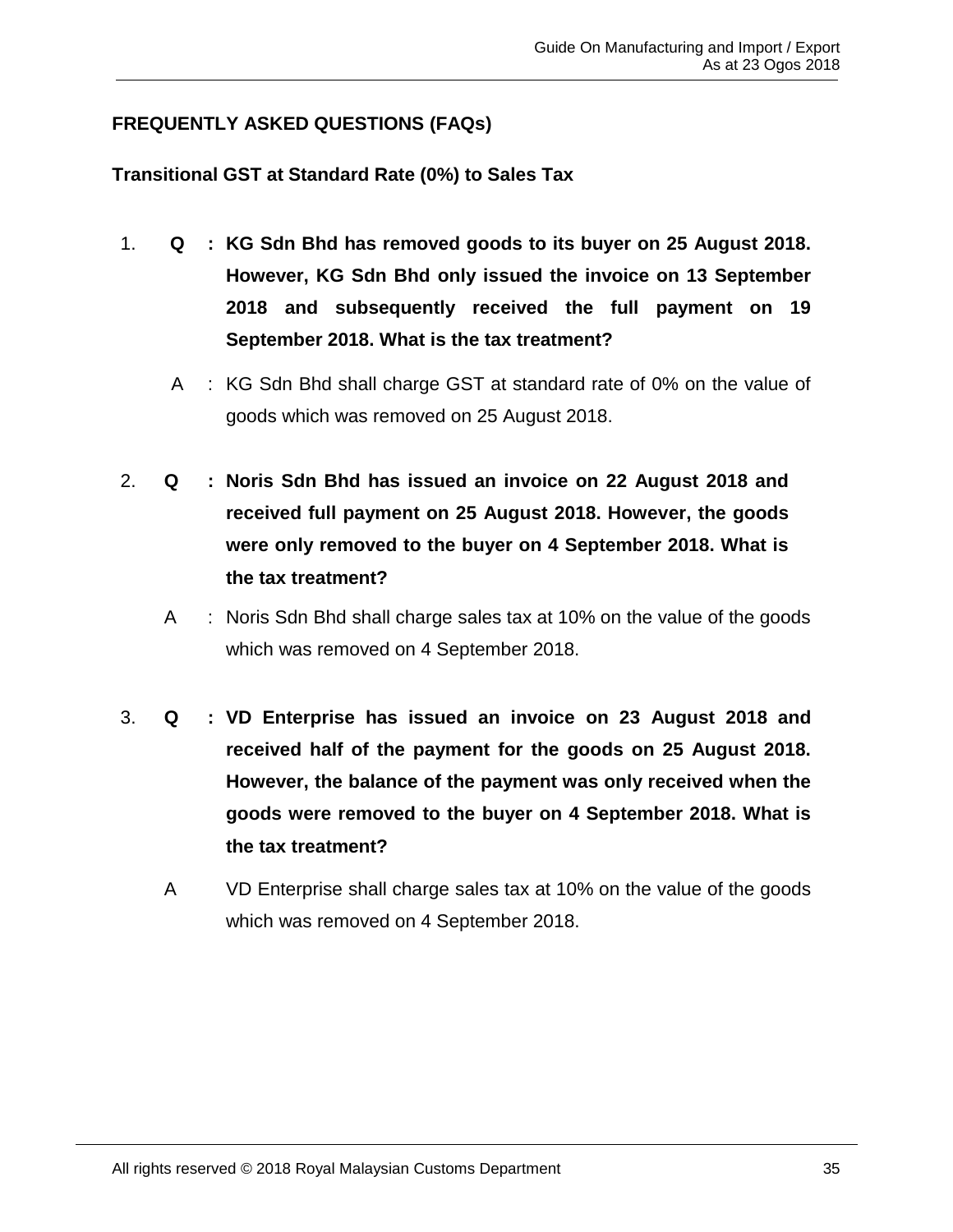- 4. **Q : EM Manufacture Sdn Bhd is a company appointed by S2 Manufacture (M) Sdn Bhd to do subcontract work from 15 August 2018 until 15 November 2018 on the semi-finished goods manufactured by S2 Manufacture (M) Sdn Bhd. However, EM Manufacture Sdn Bhd only managed to complete part of the work by 31 August 2018. On 15 November 2018, EM Manufacture Sdn Bhd managed to resolve the overall balance of work and issued an invoice for the work performed. What is the tax treatment?**
	- A EM Manufacture Sdn Bhd shall charge GST at a standard rate of 0% on the value of work performed made until 31 August 2018. Meanwhile, the balance of the value of the work performed which was completed on 15 November 2018 shall be charged with sales tax at 10%.

# <span id="page-39-0"></span>**Manufacturing**

- 5. **Q : I am a manufacturer who operates and has a principal company in special areas (SA). However, I appointed a subcontractor who is located in the Principal Customs Area (PCA) to complete my semi-finished goods. What is the tax treatment for the work performed by the subcontractor?**
	- A : If the subcontractor is a registered manufacturer under the Sales Tax Act 2018, the work performed by the subcontractor is subject to sales tax but it is exempted under item 11 of the Sales Tax (Person Exempted from Payment of Sales Tax) Order 2018 when the goods are returned to the principal company in SA.
- 6. **Q : I am a registered manufacturer who performs subcontract work. What is the value chargeable of sales tax for the returned goods?**
	- A : Based on subsection 9(3) of the Sales Tax Act 2018, when any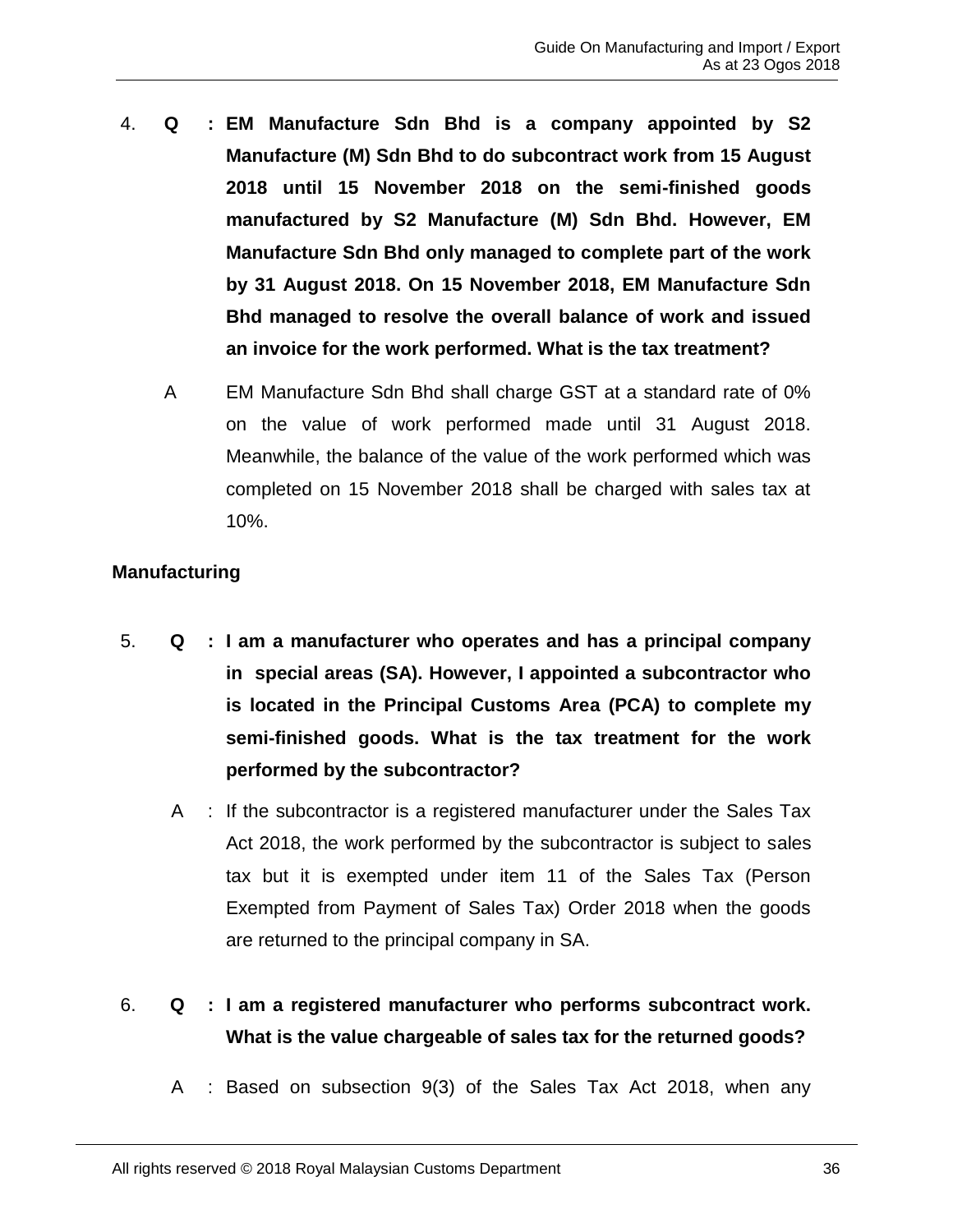registered manufacturer receives taxable goods from any person to be manufactured and subsequently returns the goods so manufactured to such person, the sale value of the goods so manufactured shall, subject to approval from the DG, be the amount that the manufacturer charges for on work performed by him.

- 7. **Q : I am a manufacturer who operates and has a principal company in special areas. However, I appointed an auditor whose principal company is located in the Principal Customs Area (PCA) to perform its service to my company. What is the tax treatment for the service performed by the auditor's company?**
	- A : The service performed by the auditor is subject to service tax as his principal company is located in the PCA.
- 8. **Q : I am a registered manufacturer and have a canteen provided for our employees at the factory. However, the canteen does not belong to our company. What is the tax treatment?**
	- A : The operator of the canteen is liable to be registered if his sales value exceeds RM1,000,000.
- 9. **Q : If I am a registered manufacturer and provides management service / shared services, what is the tax treatment for the services performed?**
	- A : Preparations of all types of management services and other charges related to the preparation including management or project coordination are subject to service tax as stated under Group G First Schedule of the Service Tax Regulations 2018.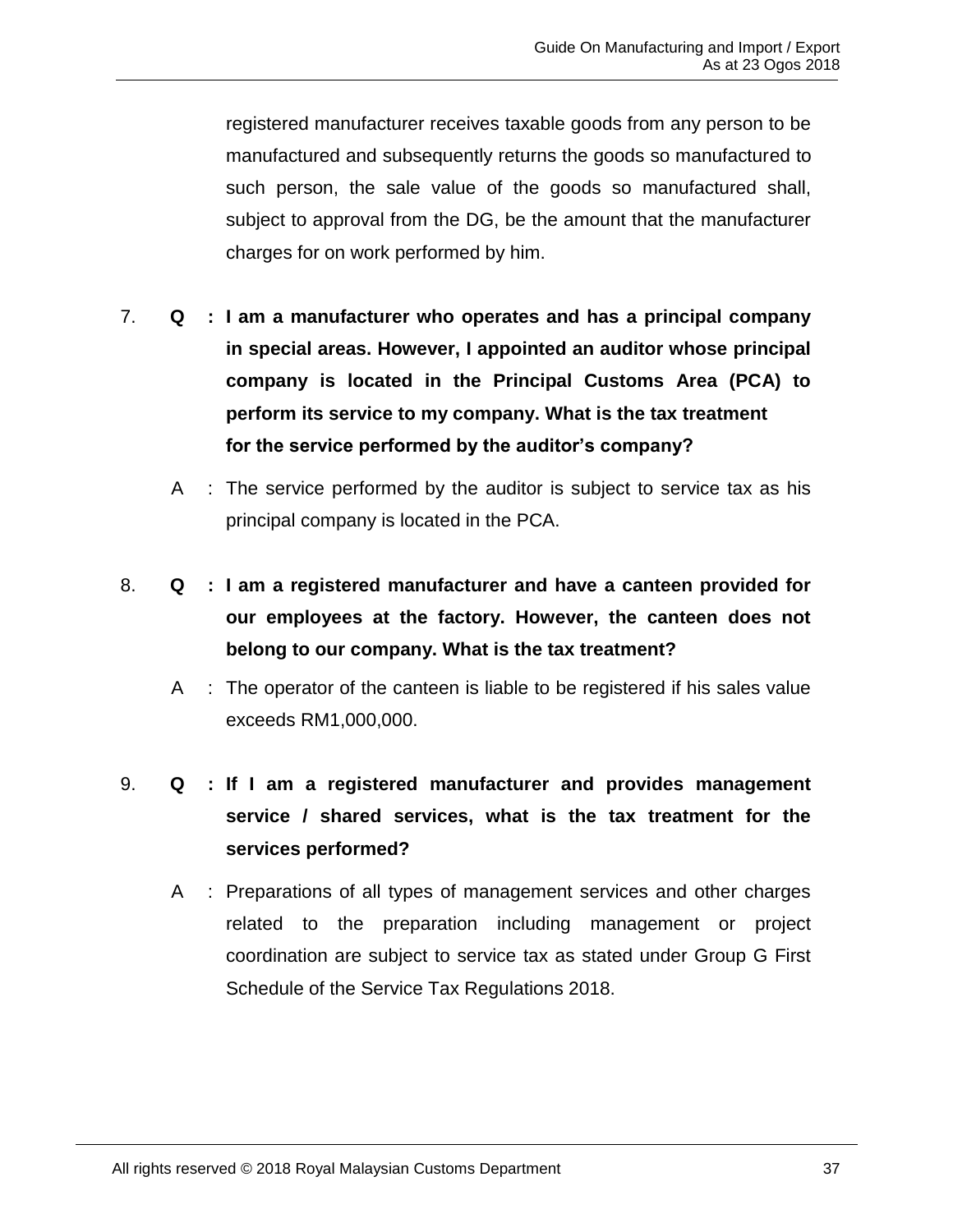- 10. **Q : Registered manufacturer provides consultancy / design / engineering services. What is the tax treatment for the services performed by the registered manufacturer?**
	- A : Preparation of consultancy / design / engineering services and other services related to it is subject to service tax as stated under Group G First Schedule of the Service Tax Regulations 2018.
- 11. **Q : Registered manufacturer provides repair services, testing services and also research and development (R&D) services. What is the tax treatment for the services performed by the registered manufacturer?**
	- A : Services such as repair, testing, or research and development are not part of the prescribed services under the Service Tax Act 2018. Therefore, the services are not chargeable of service tax.
- 12. **Q : Transportation charged by the manufacturer to his customer on delivery of goods. What is the tax treatment for the services performed by the registered manufacturer?**
	- A : Transportation service for delivery of goods by the manufacturer to his customer is not part of the prescribed services under the Service Tax Act 2018. Therefore, the service is not chargeable of service tax.
- 13. **Q : Customs declaration on importation and exportation charged by the customs agent to the manufacturer. What is the tax treatment for the services performed by the registered manufacturer?**
	- A : If the customs declaration performed by an operator whose principal is in the Special Areas i.e. warehouse, the customs declaration is not subject to service tax. However, if the operator's principal is located in the PCA thus the customs declaration is subject to service tax.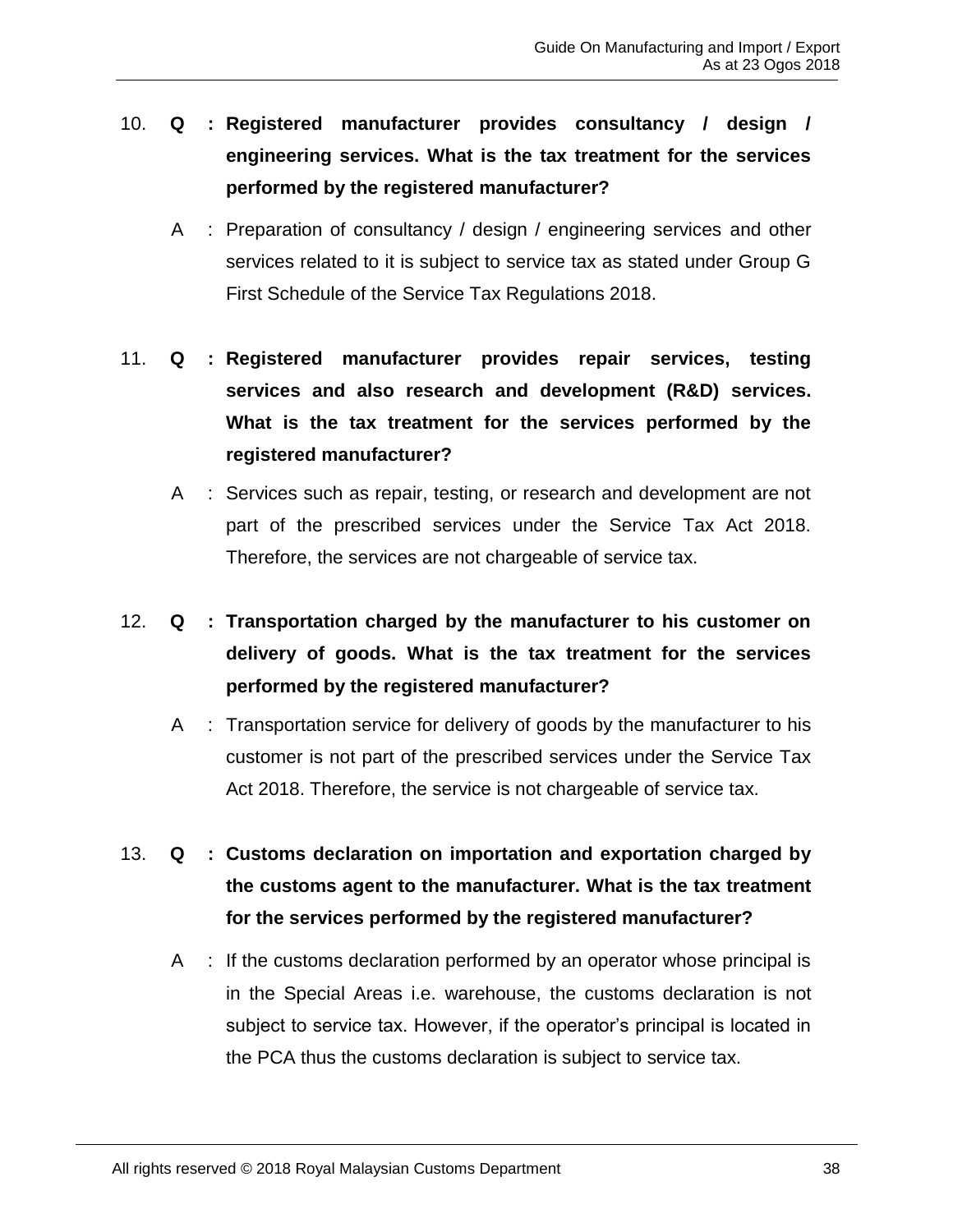- 14. **Q : Warehouse rental or storage charged by the warehouse operator to the manufacturer. What is the tax treatment for the services performed by the registered manufacturer?**
	- A : The warehouse rental or storage charged by the warehouse operator to the manufacturer is not part of the prescribed services under the Service Tax Act 2018. Therefore, the service is not chargeable of service tax.

# <span id="page-42-0"></span>**INQUIRY**

For any inquiries for this guide please contact:

Internal Tax Division

Royal Malaysian Customs Department

Level 3 - 7, Block A, Menara Tulus,

No. 22, Persiaran Perdana, Presint 3,

62100 Putrajaya.

# <span id="page-42-1"></span>**FURTHER ASSISTANCE AND INFORMATION ON SST**

Further information on can be obtained from :

- (i) SST website : https://mysst.customs.gov.my
- (ii) Customs Call Center:
	- Tel : 03-7806 7200 / 1-300-888-500
	- Fax : 03-7806 7599
	- Email: [ccc@customs.gov.my](mailto:ccc@customs.gov.my)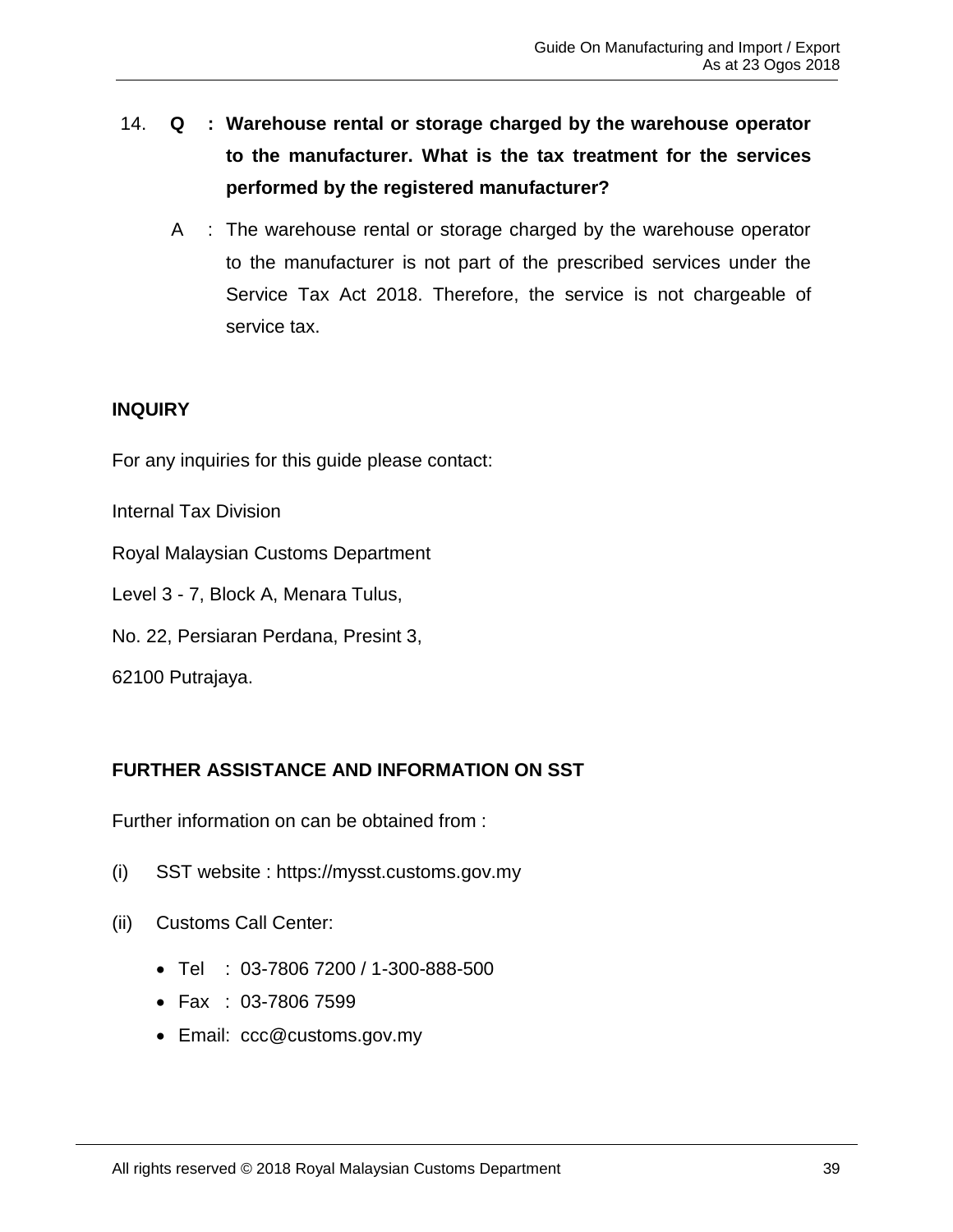# **APPENDIX**

| <b>NO</b> | <b>TRANSPORTED</b><br><b>FROM</b>          | <b>TRANSPORTED</b><br><b>TO</b>                                        | <b>TYPE OF</b><br><b>FORM</b>                                       | <b>SALES TAX</b><br><b>TREATMENT</b>                 |
|-----------|--------------------------------------------|------------------------------------------------------------------------|---------------------------------------------------------------------|------------------------------------------------------|
| 1.        | Overseas / Place<br>Outside Malaysia       | <b>Designated Areas</b><br>(DA)                                        | K <sub>1</sub>                                                      | No sales tax<br>Section 50(a)(i)                     |
| 2.        | Malaysia / Principal<br>Customs Area (PCA) | <b>Designated Areas</b><br>(DA)                                        | K <sub>2</sub>                                                      | No sales tax<br>Section 50(a)(i)                     |
| 3.        | <b>Designated Areas</b><br>(DA)            | <b>Designated Areas</b><br>(DA)                                        | K <sub>8</sub>                                                      | No sales tax<br>Section 50(a)(ii)                    |
| 4.        | <b>Designated Areas</b><br>(DA)            | Special Areas<br>(Free Zone / FZ)                                      | K <sub>8</sub>                                                      | No sales tax<br>Section 50(a)(iii)                   |
| 5.        | <b>Designated Areas</b><br>(DA)            | <b>Special Areas</b><br>(Licensed<br>Warehouse / LW)                   | K <sub>8</sub>                                                      | No sales tax<br>Section 50(a)(iii)                   |
| 6.        | <b>Designated Areas</b><br>(DA)            | <b>Special Areas</b><br>(Licensed<br>Manufacturing<br>Warehouse / LMW) | K <sub>1</sub>                                                      | No sales tax<br>Section 50(a)(iii)                   |
| 7.        | <b>Designated Areas</b><br>(DA)            | Special Areas (Joint<br>Development Area /<br>JDA)                     | JDA1                                                                | No sales tax<br>Section 50(a)(iii)                   |
| 8.        | <b>Designated Areas</b><br>(DA)            | <b>Inland Clearance</b><br>Depot<br>(ICD)                              | K <sub>8</sub>                                                      | Exemption<br>Item 21                                 |
| 9.        | <b>Designated Areas</b><br>(DA)            | Overseas / Place<br>Outside Malaysia                                   | K <sub>2</sub><br>(air / sea mode)<br>K <sub>8</sub><br>(road mode) | Exemption<br>Item 11                                 |
| 10.       | <b>Designated Areas</b><br>(DA)            | Malaysia / Principal<br>Customs Area (PCA)                             | K <sub>1</sub>                                                      | Sales tax<br>chargeable<br>(Import)<br>Section 50(b) |

# <span id="page-43-1"></span><span id="page-43-0"></span>**Table 1: Sales Tax Treatments for Designated Areas (DA)**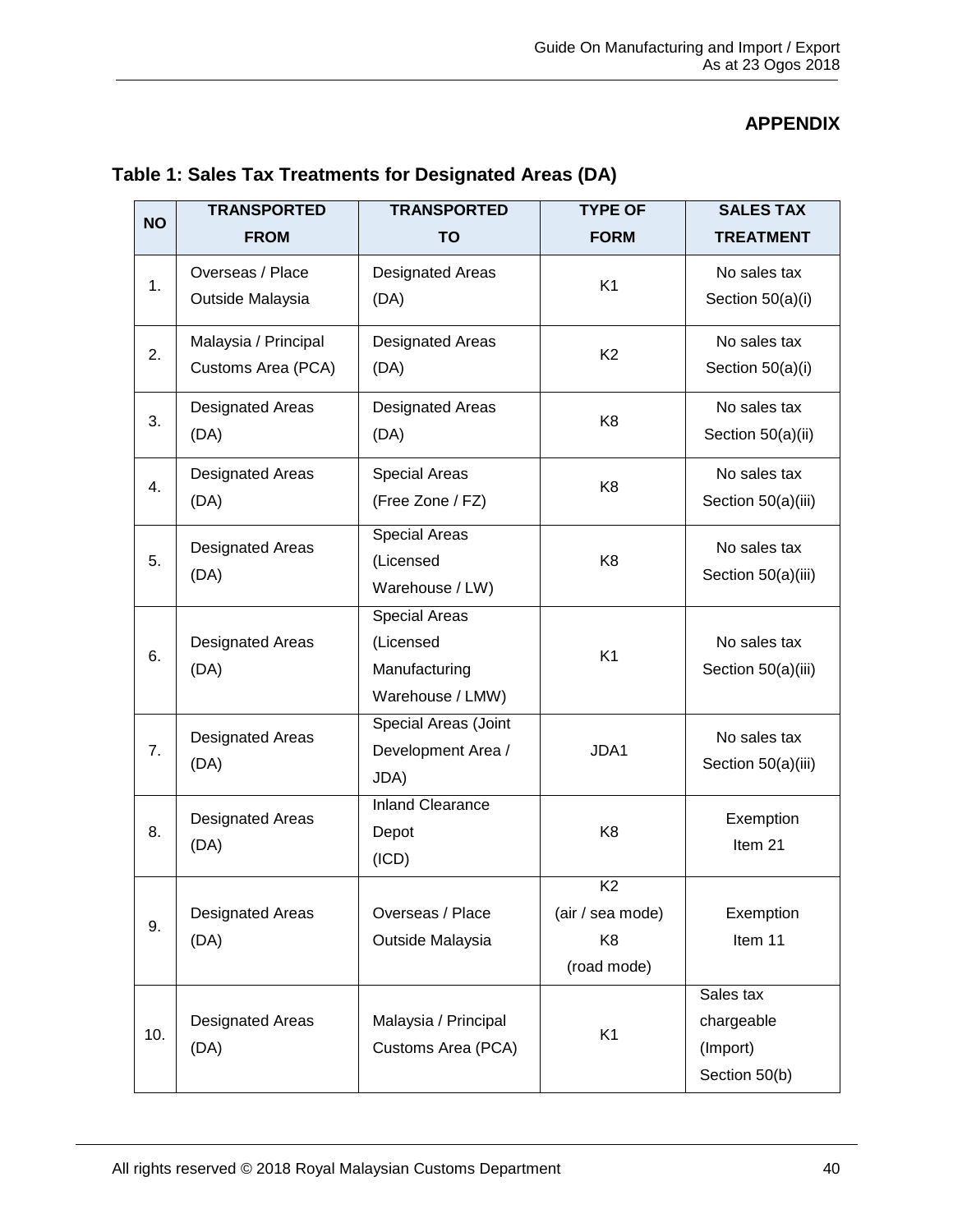| <b>NO</b> | <b>TRANSPORTED FROM</b>                  | <b>TRANSPORTED</b>      | <b>TYPE OF</b>  | <b>SALES TAX</b>     |
|-----------|------------------------------------------|-------------------------|-----------------|----------------------|
|           |                                          | <b>TO</b>               | <b>FORM</b>     | <b>TREATMENT</b>     |
| 1.        | Overseas / Place                         | <b>Special Areas</b>    | FCZ: ZB1 import | No sales tax         |
|           | Outside Malaysia                         | (Free Zone / FZ)        | FIZ: K8         | Section 57(a)(i)     |
| 2.        | Malaysia / Principal                     | <b>Special Areas</b>    | K <sub>2</sub>  | No sales tax         |
|           | Customs Area (PCA)                       | (Free Zone / FZ)        |                 | Section 57(a)(i)     |
| 3.        | <b>Special Areas</b>                     | <b>Special Areas</b>    | K <sub>8</sub>  | No sales tax         |
|           | (Free Zone / FZ)                         | (Free Zone / FZ)        |                 | Section 57(a)(ii)    |
|           | <b>Special Areas</b>                     | <b>Special Areas</b>    |                 | No sales tax         |
| 4.        | (Free Zone / FZ)                         | (Licensed               | K <sub>8</sub>  | Section 57(a)(ii)    |
|           |                                          | Warehouse / LW)         |                 |                      |
|           |                                          | <b>Special Areas</b>    |                 |                      |
| 5.        | <b>Special Areas</b><br>(Free Zone / FZ) | (Licensed               | K <sub>1</sub>  | No sales tax         |
|           |                                          | Manufacturing           |                 | Section 57(a)(ii)    |
|           |                                          | Warehouse / LMW)        |                 |                      |
|           | <b>Special Areas</b>                     | Special Areas (Joint    |                 | No sales tax         |
| 6.        | (Free Zone / FZ)                         | Development Area /      | JDA1            | Section 57(a)(ii)    |
|           |                                          | JDA)                    |                 |                      |
| 7.        | <b>Special Areas</b>                     | Designated Areas        |                 | No sales tax         |
|           | (Free Zone / FZ)                         | (DA)                    | K <sub>8</sub>  | Section 57(a)(iii)   |
|           | <b>Special Areas</b>                     | <b>Inland Clearance</b> |                 | Exemption            |
| 8.        | (Free Zone / FZ)                         | Depot                   | K <sub>8</sub>  | Item 21              |
|           |                                          | (ICD)                   |                 |                      |
| 9.        | <b>Special Areas</b>                     | Overseas / Place        | FCZ: ZB1 export | Exemption            |
|           | (Free Zone / FZ)                         | Outside Malaysia        | FIZ: K8         | Item 11              |
|           | <b>Special Areas</b>                     | Malaysia / Principal    |                 | Sales tax chargeable |
| 10.       | (Free Zone / FZ)                         | Customs Area (PCA)      | K <sub>1</sub>  | (Import)             |
|           |                                          |                         |                 | Section 57(b)        |

<span id="page-44-0"></span>

|  | Table 2: Sales Tax Treatments for Special Areas (Free Zone / FZ) |  |
|--|------------------------------------------------------------------|--|
|  |                                                                  |  |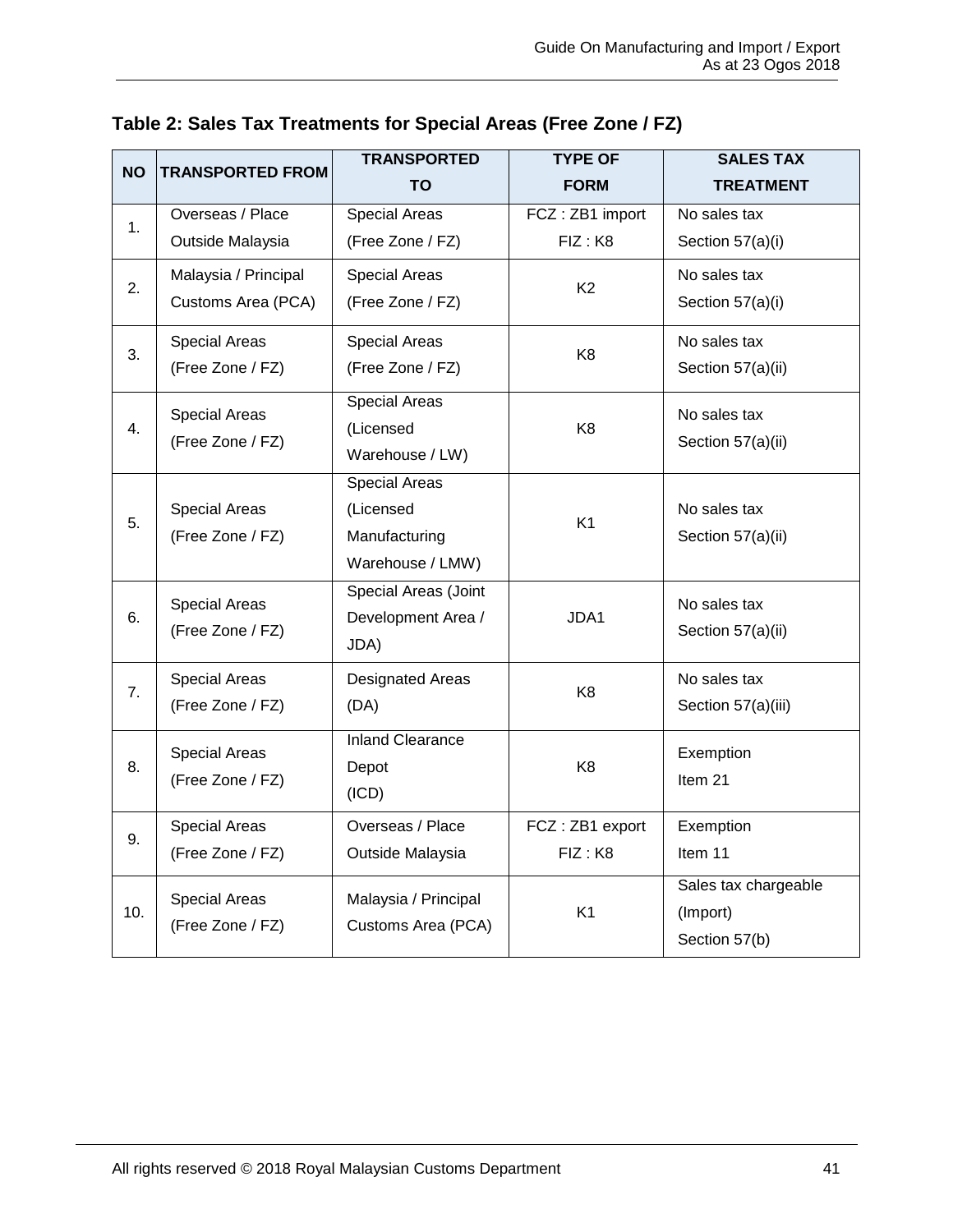| <b>NO</b> | <b>TRANSPORTED</b>                                   | <b>TRANSPORTED</b>                                                     | <b>TYPE OF</b> | <b>SALES TAX</b>                                  |
|-----------|------------------------------------------------------|------------------------------------------------------------------------|----------------|---------------------------------------------------|
|           | <b>FROM</b>                                          | <b>TO</b>                                                              | <b>FORM</b>    | <b>TREATMENT</b>                                  |
| 1.        | Overseas / Place<br>Outside Malaysia                 | <b>Special Areas</b><br>(Licensed<br>Warehouse / LW)                   | K <sub>8</sub> | No sales tax<br>Section 57(a)(i)                  |
| 2.        | Malaysia / Principal<br>Customs Area (PCA)           | <b>Special Areas</b><br>(Licensed<br>Warehouse / LW)                   | K <sub>2</sub> | No sales tax<br>Section 57(a)(i)                  |
| 3.        | <b>Special Areas</b><br>(Licensed<br>Warehouse / LW) | <b>Special Areas</b><br>(Licensed<br>Warehouse / LW)                   | K <sub>8</sub> | No sales tax<br>Section 57(a)(ii)                 |
| 4.        | <b>Special Areas</b><br>(Licensed<br>Warehouse / LW) | <b>Special Areas</b><br>(Free Zone / FZ)                               | K <sub>8</sub> | No sales tax<br>Section 57(a)(ii)                 |
| 5.        | <b>Special Areas</b><br>(Licensed<br>Warehouse / LW) | <b>Special Areas</b><br>(Licensed<br>Manufacturing<br>Warehouse / LMW) | K <sub>8</sub> | No sales tax<br>Section 57(a)(ii)                 |
| 6.        | <b>Special Areas</b><br>(Licensed<br>Warehouse / LW) | Special Areas (Joint<br>Development Area /<br>JDA)                     | JDA1           | No sales tax<br>Section 57(a)(ii)                 |
| 7.        | <b>Special Areas</b><br>(Licensed<br>Warehouse LW)   | <b>Designated Areas</b><br>(DA)                                        | K <sub>8</sub> | No sales tax<br>Section 57(a)(iii)                |
| 8.        | <b>Special Areas</b><br>(Licensed<br>Warehouse / LW) | <b>Inland Clearance</b><br>Depot<br>(ICD)                              | K <sub>8</sub> | Exemption<br>Item 21                              |
| 9.        | <b>Special Areas</b><br>(Licensed<br>Warehouse / LW) | Overseas / Place<br>Outside Malaysia                                   | K <sub>8</sub> | Exemption<br>Item 11                              |
| 10.       | <b>Special Areas</b><br>(Licensed<br>Warehouse / LW) | Malaysia / Principal<br>Customs Area (PCA)                             | K1 / K9        | Sales tax<br>chargeablen(Import)<br>Section 57(b) |

# <span id="page-45-0"></span>**Table 3: Sales Tax Treatments for Special Areas (Licensed Warehouse / LW)**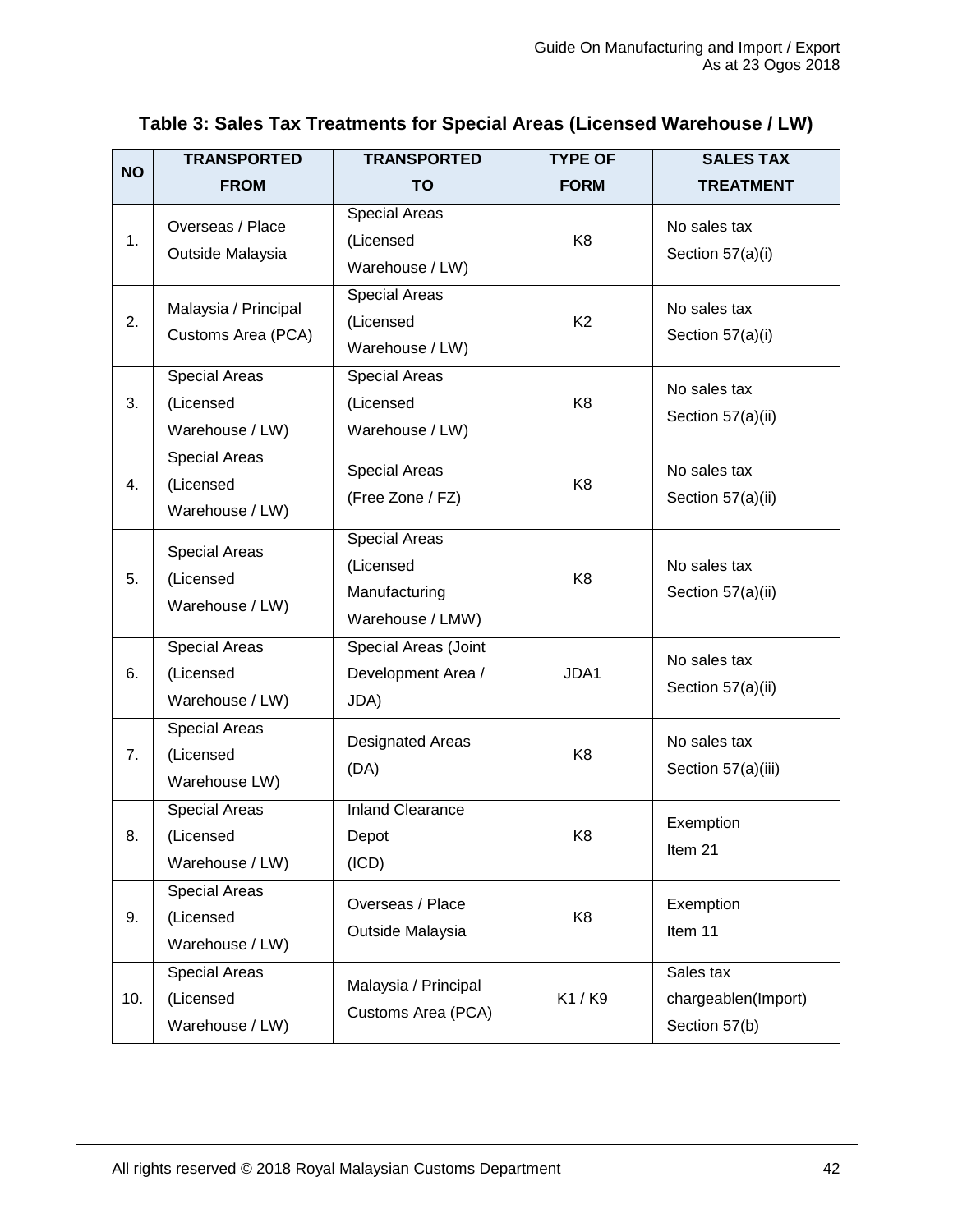# <span id="page-46-0"></span>**Table 4: Sales Tax Treatments for Special Areas (Licensed Manufacturing Warehouse / LMW)**

| <b>NO</b> | <b>TRANSPORTED</b>                                                     | <b>TRANSPORTED</b>                                           | <b>TYPE OF</b>   | <b>SALES TAX</b>                   |
|-----------|------------------------------------------------------------------------|--------------------------------------------------------------|------------------|------------------------------------|
|           | <b>FROM</b>                                                            | TO                                                           | <b>FORM</b>      | <b>TREATMENT</b>                   |
| 1.        | Overseas / Place<br>Outside Malaysia                                   | Special Areas (Licensed<br>Manufacturing<br>Warehouse / LMW) | K <sub>1</sub>   | No sales tax<br>Section 57(a)(i)   |
| 2.        | Malaysia / Principal<br><b>Customs Area</b><br>(PCA)                   | Special Areas (Licensed<br>Manufacturing<br>Warehouse / LMW) | K <sub>2</sub>   | No sales tax<br>Section 57(a)(i)   |
| 3.        | <b>Special Areas</b><br>(Licensed<br>Manufacturing<br>Warehouse / LMW) | Special Areas (Licensed<br>Manufacturing<br>Warehouse / LMW) | GPB1             | No sales tax<br>Section 57(a)(ii)  |
| 4.        | <b>Special Areas</b><br>(Licensed<br>Manufacturing<br>Warehouse / LMW) | Special Areas<br>(Free Zone / FZ)                            | K <sub>2</sub>   | No sales tax<br>Section 57(a)(ii)  |
| 5.        | <b>Special Areas</b><br>(Licensed<br>Manufacturing<br>Warehouse / LMW) | Special Areas (Licensed<br>Warehouse / LW)                   | GPB <sub>2</sub> | No sales tax<br>Section 57(a)(ii)  |
| 6.        | <b>Special Areas</b><br>(Licensed<br>Manufacturing<br>Warehouse / LMW) | Special Areas (Joint<br>Development Area / JDA)              | JDA1             | No sales tax<br>Section 57(a)(ii)  |
| 7.        | <b>Special Areas</b><br>(Licensed<br>Manufacturing<br>Warehouse / LMW) | <b>Designated Areas</b><br>(DA)                              | K <sub>2</sub>   | No sales tax<br>Section 57(a)(iii) |
| 8.        | <b>Special Areas</b><br>(Licensed<br>Manufacturing<br>Warehouse / LMW) | <b>Inland Clearance Depot</b><br>(ICD)                       | K <sub>2</sub>   | Exemption<br>Item 21               |
| 9.        | Special Areas                                                          | Overseas / Place Outside                                     | K <sub>2</sub>   | Exemption                          |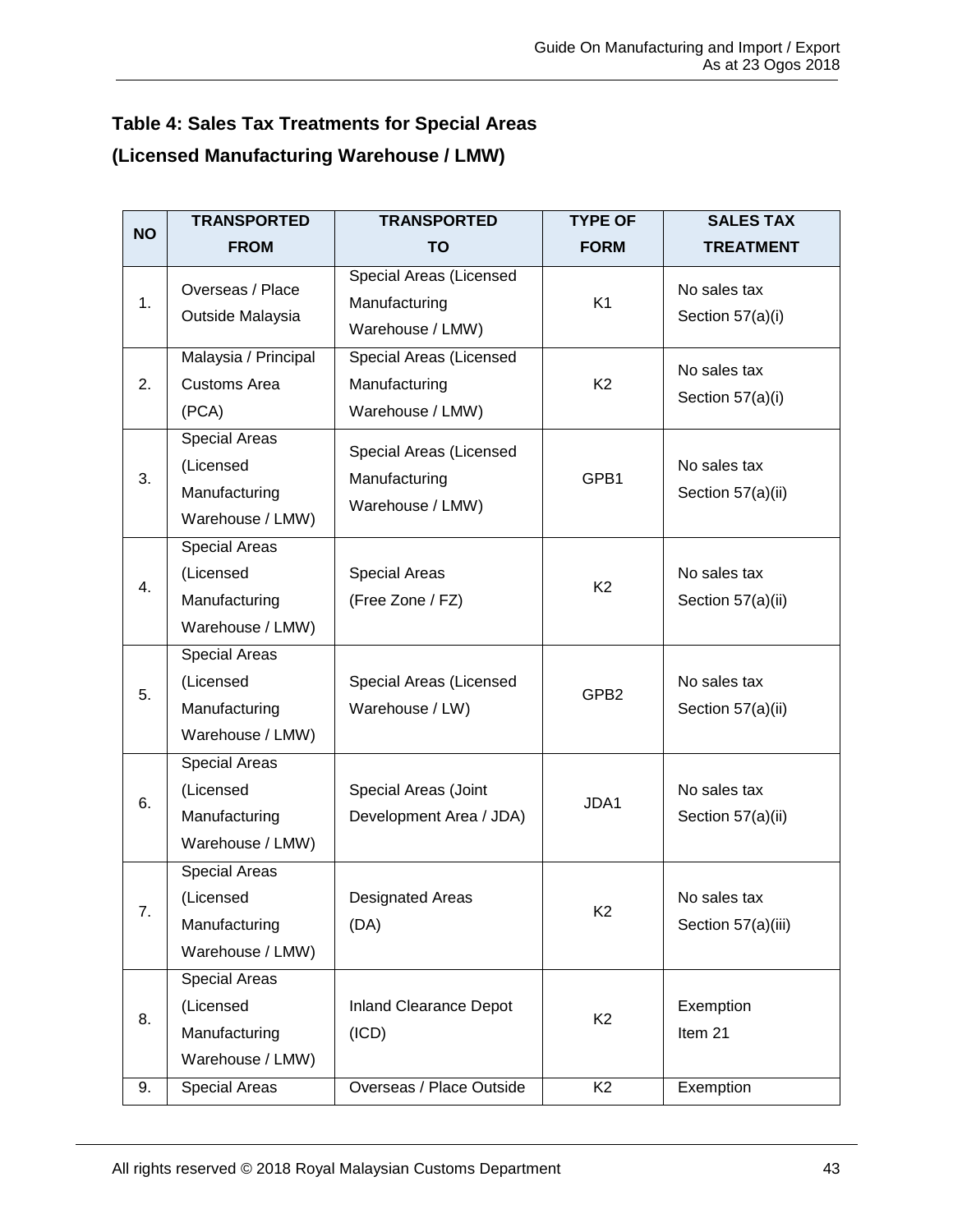| <b>NO</b> | <b>TRANSPORTED</b>   | <b>TRANSPORTED</b>                         | <b>TYPE OF</b> | <b>SALES TAX</b>    |
|-----------|----------------------|--------------------------------------------|----------------|---------------------|
|           | <b>FROM</b>          | ΤO                                         | <b>FORM</b>    | <b>TREATMENT</b>    |
|           | (Licensed            | Malaysia                                   |                | Item 11             |
|           | Manufacturing        |                                            |                |                     |
|           | Warehouse / LMW)     |                                            |                |                     |
|           | <b>Special Areas</b> |                                            |                | Sales tax           |
| 10.       | (Licensed            | Malaysia / Principal<br>Customs Area (PCA) | K9             | chargeable (Import) |
|           | Manufacturing        |                                            |                |                     |
|           | Warehouse / LMW)     |                                            |                | Section 57(b)       |

# <span id="page-47-0"></span>**Table 5: Sales Tax Treatments for Special Areas (Joint Development Area / JDA)**

| <b>NO</b> | <b>TRANSPORTED</b><br><b>FROM</b>                  | <b>TRANSPORTED</b><br>TO                        | <b>TYPE OF</b><br><b>FORM</b> | <b>SALES TAX</b><br><b>TREATMENT</b>              |
|-----------|----------------------------------------------------|-------------------------------------------------|-------------------------------|---------------------------------------------------|
| 1.        | Overseas / Place<br>Outside Malaysia               | Special Areas (Joint<br>Development Area / JDA) | JDA1                          | No sales tax<br>Section 57(a)(i)                  |
| 2.        | Malaysia / Principal<br>Customs Area<br>(PCA)      | Special Areas (Joint<br>Development Area / JDA) | JDA3                          | No sales tax<br>Section 57(a)(i)                  |
| 3.        | Special Areas (Joint<br>Development Area /<br>JDA) | Overseas / Place Outside<br>Malaysia            | JDA2                          | Exemption<br>Item 11                              |
| 4.        | Special Areas (Joint<br>Development Area /<br>JDA) | Malaysia / Principal<br>Customs Area (PCA)      | JDA3                          | Sales tax<br>chargeable (Import)<br>Section 57(b) |